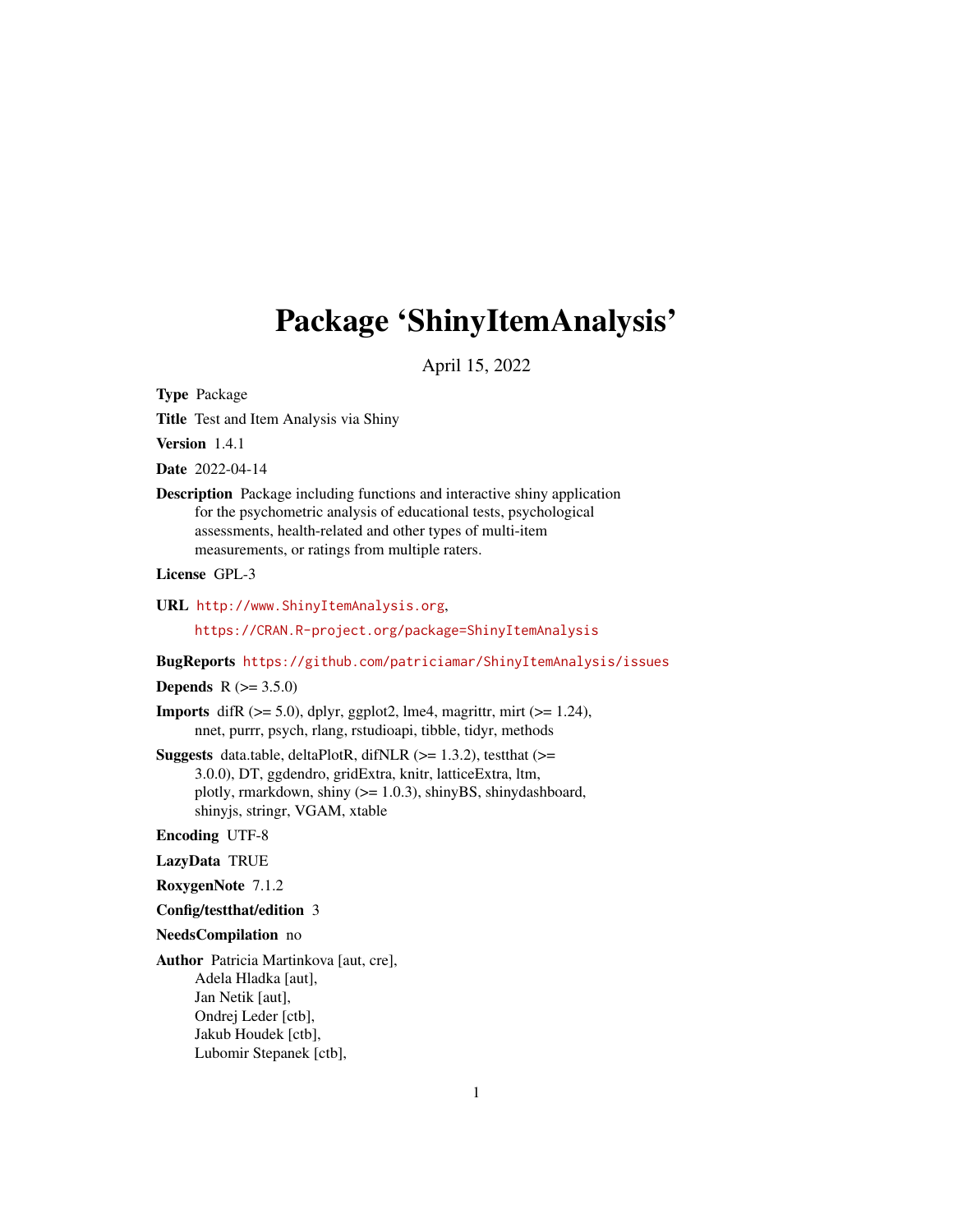Tomas Jurica [ctb], Jana Vorlickova [ctb]

Maintainer Patricia Martinkova <martinkova@cs.cas.cz>

**Repository CRAN** 

Date/Publication 2022-04-15 15:32:37 UTC

# R topics documented:

| 3                                                                                                                    |
|----------------------------------------------------------------------------------------------------------------------|
| 5<br><b>AIBS</b>                                                                                                     |
| 7                                                                                                                    |
| 8                                                                                                                    |
| 9                                                                                                                    |
| 11                                                                                                                   |
| 12                                                                                                                   |
| 13                                                                                                                   |
| 14                                                                                                                   |
| 15                                                                                                                   |
| 16                                                                                                                   |
| 17                                                                                                                   |
| 17                                                                                                                   |
| 18                                                                                                                   |
| Distractor Analysis (a) respectively and the contractor of the contractor and the contractor of the contractor<br>21 |
| 23                                                                                                                   |
| 26                                                                                                                   |
| 34                                                                                                                   |
| 36                                                                                                                   |
| 37                                                                                                                   |
| 38                                                                                                                   |
| 39                                                                                                                   |
| 41                                                                                                                   |
| 42                                                                                                                   |
| 42                                                                                                                   |
| 43                                                                                                                   |
| 44                                                                                                                   |
| 45                                                                                                                   |
| 47                                                                                                                   |
| 49                                                                                                                   |
| Learning To Learn $\ldots \ldots \ldots \ldots \ldots \ldots \ldots \ldots \ldots \ldots \ldots \ldots$<br>52        |
| 53                                                                                                                   |
| 54                                                                                                                   |
| 55                                                                                                                   |
| 56                                                                                                                   |
| 57                                                                                                                   |
| 58                                                                                                                   |
| 59                                                                                                                   |
| 60                                                                                                                   |

 $\overline{2}$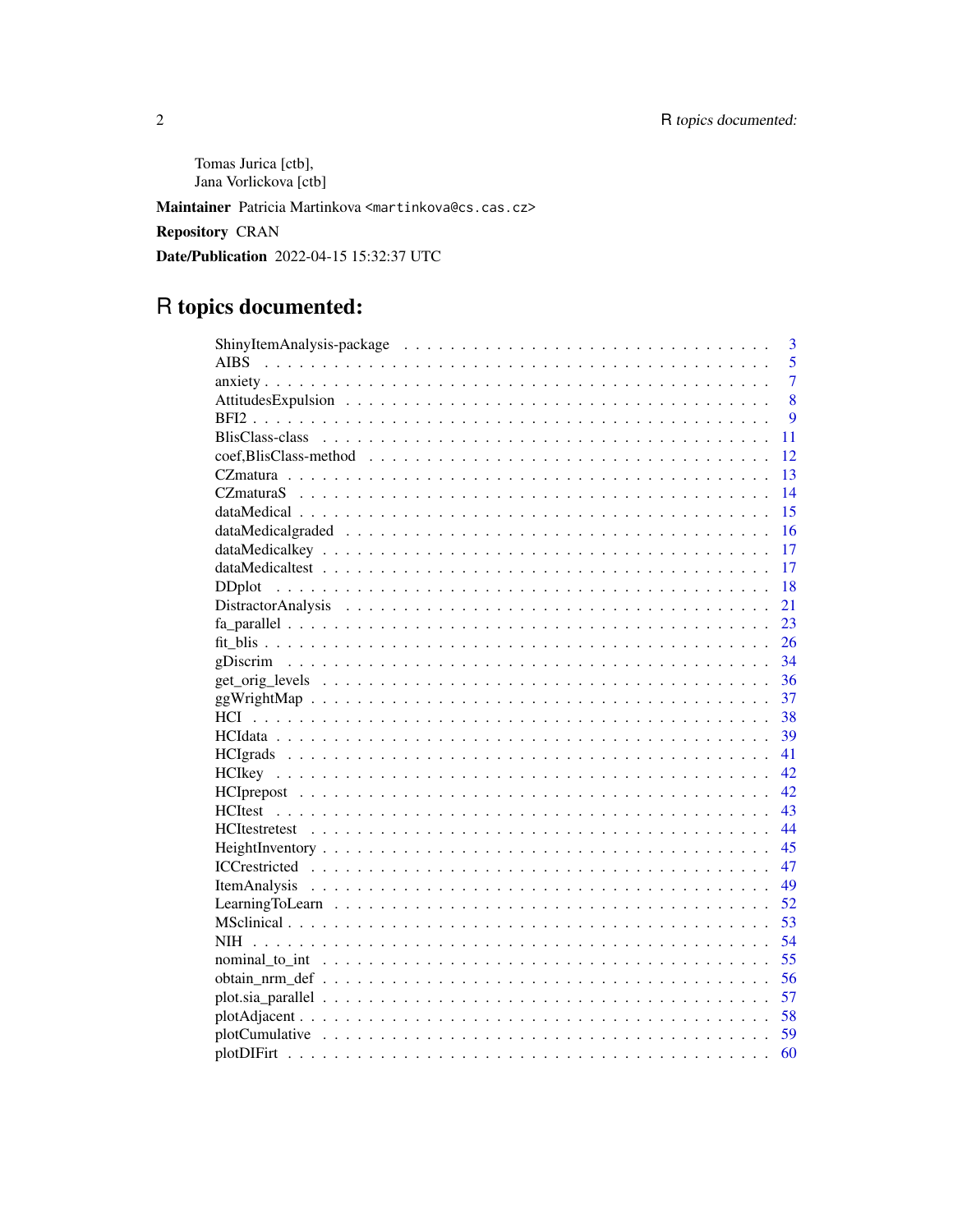<span id="page-2-0"></span>

| Index | 77 |
|-------|----|

ShinyItemAnalysis-package

*ShinyItemAnalysis: Test and Item Analysis via shiny*

## Description

The ShinyItemAnalysis package contains an interactive shiny application for the psychometric analysis of educational tests, psychological assessments, health-related and other types of multi-item measurements, or ratings from multiple raters, which can be accessed using function startShinyItemAnalysis(). The shiny application covers a broad range of psychometric methods and offers data examples, model equations, parameter estimates, interpretation of results, together with a selected R code, and is therefore suitable for teaching psychometric concepts with R. It also allows the users to upload and analyze their own data and to automatically generate analysis reports in PDF or HTML.

Besides, the package provides its own functions for test and item analysis within classical test theory framework (e.g., functions gDiscrim(), ItemAnalysis(), DistractorAnalysis(), or DDplot()), using various regression models (e.g., plotCumulative(), plotAdjacent(), plotMultinomial(), or plotDIFLogistic()), and under IRT framework (e.g., ggWrightMap(), or plotDIFirt()).

Package also contains several demonstration datasets including the HCI dataset from the reference paper by Martinkova and Drabinova (2018).

# Functions

- [startShinyItemAnalysis\(\)](#page-71-1)
- [DDplot\(\)](#page-17-1)
- [DistractorAnalysis\(\)](#page-20-1)
- [plotDistractorAnalysis\(\)](#page-63-1)
- [gDiscrim\(\)](#page-33-1)
- [ggWrightMap\(\)](#page-36-1)
- [ItemAnalysis\(\)](#page-48-1)
- [plotAdjacent\(\)](#page-57-1), [plotCumulative\(\)](#page-58-1), [plotMultinomial\(\)](#page-65-1)
- [plotDIFirt\(\)](#page-59-1), [plotDIFLogistic\(\)](#page-61-1)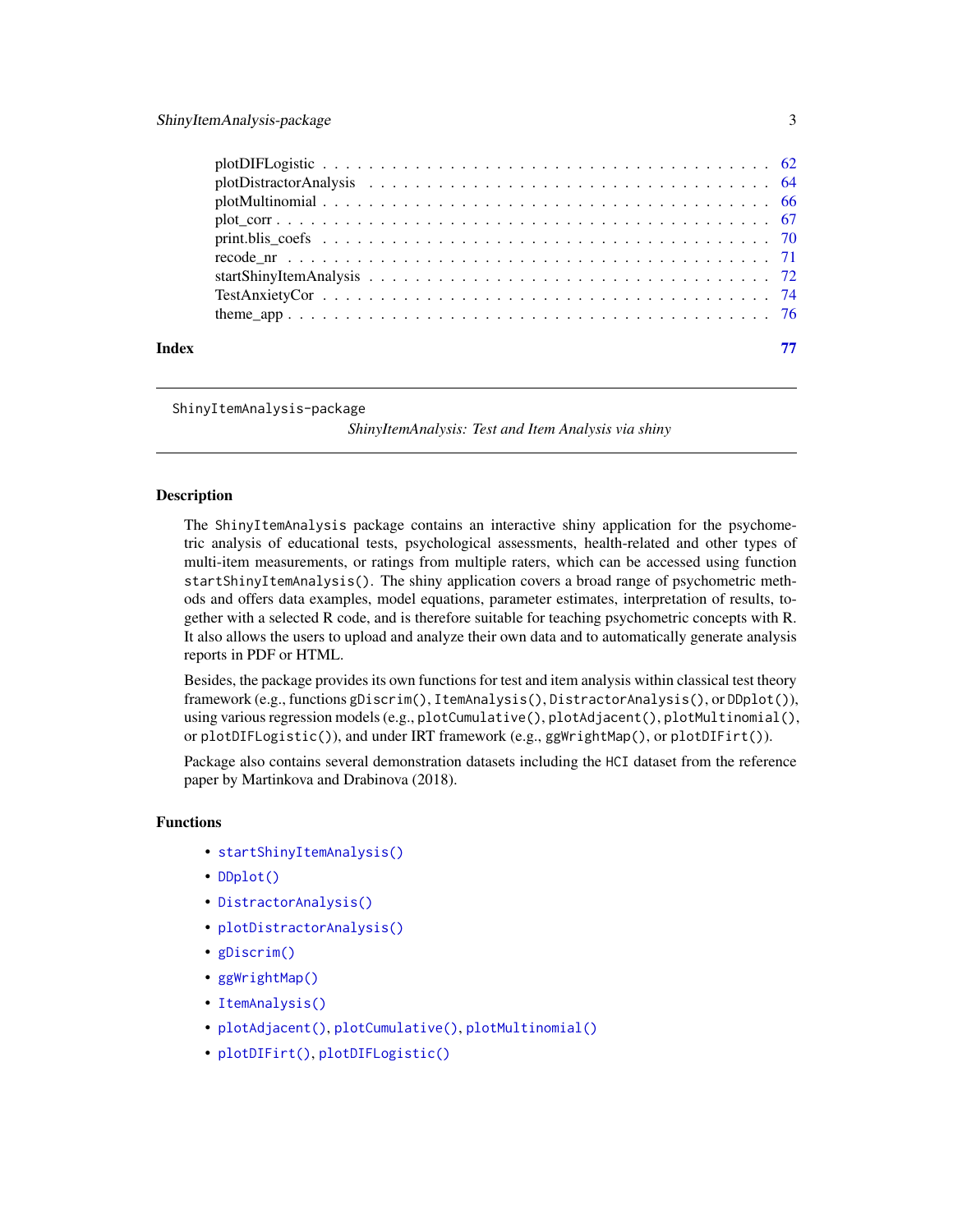- [plot\\_corr\(\)](#page-66-1)
- [recode\\_nr\(\)](#page-70-1)
- [ICCrestricted\(\)](#page-46-1)
- [fa\\_parallel\(\)](#page-22-1)

# **Datasets**

- [AIBS\(\)](#page-4-1)
- [AttitudesExpulsion\(\)](#page-7-1)
- [BFI2\(\)](#page-8-1)
- [CZmatura\(\)](#page-12-1)
- [CZmaturaS\(\)](#page-13-1)
- [dataMedical\(\)](#page-14-1)
- [dataMedicalgraded\(\)](#page-15-1)
- [dataMedicalkey\(\)](#page-16-1)
- [dataMedicaltest\(\)](#page-16-2)
- [HCI\(\)](#page-37-1)
- [HCIdata\(\)](#page-38-1)
- [HCIgrads\(\)](#page-40-1)
- [HCIkey\(\)](#page-41-1)
- [HCIprepost\(\)](#page-41-2)
- [HCItest\(\)](#page-42-1)
- [HCItestretest\(\)](#page-43-1)
- [HeightInventory\(\)](#page-44-1)
- [LearningToLearn\(\)](#page-51-1)
- [MSclinical\(\)](#page-52-1)
- [NIH\(\)](#page-53-1)
- [TestAnxietyCor\(\)](#page-73-1)

# Author(s)

Patricia Martinkova Institute of Computer Science of the Czech Academy of Sciences Faculty of Education, Charles University <martinkova@cs.cas.cz>

Adela Hladka (nee Drabinova) Institute of Computer Science of the Czech Academy of Sciences Jan Netik

Institute of Computer Science of the Czech Academy of Sciences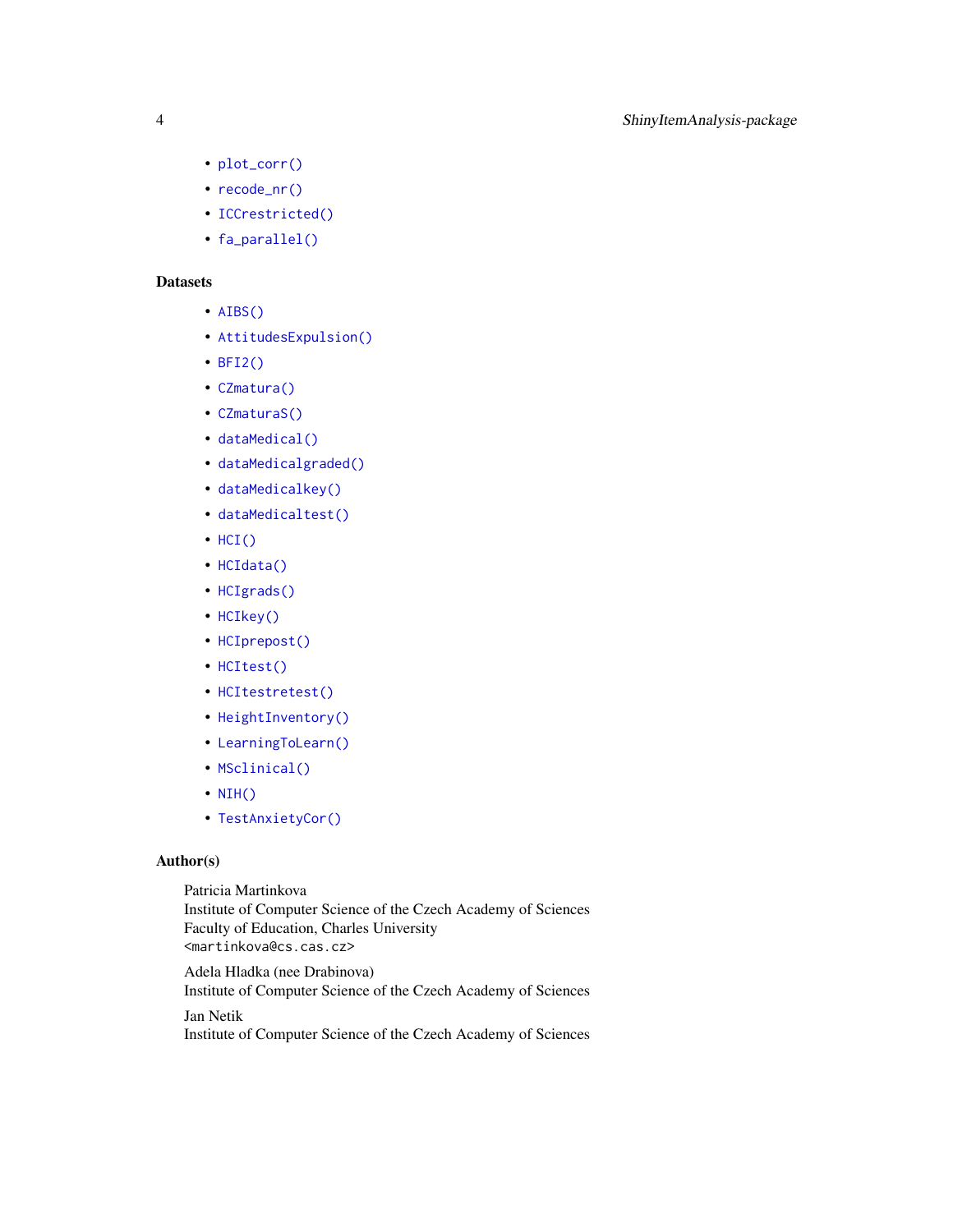#### <span id="page-4-0"></span>AIBS 5

# References

Martinkova, P., & Drabinova, A. (2018). ShinyItemAnalysis for teaching psychometrics and to enforce routine analysis of educational tests. The R Journal, 10(2), 503–515, doi: [10.32614/RJ-](https://doi.org/10.32614/RJ-2018-074)[2018074](https://doi.org/10.32614/RJ-2018-074)

# See Also

Useful links:

- <http://www.ShinyItemAnalysis.org>
- <https://CRAN.R-project.org/package=ShinyItemAnalysis>
- Report bugs at <https://github.com/patriciamar/ShinyItemAnalysis/issues>

<span id="page-4-1"></span>AIBS *AIBS grant peer review scoring dataset*

# **Description**

The AIBS dataset (Gallo, 2020) comes from the scientific peer review facilitated by the American Institute of Biological Sciences (AIBS) of biomedical applications from and intramural collaborative biomedical research program for 2014–2017. For each proposal, three assigned individual reviewers were asked to provide scores and commentary for the following application criteria: Innovation, Approach/Feasibility, Investigator, and Significance (Impact added as scored criterion in 2014). Each of these criteria is scored on a scale from 1.0 (best) to 5.0 (worst) with a 0.1 gradation, as well as an overall score (1.0–5.0 with a 0.1 gradation). Asynchronous discussion was allowed, although few scores changed post-discussion. The data includes reviewers' self-reported expertise scores (1/2/3, 1 is high expertise) relative to each proposal reviewed, and reviewer / principal investigator demographics. A total of 72 applications ("Standard" or "Pilot") were reviewed in 3 review cycles. The success rate was 34–38 %. Application scores indicate where each application falls among all practically possible applications in comparison with the ideal standard of quality from a perfect application. The dataset was used by Erosheva et al. (2021a) to demonstrate issues of inter-rater reliability in case of restricted samples. For details, see Erosheva et al. (2021b).

## Usage

data(AIBS)

# Format

AIBS is a data.frame consisting of 216 observations on 25 variables. Data describes 72 proposals with 3 ratings each.

ID Proposal ID.

Year Year of the review.

PropType Proposal type; "Standard" or "Pilot".

PIID Anonymized ID of principal investigator (PI).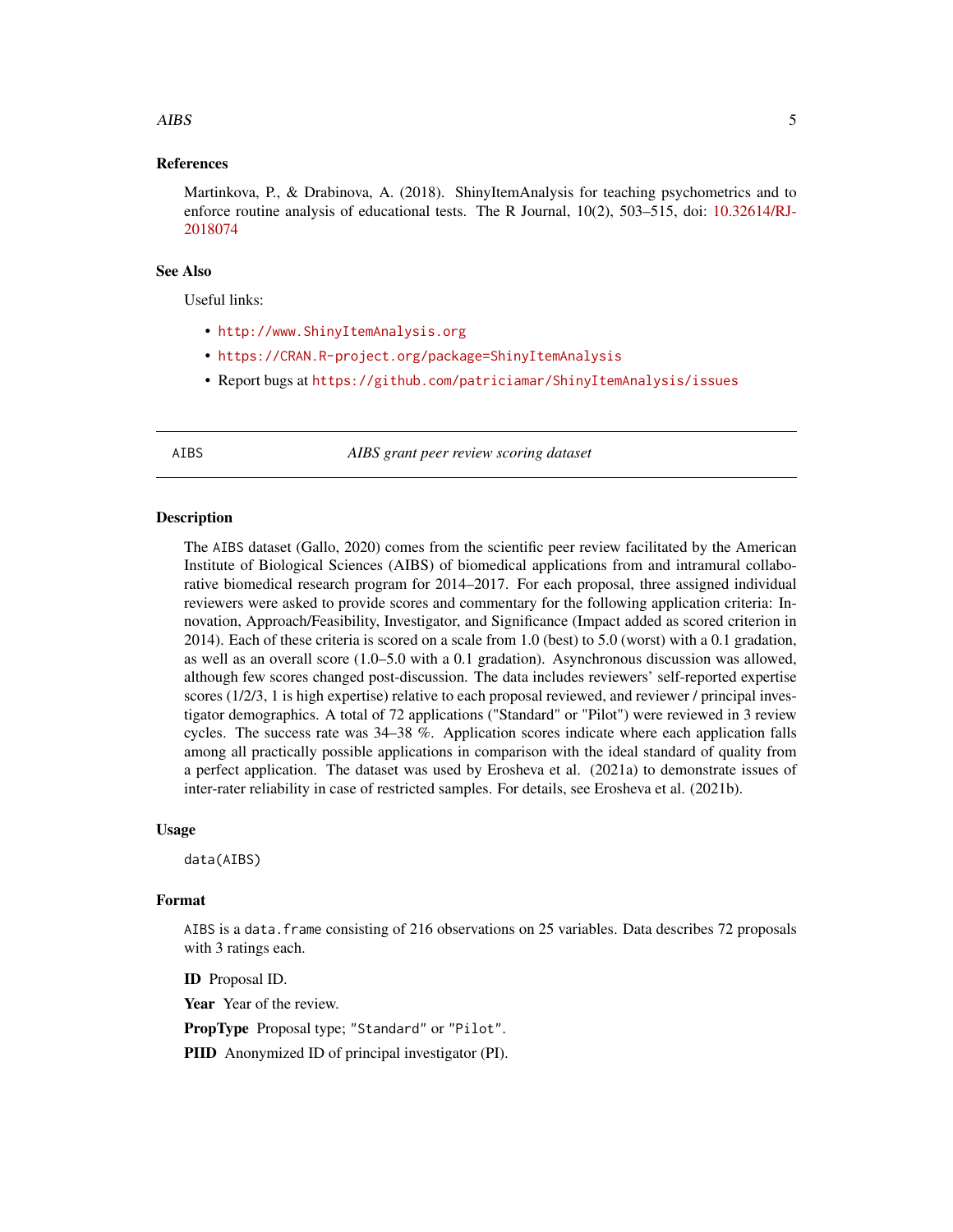PIOrgType PI's organization type.

PIGender PI's gender membership; "1" females, "2" males.

PIRank PI's rank; "3" full professor, "1" assistant professor.

PIDegree PI's degree; "1" PhD, "2" MD, "3" PhD/MD.

Innovation Innovation score.

Approach Approach score.

Investig Investigator score.

Signif Significance score.

Impact Impact score.

Score Scientific merit (overall) score.

ScoreAvg Average of the three overall scores from three different reviewers.

ScoreAvgAdj Average of the three overall scores from three different reviewers, increased by multiple of 0.001 of the worst score.

ScoreRank Project rank calculated based on ScoreAvg.

ScoreRankAdj Project rank calculated based on ScoreAvgAdj.

RevID Reviewer's ID.

RevExp Reviewer's experience.

RevInst Reviewer's institution; "1" academia, "2" government.

RevGender Reviewer's gender; "1" females, "2" males.

RevRank Reviewer's rank; "3" full professor, "1" assistant professor.

RevDegree Reviewer's degree; "1" PhD, "2" MD, "3" PhD/MD.

RevCode Reviewer code ("A", "B", "C") in the original wide dataset.

# Author(s)

Stephen Gallo American Institute of Biological Sciences

# References

Gallo, S. (2021). Grant peer review scoring data with criteria scores. doi: [10.6084/m9.figshare.12728087](https://doi.org/10.6084/m9.figshare.12728087)

Erosheva, E., Martinkova, P., & Lee, C. (2021a). When zero may not be zero: A cautionary note on the use of inter-rater reliability in evaluating grant peer review. Journal of the Royal Statistical Society - Series A. doi: [10.1111/rssa.12681](https://doi.org/10.1111/rssa.12681)

Erosheva, E., Martinkova, P., & Lee, C. (2021b). Supplementary material: When zero may not be zero: A cautionary note on the use of inter-rater reliability in evaluating grant peer review. doi: [10.17605/OSF.IO/KNPH8](https://doi.org/10.17605/OSF.IO/KNPH8)

# See Also

[ICCrestricted\(\)](#page-46-1)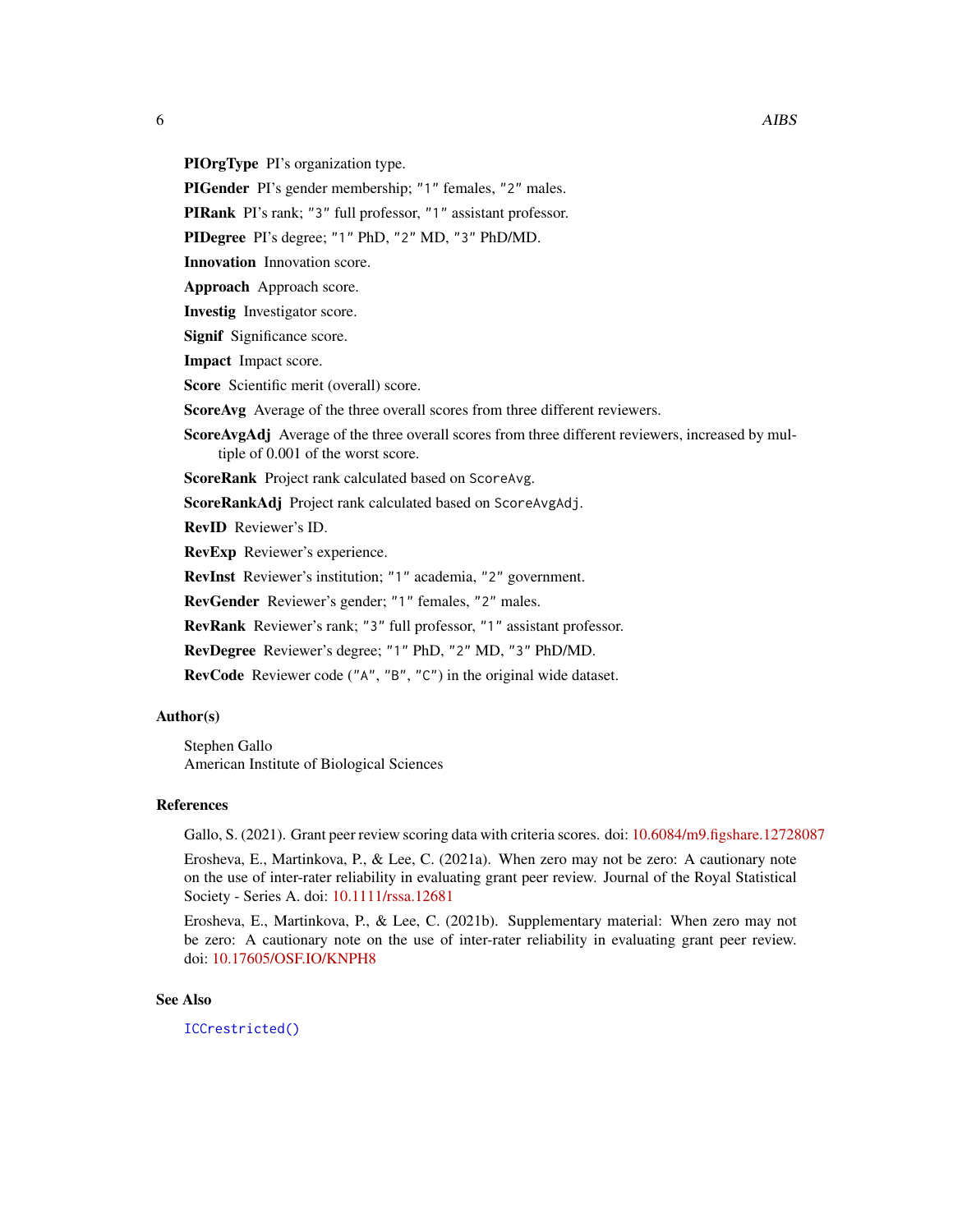<span id="page-6-0"></span>

The data contains responses from 766 people sampled from a general population to the PROMIS Anxiety scale (http://www.nihpromis.org) composed of 29 Likert-type questions with a common rating scale (1 = Never, 2 = Rarely, 3 = Sometimes, 4 = Often, and 5 = Always).

# Usage

anxiety

# Format

A data frame with 766 observations on the following 32 variables.

age  $0 =$ younger than 65 and  $1 = 65$  and older

gender  $0 =$  Male and  $1 =$  Female

education  $0 =$  some college or higher and  $1 =$  high school or lower

- R1 I felt fearful
- R2 I felt frightened
- R3 It scared me when I felt nervous
- R4 I felt anxious
- R5 I felt like I needed help for my anxiety
- R6 I was concerned about my mental health
- R7 I felt upset
- R8 I had a racing or pounding heart
- R9 I was anxious if my normal routine was disturbed
- R10 I had sudden feelings of panic
- R11 I was easily startled
- R12 I had trouble paying attention
- R13 I avoided public places or activities
- R14 I felt fidgety
- R15 I felt something awful would happen
- R16 I felt worried
- R17 I felt terrified
- R18 I worried about other people's reactions to me
- R19 I found it hard to focus on anything other than my anxiety
- R20 My worries overwhelmed me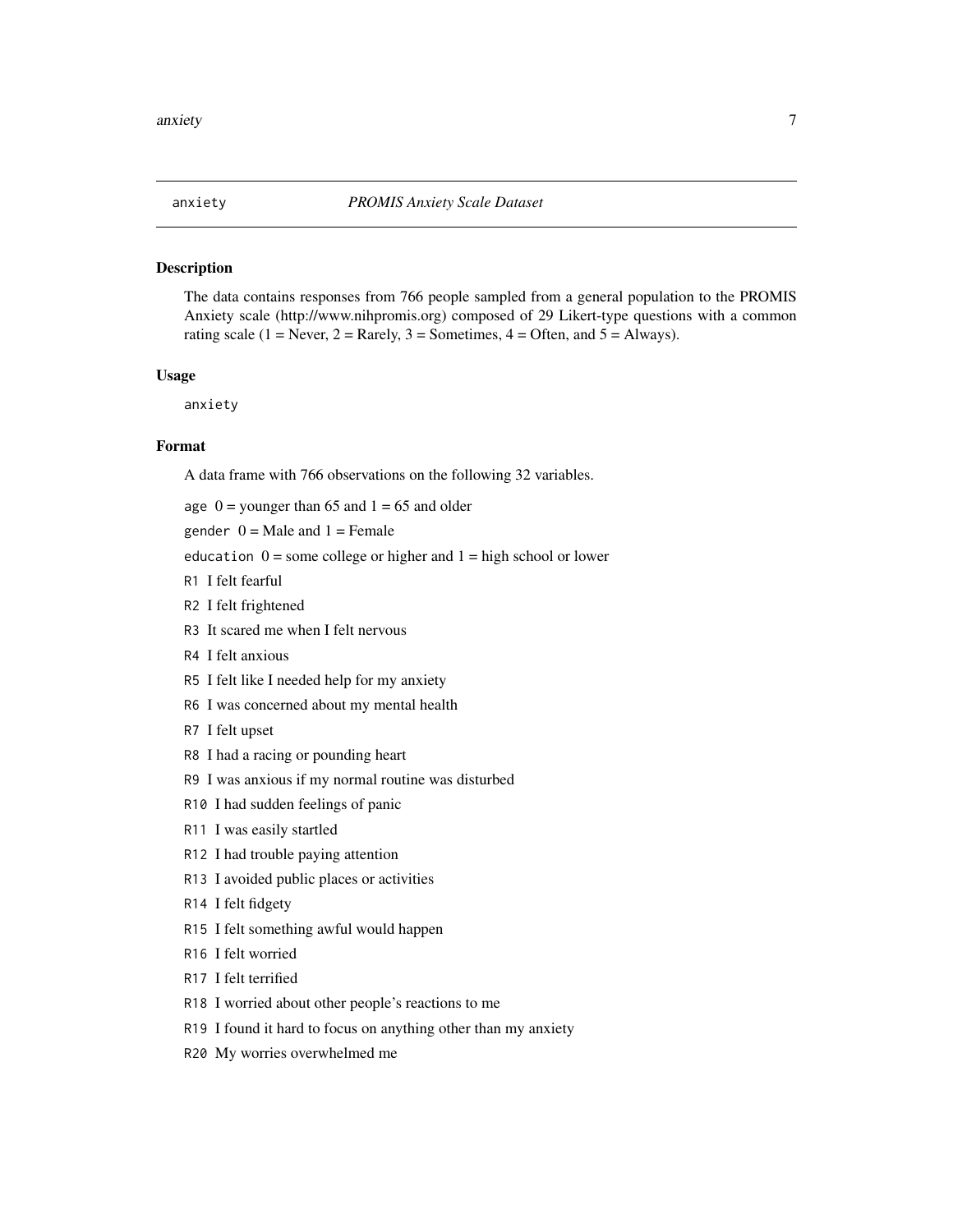- <span id="page-7-0"></span>R21 I had twitching or trembling muscles
- R22 I felt nervous
- R23 I felt indecisive
- R24 Many situations made me worry
- R25 I had difficulty sleeping
- R26 I had trouble relaxing
- R27 I felt uneasy
- R28 I felt tense
- R29 I had difficulty calming down

#### Source

Reexport from lordif package; http://www.nihpromis.org

#### References

PROMIS Cooperative Group. Unpublished Manual for the Patient-Reported Outcomes Measurement Information System (PROMIS) Version 1.1. October, 2008: http://www.nihpromis.org

<span id="page-7-1"></span>AttitudesExpulsion *Attitudes towards the Expulsion of the Sudeten Germans (dataset)*

# Description

Dataset from Kolek et al. (2021) study investigating a video game's effects on implicit and explicit attitudes towards depicted historical events in the short- and long-term. As an intervention tool, a serious game *Czechoslovakia 38–89: Borderlands* was utilized that deals with the expulsion of the Sudeten Germans from the former Czechoslovakia after the WWII. Data consists responses from 145 adults from two groups (experimental and control group) on number of multi-item measurements.

## Usage

AttitudesExpulsion

#### Format

A *data.frame* with 145 rows and 239 variables:

ID anonymous identifier

**Group**  $C =$  control or  $E =$  experimental group

Gender *factor*, male or female

GenderF *integer*, 1 = female

Merkel effect of Merkel speech between the posttest and the delayed posttest, range 0-5, where 0 stands for no effect, 5 for very significant effect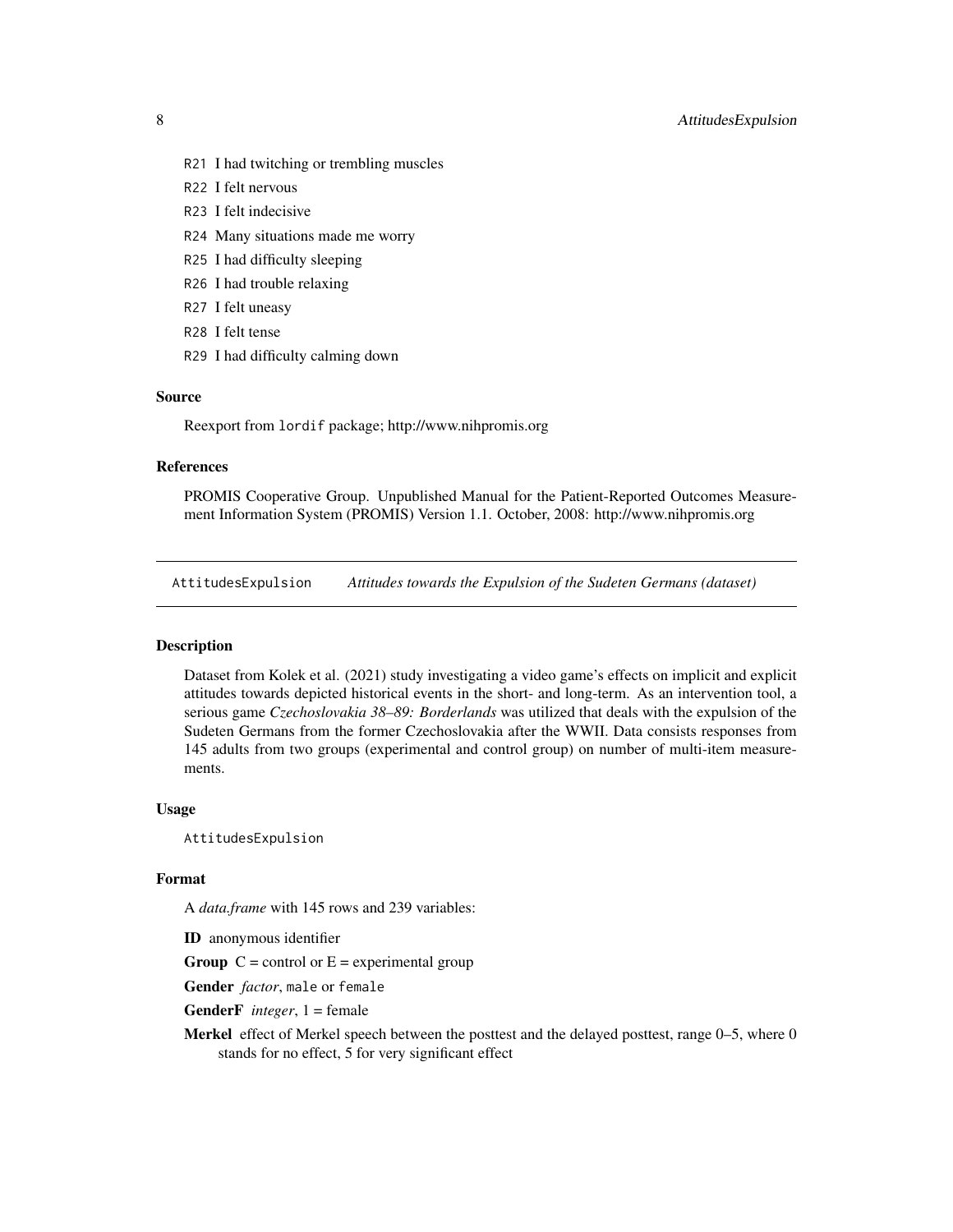<span id="page-8-0"></span>**Sudety** *factor*,  $N =$  not originally from Czech Borderlands;  $Y =$  originally from Czech Borderlands

- **Education** *factor*,  $V =$  university;  $S =$  high school;  $Z =$  elementary school
- **Education123** *integer*, same as above, but coded as  $3=$  university;  $2=$  high school; 1= elementary school, meaning higher the number, higher the education

\*PANASpn total PANAS score of positive and negative affect scales

\*PANASp total PANAS score of positive affect scale

\*PANASn total PANAS score of negative affect scale

\*Macro Macro attitude measurement

\*Micro Micro attitude measurement

\*IATeffect Single-Category Implicit association test score

Items beginning with an asterisk have following prefixes in the actual dataset:

pre pretest

post immediate posttest

del one month delayed posttest

Post\_Pre difference between posttest\_pretest

Del\_Post difference between delayed posttest and posttest

# Source

Kolek, L., Šisler, V., Martinková, P., & Brom, C. (2021). Can video games change attitudes towards history? Results from a laboratory experiment measuring short- and long-term effects. *Journal of Computer Assisted Learning*, *1–22*. doi: [10.1111/jcal.12575](https://doi.org/10.1111/jcal.12575)

<span id="page-8-1"></span>

BFI2 *BFI2 Dataset*

# **Description**

BFI2 dataset (Hřebíčková et al., 2020) consists of responses of 1,733 respondents (1,003 females, 730 males) to Big Five Inventory 2 (BFI-2). It contains 60 ordinal items, vector of age, education, and vector of gender membership.

#### Usage

data(BFI2)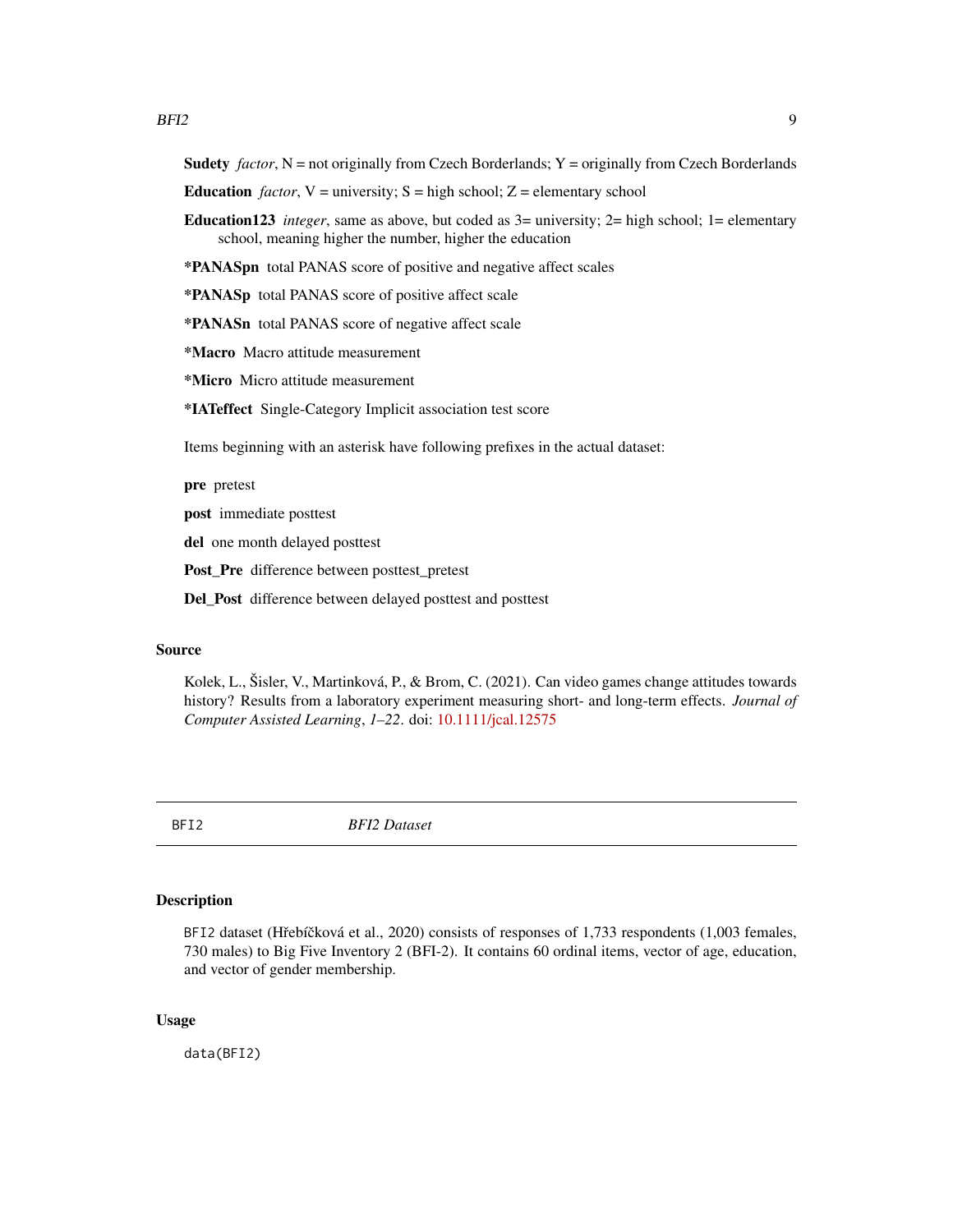## Format

BFI2 is a data. frame consisting of 1,733 observations on 64 variables.

 $i1$ –i60 The BFI items, scored on Likert scale where  $1 =$  Disagree strongly,  $2 =$  Disagree a little, 3  $=$  Neutral; no opinion,  $4 =$  Agree a little, and  $5 =$  Agree strongly. Some items were recoded so that all items are scored in the same direction, see Details.

**Gender** Gender membership,  $\theta$  = females, 1 = males.

Age Age in years.

**Educ** Education,  $1 =$  Basic school,  $2 =$  Secondary technical school,  $3 =$  Secondary general school,  $4 =$ Other secondary school,  $5 =$  Tertiary professional school,  $6 =$ Bachelor degree,  $7 =$ Masters degree,  $8 = PhD$ 

#### Details

The items prefixed with i are item scores. Items are indicators of 5 latent personality factors/dimensions/domains, which are further broken down into so-called facets. The 5 personality domains are:  $N = Negative$ Emotionality,  $E =$  Extraversion,  $O =$  Open-Mindedness,  $C =$  Consciousness and  $A =$  Agreeability. These are further broken down into so-called facets, as shown in the following table:

| Domain       | Facet                        | <b>Item numbers</b> |
|--------------|------------------------------|---------------------|
| E            | Sociability (scb)            | 1, 16, 31, 46       |
| E            | Assertiveness (asr)          | 6, 21, 36, 51       |
| E            | Energy Level (enl)           | 11, 26, 41, 56      |
| A            | Compassion (cmp)             | 2, 17, 32, 47       |
| $\mathsf{A}$ | Respectfulness (rsp)         | 7, 22, 37, 52       |
| A            | Trust (trs)                  | 12, 27, 42, 57      |
| C            | Organization (org)           | 3, 18, 33, 48       |
| C            | Productiveness (prd)         | 8, 23, 38, 53       |
| C            | Responsibility (rsp)         | 13, 28, 43, 58      |
| N            | Anxiety (anx)                | 4, 19, 34, 49       |
| N            | Depression (dep)             | 9, 24, 39, 54       |
| N            | Emotional Volatility (emt)   | 14, 29, 44, 59      |
| $\Omega$     | Intellectual Curiosity (int) | 10, 25, 40, 55      |
| O            | Aesthetic Sensitivity (aes)  | 5, 20, 35, 50       |
| O            | Creative Imagination (crt)   | 15, 30, 45, 60      |
|              |                              |                     |

In the original instrument, some items are inversely oriented, i.e., the higher score means the lower latent trait. This was the case of items number 3, 4, 5, 8, 9, 11, 12, 16, 17, 22, 23, 24, 25, 26, 28, 29, 30, 31, 36, 37, 42, 44, 45, 47, 48, 49, 50, 51, 55, and 58. These items have been recoded for you, i.e., displayed is value of 6 - original score.

In the sample code, alternative item names are provided. These item names can be used to decode the item domain, facet, item number, and whether it was recoded or not. For example, iCorg03r stands for recoded 3rd item (out of 60) from Consciousness domain and Organization facet.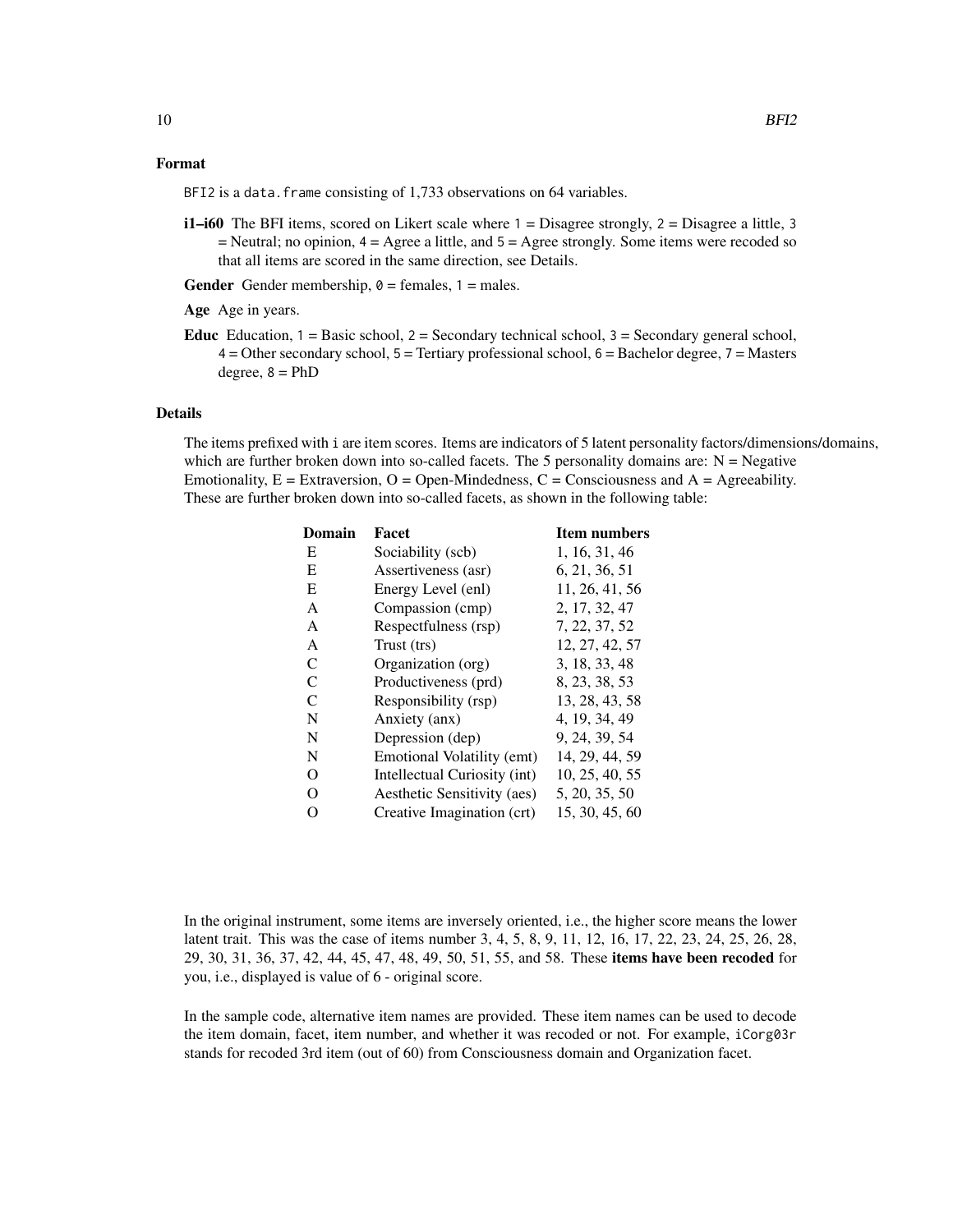#### <span id="page-10-0"></span>**Note**

Thanks to Martina Hřebíčková for sharing this dataset.

#### References

Hřebíčková, M., Jelínek, M., Květon,P., Benkovič, A., Botek, M., Sudzina, F. Soto, Ch., John, O. (2020). Big Five Inventory 2 (BFI-2): Hierarchický model s 15 subškálami [Big Five Inventory 2 (BFI-2): Hierarchical model with 15 subscales, in Czech]. *Ceskoslovenská psychologie, 64, ˇ* 437– 460.

Soto, C. J., & John, O. P. (2017). The next Big Five Inventory (BFI-2): Developing and assessing a hierarchical model with 15 facets to enhance bandwidth, fidelity, and predictive power. *Journal of Personality and Social Psychology, 113,* 117–143.

## Examples

```
data(BFI2)
colnames(BFI2)[1:60] <- c("iEscb01", "iAcmp02", "iCorg03r", "iNanx04r", "iOaes05r", "iEasr06",
"iArsp07", "iCprd08r", "iNdep09r", "iOint10", "iEenl11r", "iAtrs12r", "iCrsp13", "iNemt14",
"iOcrt15", "iEscb16r", "iAcmp17r", "iCorg18", "iNanx19", "iOaes20", "iEasr21", "iArsp22r",
"iCprd23r", "iNdep24r", "iOint25r", "iEenl26r", "iAtrs27", "iCrsp28r", "iNemt29r",
"iOcrt30r", "iEscb31r", "iAcmp32", "iCorg33", "iNanx34", "iOaes35", "iEasr36r", "iArsp37r",
"iCprd38", "iNdep39", "iOint40", "iEenl41", "iAtrs42r", "iCrsp43", "iNemt44r", "iOcrt45r",
"iEscb46", "iAcmp47r", "iCorg48r", "iNanx49r", "iOaes50r", "iEasr51r", "iArsp52", "iCprd53",
"iNdep54", "iOint55r", "iEenl56", "iAtrs57", "iCrsp58r", "iNemt59", "iOcrt60")
```
<span id="page-10-1"></span>BlisClass-class *BLIS S4 class*

# Description

Extends mirt's SingleGroupClass directly (meaning all mirt methods that work with that class will work with [BlisClass](#page-10-1) too; make sure mirt is loaded).

#### Details

The purpose of the class is to have a custom coef method (see [coef,BlisClass-method\)](#page-11-1) dispatched and the original levels with correct response (as a key attribute) stored in the resulting fitted model.

#### **Slots**

orig\_levels *list* of original levels with logical attribute key, which stores the information on which response (level) has been considered as correct. Note that levels not used in the original data are dropped.

#### See Also

Other BLIS/BLIRT related: [coef,BlisClass-method](#page-0-0), [fit\\_blis\(](#page-25-1)), [get\\_orig\\_levels\(](#page-35-1)), [nominal\\_to\\_int\(](#page-54-1)), [obtain\\_nrm\\_def\(](#page-55-1)), [print.blis\\_coefs\(](#page-69-1))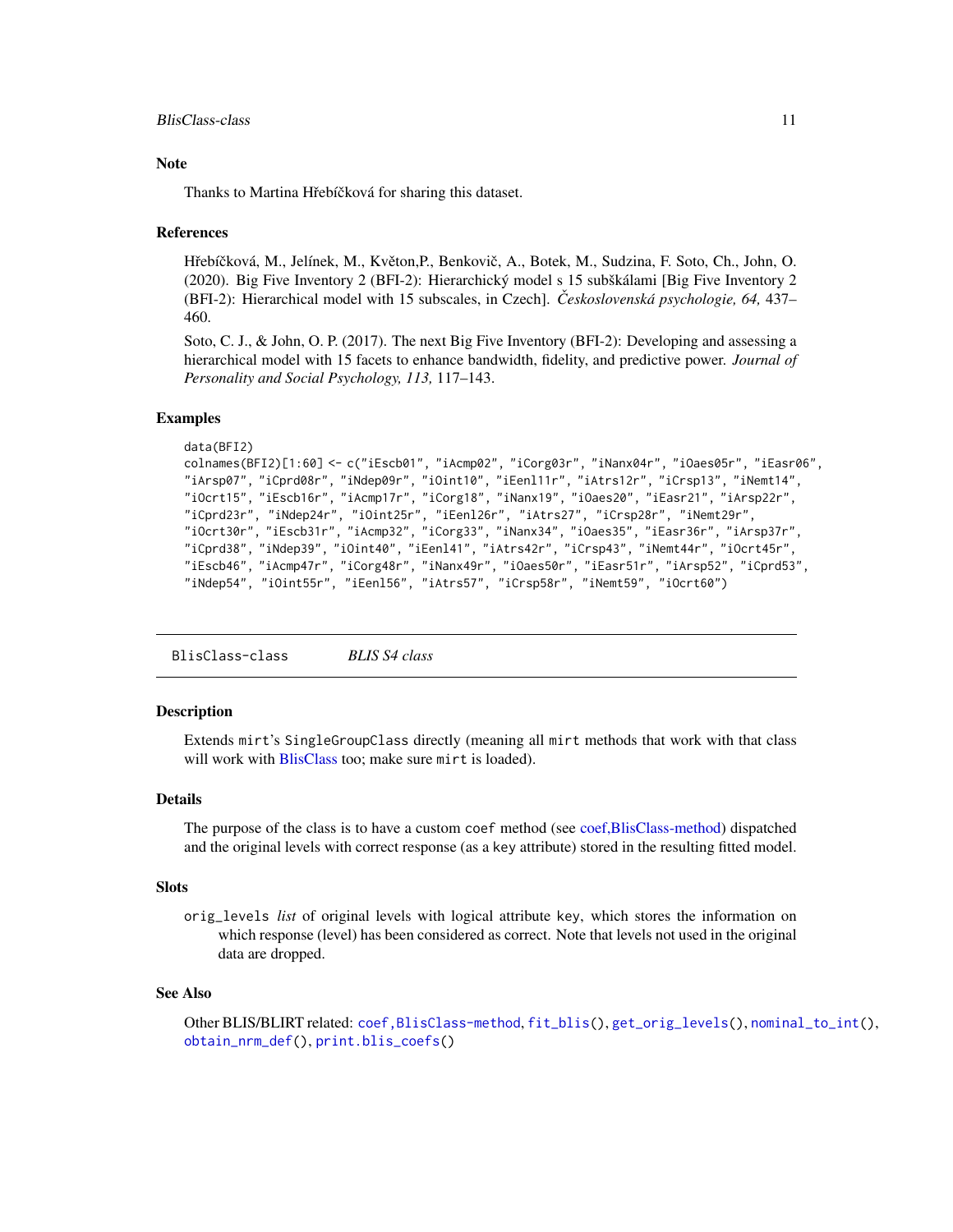<span id="page-11-1"></span><span id="page-11-0"></span>coef,BlisClass-method *Get Coefficients from a fitted BLIS model*

# Description

Extracts item parameters from fitted BLIS model. For BLIRT parametrization, use IRTpars = TRUE in your function call. Contrary to [coef,SingleGroupClass-method,](#page-0-0) response category labels can be displayed in the output using labels = TRUE. On top of that, as BLIS/BLIRT parametrizations utilize the information of correct response category, you can denote these in the output with mark\_correct = TRUE.

# Usage

```
## S4 method for signature 'BlisClass'
coef(
  object,
  ...,
  CI = 0.95,
  printsE = FALSE,
  IRTpars = FALSE,
  simplify = FALSE,
  labels = FALSE,
  mark_correct = labels
)
```
# Arguments

| object       | <i>object of class BlisClass</i> , model fitted via fit_blis() or blis().                                                                                |
|--------------|----------------------------------------------------------------------------------------------------------------------------------------------------------|
| $\cdots$     | Additional arguments. Not utilized at the moment.                                                                                                        |
| CI           | <i>numeric</i> , a width of the confidence intervals.                                                                                                    |
| printSE      | <i>logical</i> , print standard errors instead of CI? Defaults to FALSE.                                                                                 |
| IRTpars      | <i>logical</i> , convert slope intercept parameters into IRT parameters (i.e. BLIRT)?<br>Defaults to FALSE.                                              |
| simplify     | logical, return coefficients as a matrix, instead of list? Defaults to FALSE. Not<br><i>implemented vet.</i>                                             |
| labels       | <i>logical</i> , if TRUE, show response labels (e.g. "A", "B", "C") instead of response<br>numeric indices (e.g. $0, 1, 2$ ). Defaults to FALSE.         |
| mark_correct | <i>logical</i> , mark the correct response with an asterisk symbol. Applicable only if<br>labels is TRUE (in which case, mark_correct defaults to TRUE). |

# Value

List of item coefficients of S3 class blis\_coefs, so the resulting output of coef() call is formatted to display only first 3 digits (you can opt for different rounding via the [print.blis\\_coefs](#page-69-1) method, see the examples). Note that the list-object returned invisibly has the raw coefficients stored in it.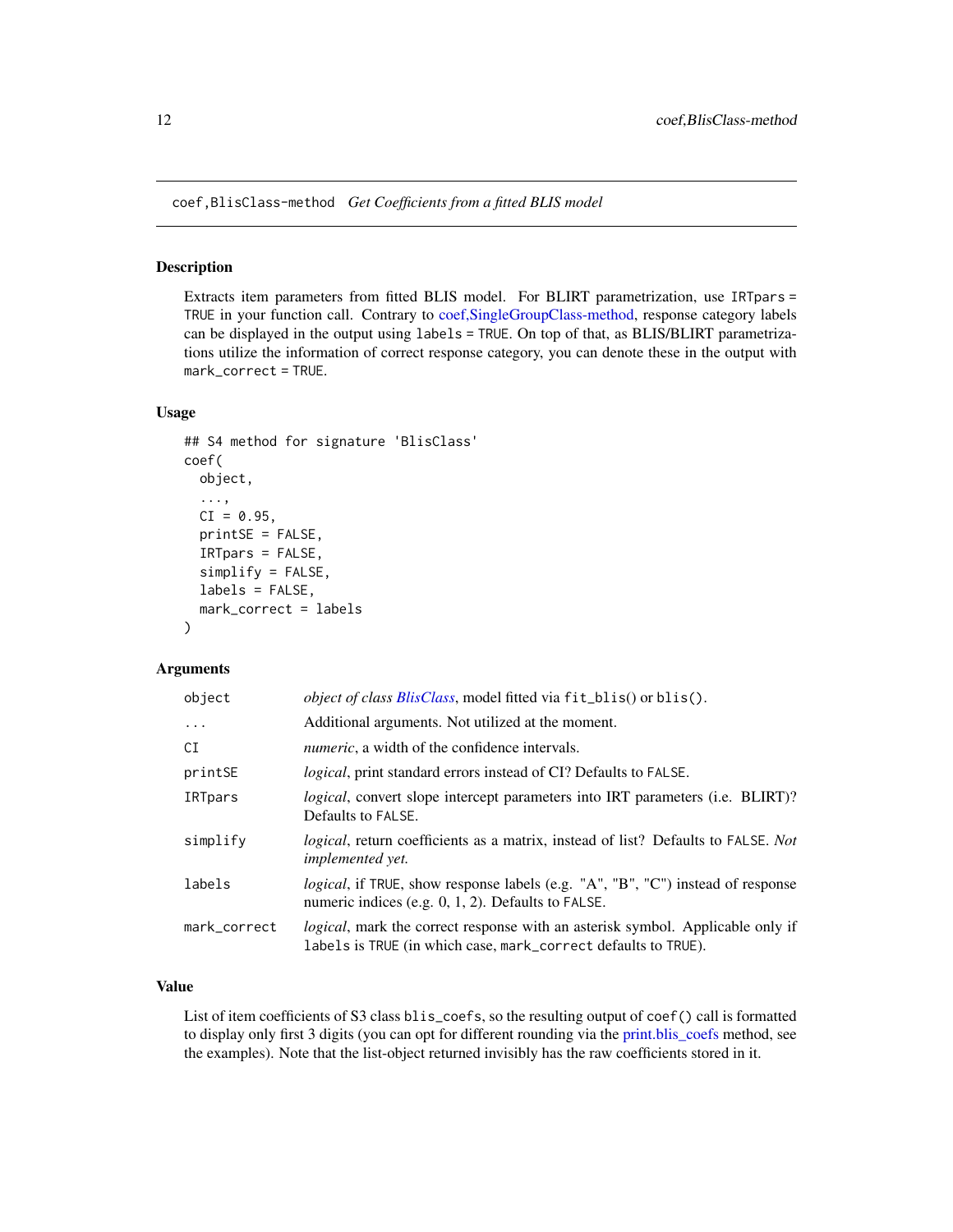#### <span id="page-12-0"></span>CZmatura 13

# See Also

```
Other BLIS/BLIRT related: BlisClass-class, fit_blis(), get_orig_levels(), nominal_to_int(),
obtain_nrm_def(), print.blis_coefs()
```
# Examples

```
fitted_blis <- fit_blis(HCItest[, 1:20], HCIkey)
# BLIS coefs
coef(fitted_blis)
# BLIRT coefs
coef(fitted_blis, IRTpars = TRUE)
# store raw coefs
blis_coefs <- coef(fitted_blis)
# print coefs rounded to 2 digits
print(blis_coefs, digits = 2)
```
<span id="page-12-1"></span>CZmatura *CZmatura dataset*

## Description

The CZmatura dataset comes from matura exam in mathematics. The exam was assigned in 2019 to students from Grade 13, at the end of their secondary education. Original data available from <https://cermat.cz/>.

# Usage

data(CZmatura)

# Format

CZmatura is a data.frame consisting of 15,702 observations on 75 variables.

SchType School type code.

FirstAtt First attempt; "1" yes, "0" no.

SchTypeGY School type gymnasium; "1" yes, "0" no.

 $o1 - o26.2$  Item answers.

b1 – b26 Scored item answers.

Total Total score, calculated as sum of item scores (0 - 50).

IRTscore Score estimated from GPCM/2PL model.

IRTscoreSE SE of score estimated from GPCM/2PL model.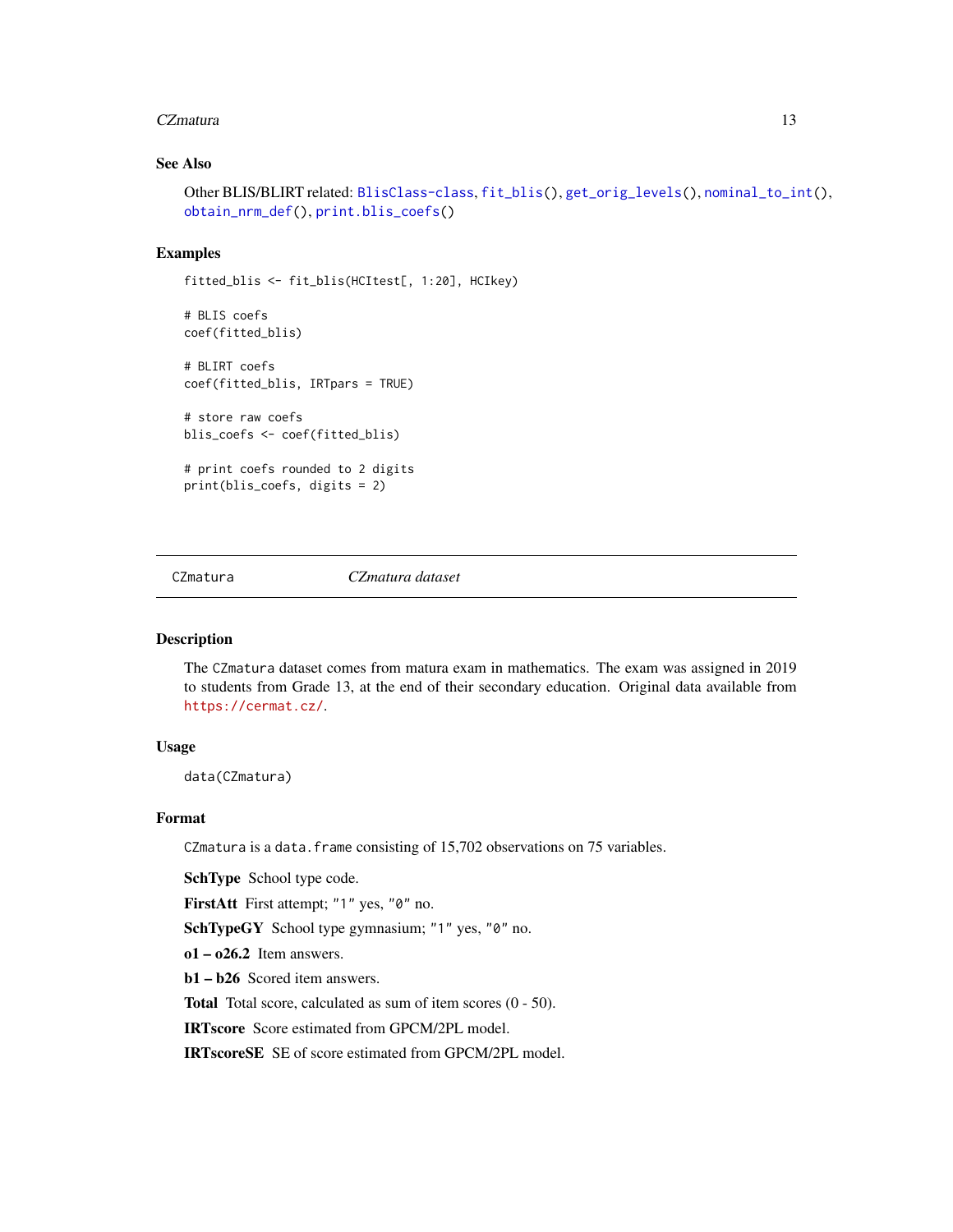# <span id="page-13-0"></span>See Also

[CZmaturaS\(\)](#page-13-1)

<span id="page-13-1"></span>CZmaturaS *CZmatura dataset - sample*

# Description

The CZmaturaS dataset comes from a matura exam in mathematics. The exam was assigned in 2019 to students in Grade 13, at the end of their secondary education. This is a random sample of 2,000 students from a total of 15,702. Original data available from <https://cermat.cz/>.

# Usage

data(CZmaturaS)

## Format

CZmatura is a data. frame consisting of 2,000 observations on 75 variables.

SchType School type code.

FirstAtt First attempt; "1" yes, "0" no.

SchTypeGY School type gymnasium; "1" yes, "0" no.

 $o1 - o26.2$  Item answers.

b1 – b26 Scored item answers.

Total Total score, calculated as sum of item scores (0 - 50).

IRTscore Score estimated from GPCM/2PL model.

IRTscoreSE SE of score estimated from GPCM/2PL model.

# See Also

[CZmatura\(\)](#page-12-1)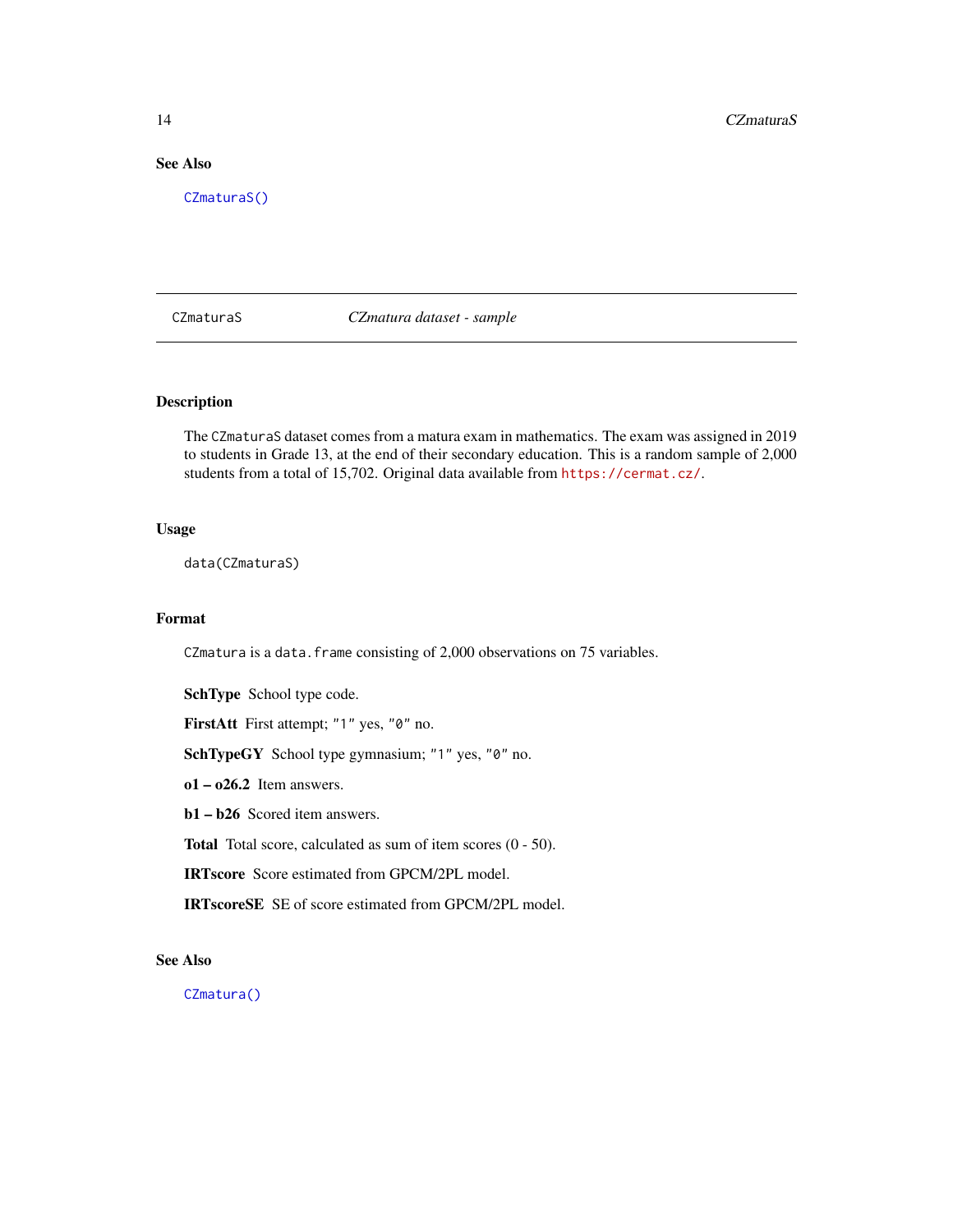<span id="page-14-1"></span><span id="page-14-0"></span>

The dataMedical dataset consists of the responses of 2,392 subjects (750 males, 1,633 females and 9 subjects without gender specification) to admission test to a medical school. It contains 100 items. A correct answer is coded as "1" and incorrect answer as "0". Missing answers were evaluated as incorrect, i.e. "0".

## Usage

dataMedical

# Format

A dataMedical is a data.frame consisting of 2,392 observations on the following 102 variables.

X The first 100 columns represent dichotomously scored items of the test.

gender Variable describing gender; values "0" and "1" refer to males and females.

StudySuccess Criterion variable; value "1" means that student studies standardly, "0" otherwise (e.g., leaving or interrupting studies).

#### Source

Stuka, C., Vejrazka, M., Martinkova, P., Komenda, M., & Stepanek, L. (2016). The use of test and item analysis for improvement of tests. Workshop held at conference MEFANET, 2016, Brno, Czech Republic.

#### References

Martinkova, P., & Drabinova, A. (2018). ShinyItemAnalysis for teaching psychometrics and to enforce routine analysis of educational tests. The R Journal, 10(2), 503–515, doi: [10.32614/RJ-](https://doi.org/10.32614/RJ-2018-074)[2018074](https://doi.org/10.32614/RJ-2018-074)

## See Also

[dataMedicaltest\(\)](#page-16-2), [dataMedicalkey\(\)](#page-16-1), [dataMedicalgraded\(\)](#page-15-1)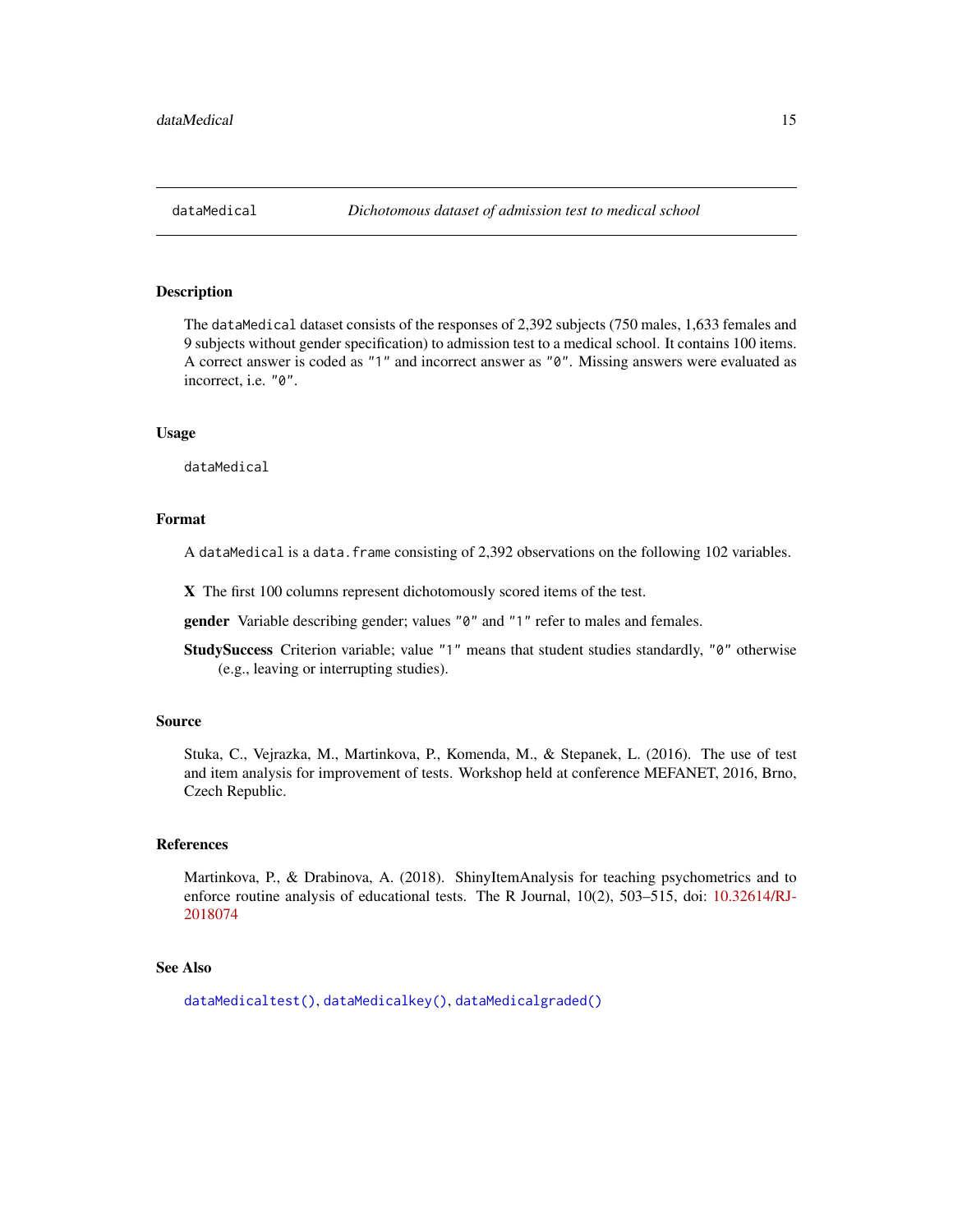<span id="page-15-1"></span><span id="page-15-0"></span>

The dataMedicalgraded dataset consists of the responses of 2,392 subjects (750 males, 1,633 females and 9 subjects without gender specification) to multiple-choice admission test to a medical school. It contains 100 items. Each item is graded with 0 to 4 points. Maximum of 4 points were set if all correct answers and none of incorrect answers were selected.

## Usage

dataMedicalgraded

## Format

A dataMedicalgraded is a data.frame consisting of 2,392 observations on the following 102 variables.

X The first 100 columns represent ordinal item scores of the test.

gender Variable describing gender; values "0" and "1" refer to males and females.

StudySuccess Criterion variable; value "1" means that student studies standardly, "0" otherwise (e.g., leaving or interrupting studies).

#### Source

Stuka, C., Vejrazka, M., Martinkova, P., Komenda, M., & Stepanek, L. (2016). The use of test and item analysis for improvement of tests. Workshop held at conference MEFANET, 2016, Brno, Czech Republic.

## References

Martinkova, P., & Drabinova, A. (2018). ShinyItemAnalysis for teaching psychometrics and to enforce routine analysis of educational tests. The R Journal, 10(2), 503–515, doi: [10.32614/RJ-](https://doi.org/10.32614/RJ-2018-074)[2018074](https://doi.org/10.32614/RJ-2018-074)

#### See Also

[dataMedical\(\)](#page-14-1), [dataMedicaltest\(\)](#page-16-2), [dataMedicalkey\(\)](#page-16-1)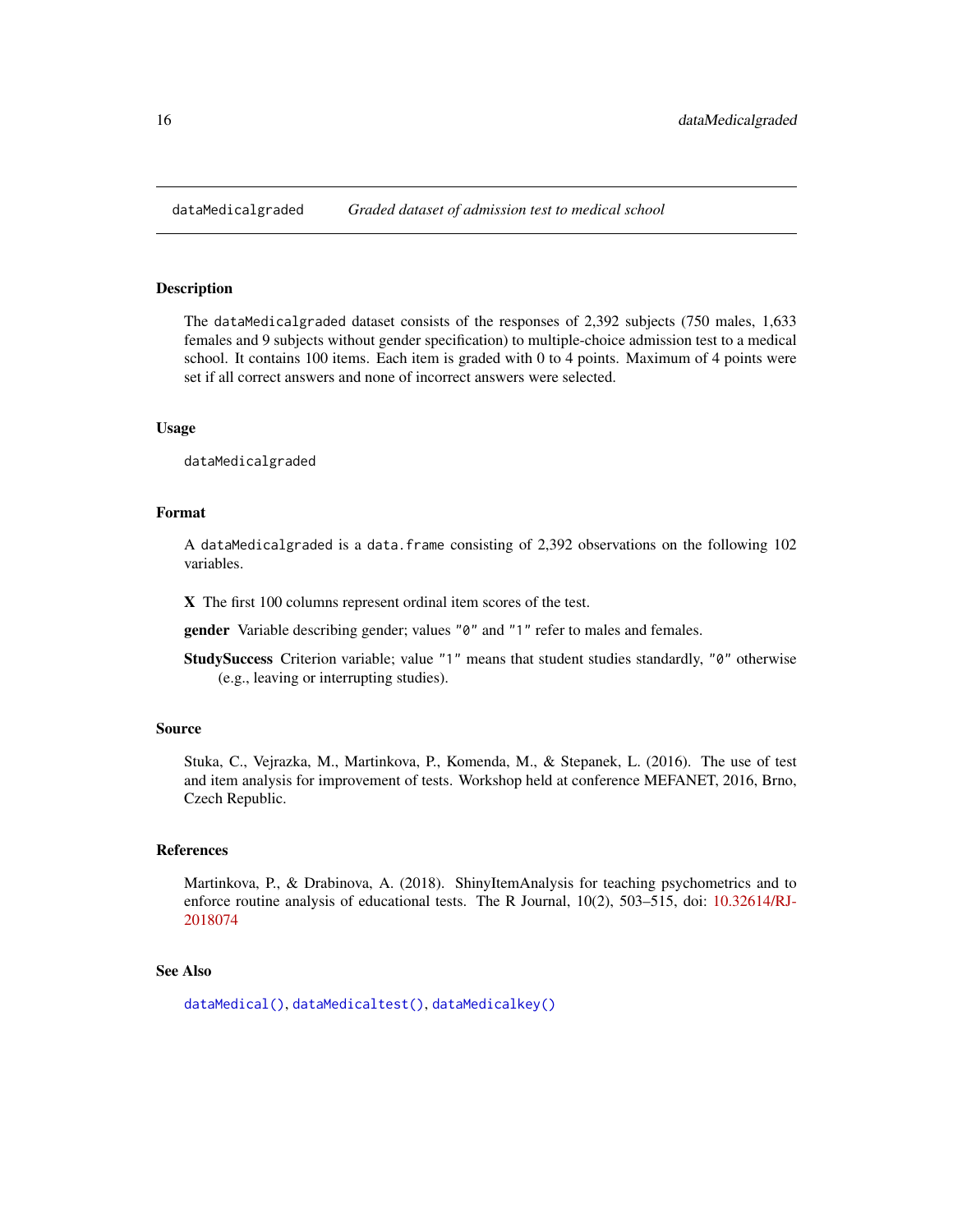<span id="page-16-1"></span><span id="page-16-0"></span>

The dataMedicalkey is a vector of factors representing correct answers of dataMedicaltest dataset.

## Usage

```
data(dataMedicalkey)
```
# Format

A vector with 100 values representing correct answers to items of dataMedicaltest dataset. For more details see [dataMedicaltest\(\)](#page-16-2).

## Source

Stuka, C., Vejrazka, M., Martinkova, P., Komenda, M., & Stepanek, L. (2016). The use of test and item analysis for improvement of tests. Workshop held at conference MEFANET, 2016, Brno, Czech Republic.

#### References

Martinkova, P., & Drabinova, A. (2018). ShinyItemAnalysis for teaching psychometrics and to enforce routine analysis of educational tests. The R Journal, 10(2), 503–515, doi: [10.32614/RJ-](https://doi.org/10.32614/RJ-2018-074)[2018074](https://doi.org/10.32614/RJ-2018-074)

#### See Also

[dataMedical\(\)](#page-14-1), [dataMedicaltest\(\)](#page-16-2), [dataMedicalgraded\(\)](#page-15-1)

<span id="page-16-2"></span>dataMedicaltest *Dataset of admission test to medical school*

# Description

The dataMedicaltest dataset consists of the responses of 2,392 subjects (750 males, 1,633 females and 9 subjects without gender specification) to multiple-choice admission test to a medical school. It contains 100 items, possible answers were A, B, C, D, while any combination of these can be correct.

#### Usage

```
data(dataMedicaltest)
```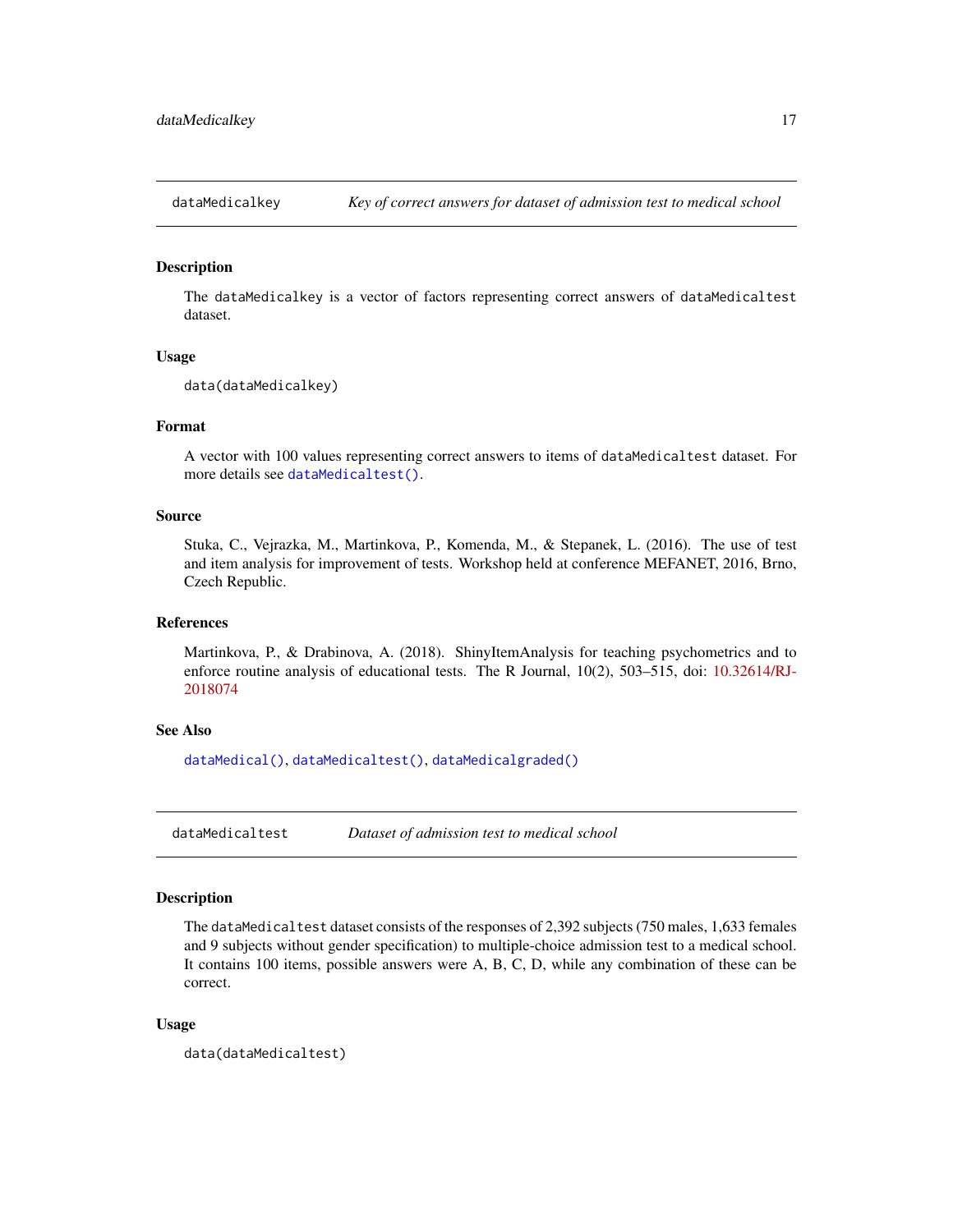#### <span id="page-17-0"></span>Format

A dataMedicaltest is a data.frame consisting of 2,392 observations on the following 102 variables.

X The first 100 columns represent items answers.

gender Variable describing gender; values "0" and "1" refer to males and females.

StudySuccess Criterion variable; value "1" means that student studies standardly, "0" otherwise (e.g., leaving or interrupting studies).

#### Source

Stuka, C., Vejrazka, M., Martinkova, P., Komenda, M., & Stepanek, L. (2016). The use of test and item analysis for improvement of tests. Workshop held at conference MEFANET, 2016, Brno, Czech Republic.

#### References

Martinkova, P., & Drabinova, A. (2018). ShinyItemAnalysis for teaching psychometrics and to enforce routine analysis of educational tests. The R Journal, 10(2), 503–515, doi: [10.32614/RJ-](https://doi.org/10.32614/RJ-2018-074)[2018074](https://doi.org/10.32614/RJ-2018-074)

#### See Also

[dataMedical\(\)](#page-14-1), [dataMedicalkey\(\)](#page-16-1), [dataMedicalgraded\(\)](#page-15-1)

<span id="page-17-1"></span>DDplot *Plot difficulties and discriminations/item validity*

# Description

Plots difficulty and (generalized) discrimination or criterion validity for items of the multi-item measurement test using the ggplot2 package. Difficulty and discrimination/validity indices are plotted for each item, items are ordered by their difficulty.

#### Usage

```
DDplot(
  Data,
  item.names,
  discrim = "ULI",k = 3,
  1 = 1,
  u = 3,
  maxscore,
  minscore,
  bin = FALSE,cutscore,
```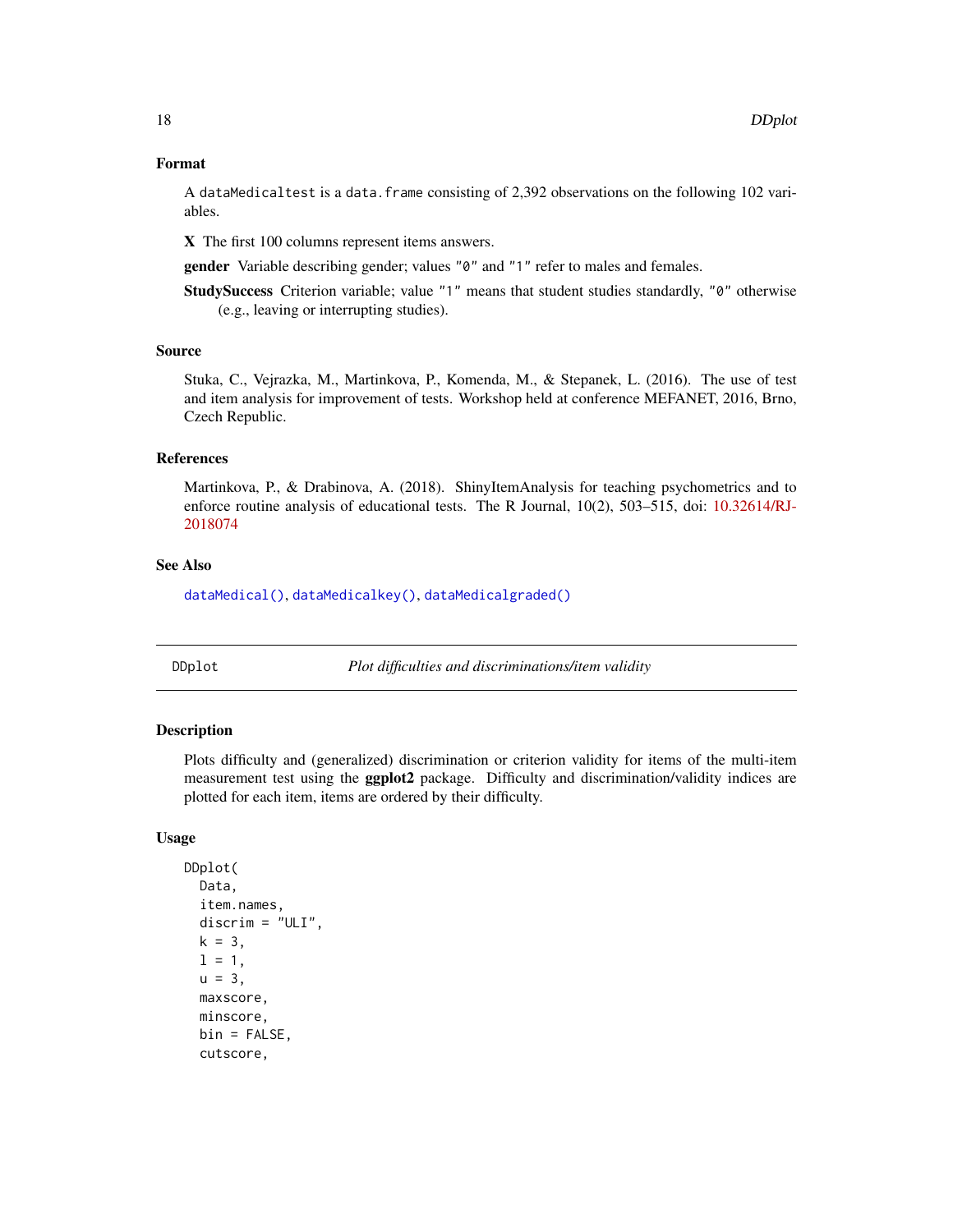# DDplot the contract of the contract of the contract of the contract of the contract of the contract of the contract of the contract of the contract of the contract of the contract of the contract of the contract of the con

```
average.score = FALSE,
  thr = 0.2,
  criterion = "none",
  val_type = "simple",
  data
\mathcal{L}
```
# Arguments

| Data          | numeric: binary or ordinal data matrix or data. frame which rows represent<br>examinee answers (1 correct, $\theta$ incorrect, or ordinal item scores) and columns<br>correspond to the items.                                                                                                                                                                                                         |
|---------------|--------------------------------------------------------------------------------------------------------------------------------------------------------------------------------------------------------------------------------------------------------------------------------------------------------------------------------------------------------------------------------------------------------|
| item.names    | character: the names of items. If not specified, the names of Data columns are<br>used.                                                                                                                                                                                                                                                                                                                |
| discrim       | character: type of discrimination index to be calculated. Possible values are<br>"ULI" (default), "RIT", "RIR", and "none". See Details.                                                                                                                                                                                                                                                               |
| k             | numeric: number of groups to which data may be divided by the total score to<br>estimate discrimination using discrim = "ULI". Default value is 3. See Details.                                                                                                                                                                                                                                        |
| 1             | numeric: lower group. Default value is 1. See Details.                                                                                                                                                                                                                                                                                                                                                 |
| u             | numeric: upper group. Default value is 3. See Details.                                                                                                                                                                                                                                                                                                                                                 |
| maxscore      | numeric: maximal scores of items. If single number is provided, the same max-<br>imal score is used for all items. If missing, vector of achieved maximal scores<br>is calculated and used in calculations.                                                                                                                                                                                            |
| minscore      | numeric: minimal scores of items. If single number is provided, the same maxi-<br>mal score is used for all items. If missing, vector of achieved maximal scores is<br>calculated and used in calculations.                                                                                                                                                                                            |
| bin           | logical: should the ordinal data be binarized? Default value is FALSE. In case<br>that bin = TRUE, all values of Data equal or greater than cutscore are marked<br>as 1 and all values lower than cutscore are marked as 0.                                                                                                                                                                            |
| cutscore      | numeric: cut-score used to binarize Data. If numeric, the same cut-score is used<br>for all items. If missing, vector of maximal scores is used in calculations.                                                                                                                                                                                                                                       |
| average.score | logical: should average score of the item be displayed instead of difficulty?<br>Default value is FALSE. See Details.                                                                                                                                                                                                                                                                                  |
| thr           | numeric: value of discrimination threshold. Default value is 0.2. With thr =<br>NULL, no horizontal line is displayed in the plot.                                                                                                                                                                                                                                                                     |
| criterion     | numeric or logical vector: values of criterion. If supplied, disrim argument is<br>ignored and item-criterion correlation (validity) is displayed instead. Default<br>value is "none".                                                                                                                                                                                                                 |
| val_type      | character: criterion validity measure. Possible values are "simple" (correlation<br>between item score and validity criterion; default) and "index" (item validity in-<br>dex calculated as cor(item, criterion) * sqrt(((N-1) / N) * var(item)),<br>where N is number of respondents, see Allen & Yen, 1979, Ch. 6.4, for details).<br>The argument is ignored if user does not supply any criterion. |
| data          | deprecated. Use argument Data instead.                                                                                                                                                                                                                                                                                                                                                                 |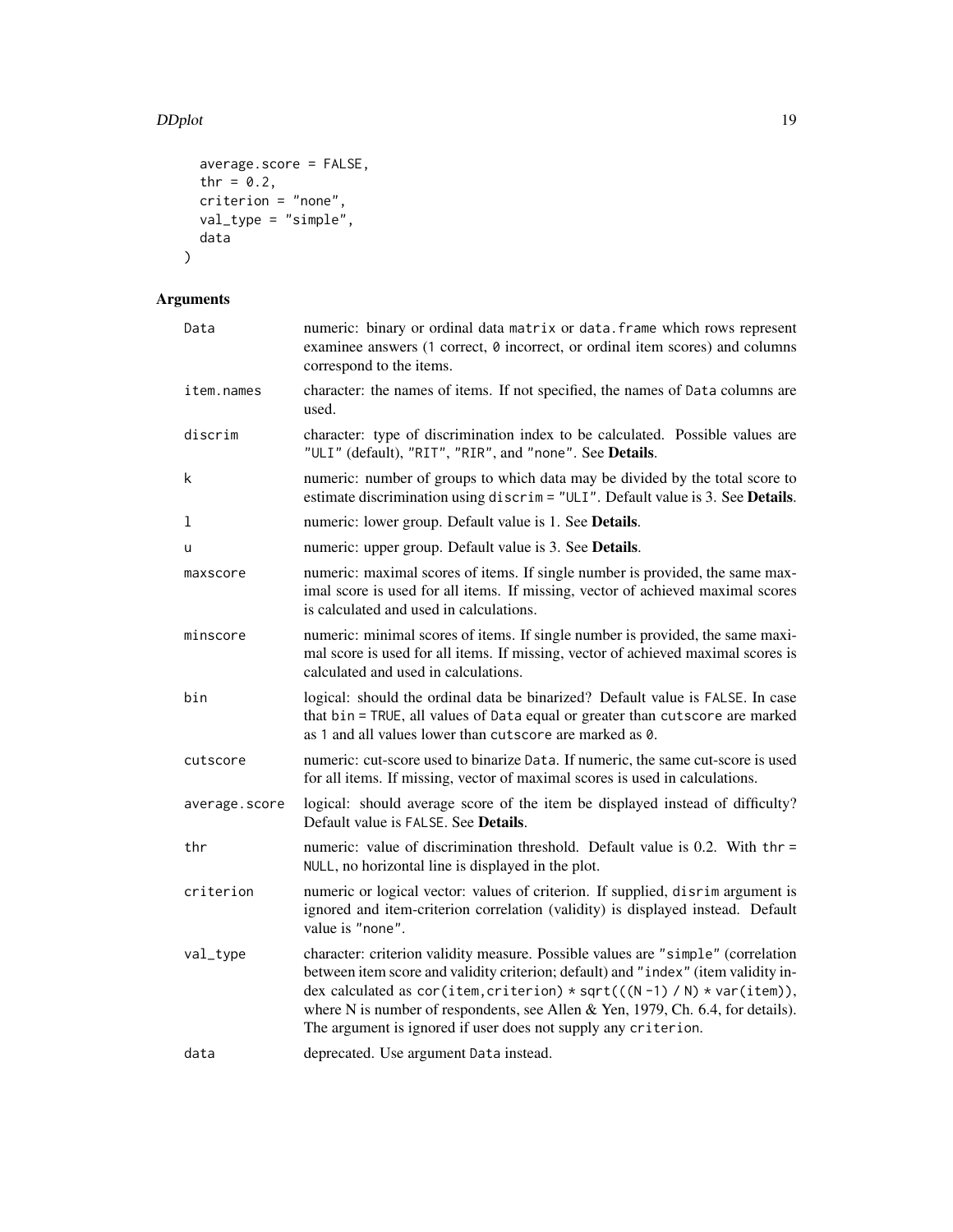# Details

Discrimination is calculated using method specified in discrim. Default option "ULI" calculates difference in ratio of correct answers in upper and lower third of students. "RIT" index calculates correlation between item score and test total score. "RIR" index calculates correlation between item score and total score for the rest of the items. With option "none", only difficulty is displayed.

"ULI" index can be generalized using arguments k, l and u. Generalized ULI discrimination is then computed as follows: The function takes data on individuals, computes their total test score and then divides individuals into k groups. The lower and upper group are determined by l and u parameters, i.e. l-th and u-th group where the ordering is defined by increasing total score.

For ordinal data, difficulty is defined as a relative score:

```
(achieved - minimal)/(maximal - minimal)
```
Minimal score can be specified by minscore, maximal score can be specified by maxscore. Average score of items can be displayed with argument average.score = TRUE. Note that for binary data difficulty estimate is the same as average score of the item.

Note that all correlations are estimated using Pearson correlation coefficient.

## Author(s)

```
Adela Hladka
Institute of Computer Science of the Czech Academy of Sciences
<hladka@cs.cas.cz>
```
Lubomir Stepanek Charles University

Jana Vorlickova Institute of Computer Science of the Czech Academy of Sciences

Patricia Martinkova Institute of Computer Science of the Czech Academy of Sciences <martinkova@cs.cas.cz>

#### References

Allen, M. J., & Yen, W. M. (1979). Introduction to measurement theory. Monterey, CA: Brooks/Cole.

Martinkova, P., Stepanek, L., Drabinova, A., Houdek, J., Vejrazka, M., & Stuka, C. (2017). Semireal-time analyses of item characteristics for medical school admission tests. In: Proceedings of the 2017 Federated Conference on Computer Science and Information Systems.

#### See Also

[gDiscrim\(\)](#page-33-1) for calculation of generalized ULI [ggplot2::ggplot\(\)](#page-0-0) for general function to plot a "ggplot" object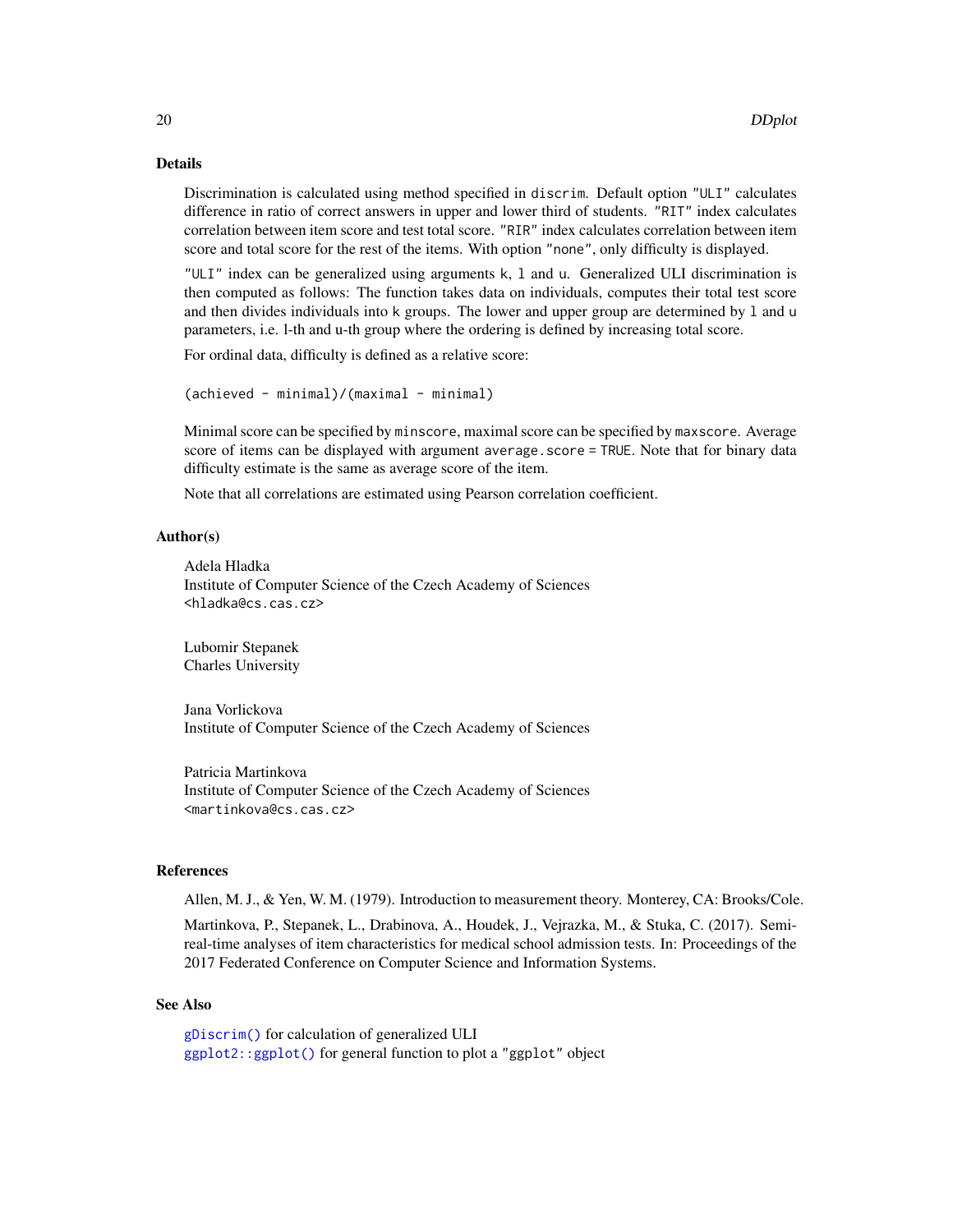# <span id="page-20-0"></span>DistractorAnalysis 21

## Examples

```
# loading 100-item medical admission test datasets
data(dataMedical, dataMedicalgraded)
# binary dataset
dataBin <- dataMedical[, 1:100]
# ordinal dataset
dataOrd <- dataMedicalgraded[, 1:100]
# DDplot of binary dataset
DDplot(dataBin)
## Not run:
# DDplot of binary dataset without threshold
DDplot(dataBin, thr = NULL)
# compared to DDplot using ordinal dataset and 'bin = TRUE'
DDplot(dataOrd, bin = TRUE)
# compared to binarized dataset using bin = TRUE and cut-score equal to 3
DDplot(dataOrd, bin = TRUE, cutscore = 3)# DDplot of binary data using generalized ULI
# discrimination based on 5 groups, comparing 4th and 5th
# threshold lowered to 0.1
DDplot(dataBin, k = 5, l = 4, u = 5, thr = 0.1)
# DDplot of ordinal dataset using ULI
DDplot(dataOrd)
# DDplot of ordinal dataset using generalized ULI
# discrimination based on 5 groups, comparing 4th and 5th
# threshold lowered to 0.1
DDplot(dataOrd, k = 5, l = 4, u = 5, thr = 0.1)
# DDplot of ordinal dataset using RIT
DDplot(dataOrd, discrim = "RIT")
# DDplot of ordinal dataset using RIR
DDplot(dataOrd, discrim = "RIR")
# DDplot of ordinal dataset displaying only difficulty
DDplot(dataBin, discrim = "none")
# DDplot of ordinal dataset displaying difficulty estimates
DDplot(dataOrd)
# DDplot of ordinal dataset displaying average item scores
DDplot(dataOrd, average.score = TRUE)
# item difficulty / criterion validity plot for data with criterion
data(GMAT, package = "difNLR")
DDplot(GMAT[, 1:20], criterion = GMAT$criterion, val_type = "simple")
## End(Not run)
```
<span id="page-20-1"></span>DistractorAnalysis *Distractor analysis*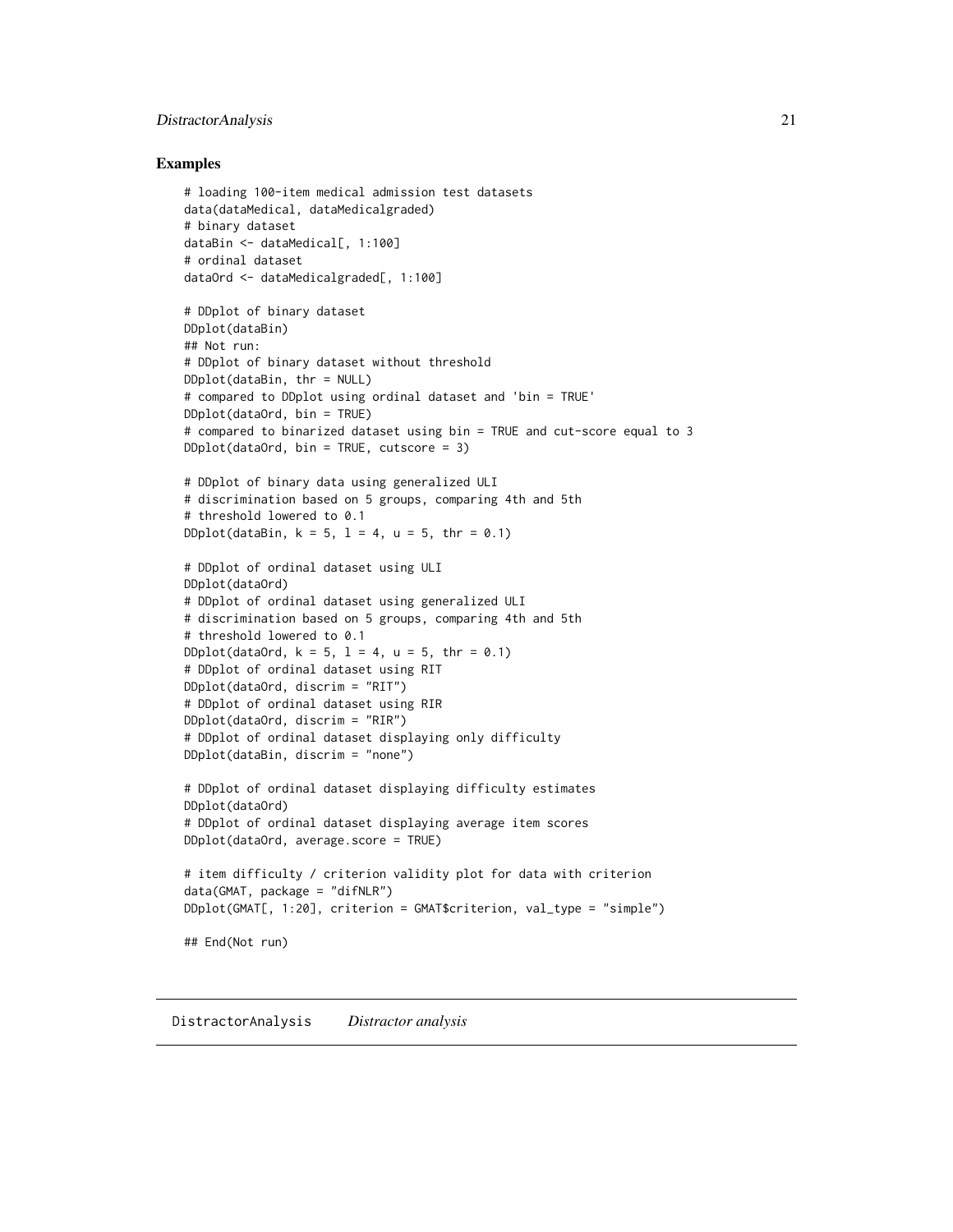Performs distractor analysis for each item and optional number of groups.

# Usage

```
DistractorAnalysis(
  Data,
  key,
  item = "all",
  p.table = FALSE,num.groups = 3,
  criterion = NULL,
  crit.discrete = FALSE,
  cut.points,
  data,
  matching,
  match.discrete
```
)

## Arguments

| Data           | character: data matrix or data.frame with rows representing unscored item re-<br>sponses from a multiple-choice test and columns corresponding to the items.                                        |
|----------------|-----------------------------------------------------------------------------------------------------------------------------------------------------------------------------------------------------|
| key            | character: answer key for the items. The key must be a vector of the same length<br>as ncol(Data). In case it is not provided, criterion needs to be specified.                                     |
| item           | numeric or character: either character "all" to apply for all items (default), or<br>a vector of item names (column names of Data), or item identifiers (integers<br>specifying the column number). |
| p.table        | logical: should the function return the proportions? If FALSE (default), the<br>counts are returned.                                                                                                |
| num.groups     | numeric: number of groups to which are the respondents split.                                                                                                                                       |
| criterion      | numeric: numeric vector. If not provided, total score is calculated and distractor<br>analysis is performed based on it.                                                                            |
| crit.discrete  | logical: is criterion discrete? Default value is FALSE. See details.                                                                                                                                |
| cut.points     | numeric: numeric vector specifying cut points of criterion. See details.                                                                                                                            |
| data           | deprecated. Use argument Data instead.                                                                                                                                                              |
| matching       | deprecated. Use argument criterion instead.                                                                                                                                                         |
| match.discrete | deprecated. Use argument crit.discrete instead.                                                                                                                                                     |

# Details

This function is an adapted version of the distractor.analysis() function from CTT package. In case that no criterion is provided, the scores are calculated using the item Data and key. The respondents are by default split into the num.groups-quantiles and the number (or proportion) of respondents in each quantile is reported with respect to their answers. In case that criterion is discrete (crit.discrete = TRUE), criterion is split based on its unique levels. Other cut points can be specified via cut.points argument.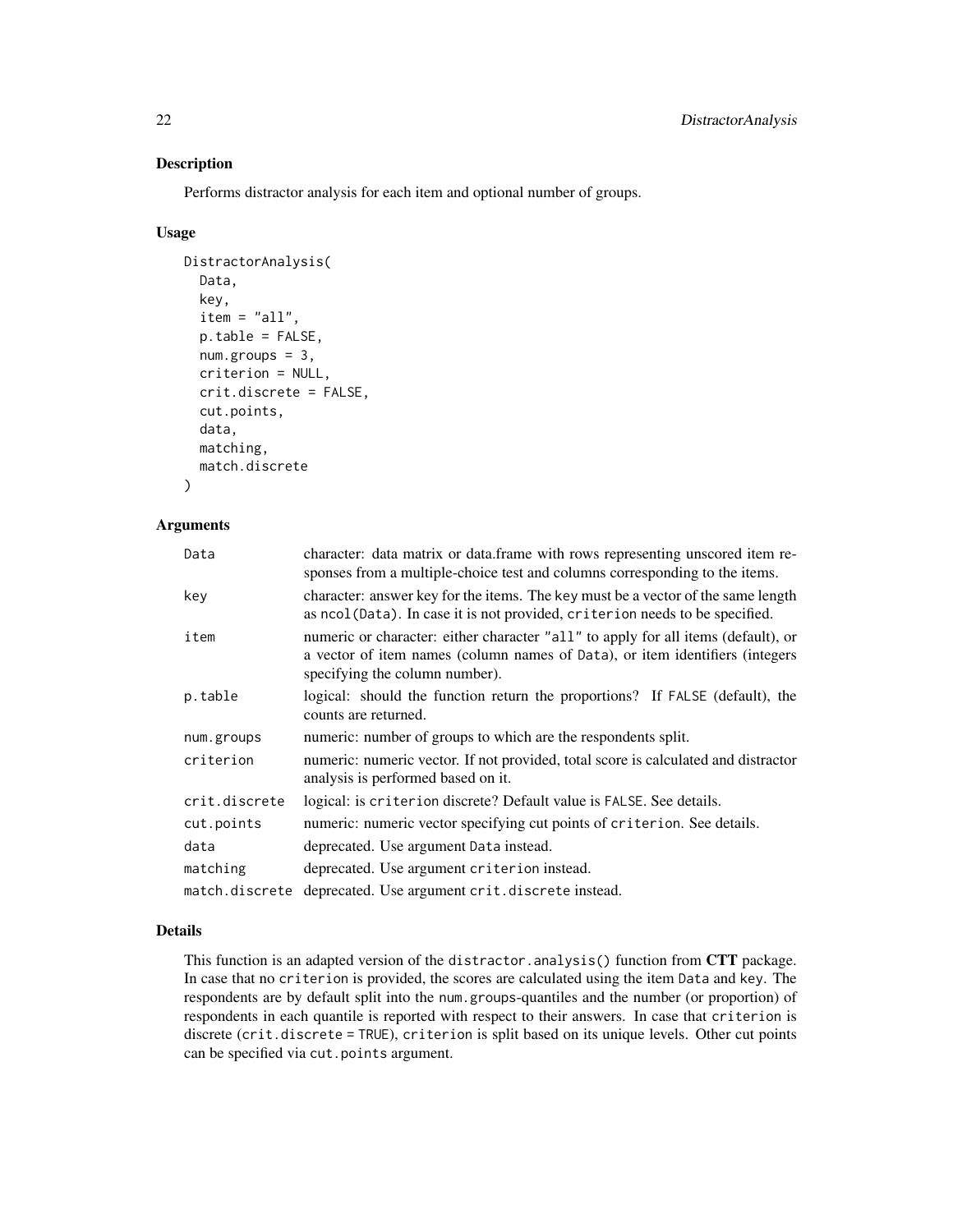# <span id="page-22-0"></span>fa\_parallel 23

# Author(s)

Adela Hladka Institute of Computer Science of the Czech Academy of Sciences <hladka@cs.cas.cz>

Patricia Martinkova Institute of Computer Science of the Czech Academy of Sciences <martinkova@cs.cas.cz>

# Examples

```
# loading 100-item medical admission test dataset
data(dataMedicaltest, dataMedicalkey, dataMedical)
Data <- dataMedicaltest[, 1:100]
Databin <- dataMedical[, 1:100]
key <- dataMedicalkey
# distractor analysis for all items
DistractorAnalysis(Data, key)
# distractor analysis for item 1
DistractorAnalysis(Data, key, item = 1)
## Not run:
# distractor analysis with proportions
DistractorAnalysis(Data, key, p.table = TRUE)
# distractor analysis for 6 groups
DistractorAnalysis(Data, key, num.group = 6)
# distractor analysis using specified criterion
criterion <- round(rowSums(Databin), -1)
DistractorAnalysis(Data, key, criterion = criterion)
# distractor analysis using discrete criterion
DistractorAnalysis(Data, key, criterion = criterion, crit.discrete = TRUE)
# distractor analysis using groups specified by cut.points
DistractorAnalysis(Data, key, cut.points = seq(10, 96, 10))
## End(Not run)
```
<span id="page-22-1"></span>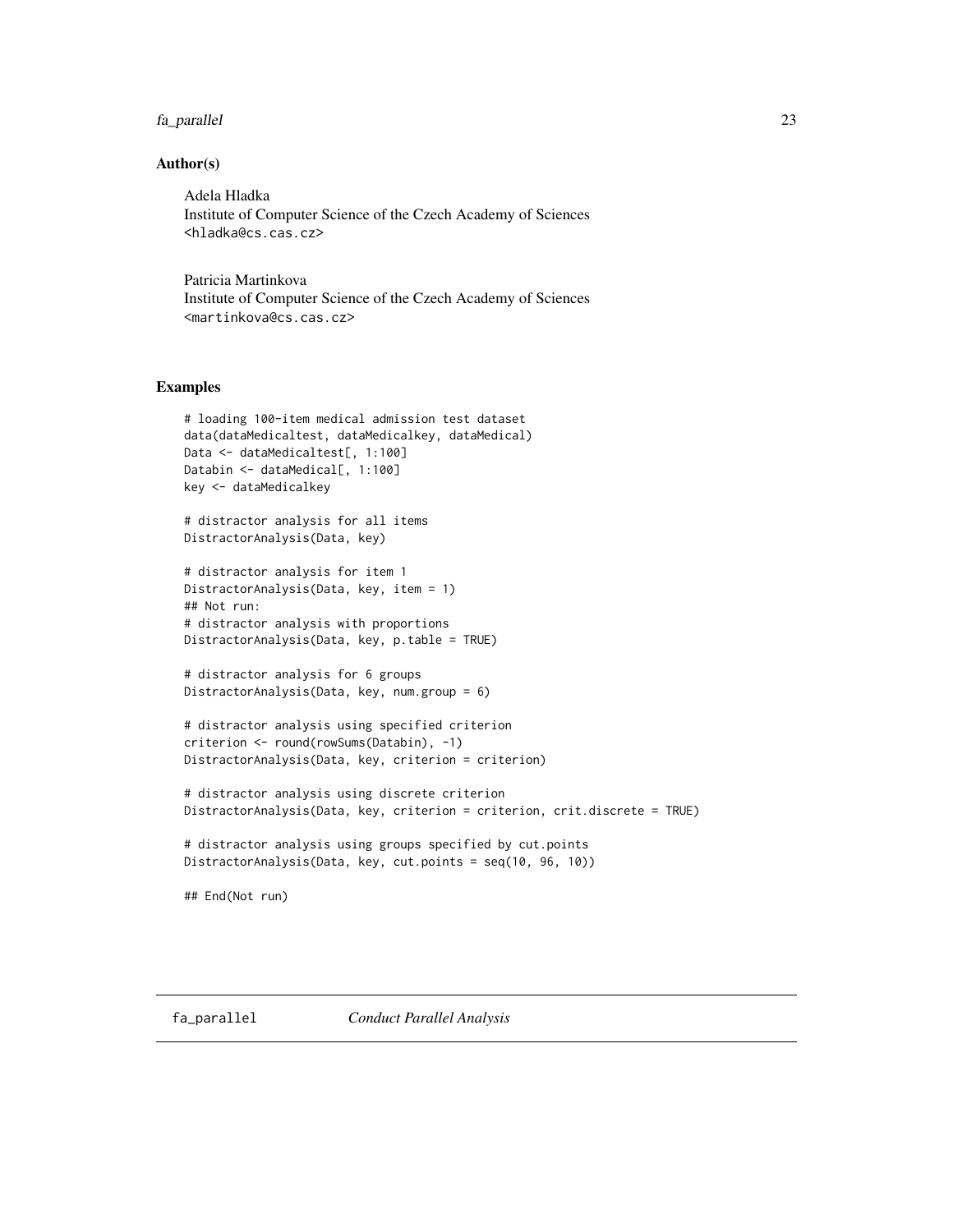Computes the eigenvalues of the sample correlation matrix and the eigenvalues obtained from a random correlation matrix for which no factors/components are assumed. By default, the function utilizes a modified Horn's (1965) method, which – instead of mean – uses 95th percentile of each item eigenvalues sampling distribution as a threshold to find the optimal number of factors/components.

# Usage

```
fa_parallel(
 Data,
 cor = "pearson",
 n_obs = NULL,
 method = "pca",threshold = "quantile",
 p = 0.95,
 n<sub>_iter</sub> = 20,
 plot = TRUE,
 show_kaiser = TRUE,
  fm = "minres",
 use = "pairwise",
  ...
)
```
# Arguments

| Data        | <i>data.frame</i> or <i>matrix</i> , dataset (where rows are observations and columns items)<br>or correlation matrix (recognized automatically).                                  |
|-------------|------------------------------------------------------------------------------------------------------------------------------------------------------------------------------------|
| cor         | <i>character</i> , how to calculate the correlation matrix of the real data. Can be either<br>pearson (default), tetrachoric or polychoric. Unambiguous abbreviations<br>accepted. |
| n_obs       | <i>integer</i> , in case you provided the correlation matrix directly as the input, you<br>have to provide the number of observations in the original dataset.                     |
| method      | <i>character</i> , either fa, pca, or both (the default). Which method to use for the<br>eigenvalues simulation and computation.                                                   |
| threshold   | <i>character</i> , whether to use traditionall Horn's method or more recent and well-<br>performing quantile one. Either mean or quantile (default). Can be abbrevi-<br>ated.      |
| p           | <i>numeric</i> $(0-1)$ , probability for which the sample quantile is produced. Defaults<br>to .95. Ignored if threshold = "mean".                                                 |
| n_iter      | <i>integer</i> , number of iterations, i.e. the number of zero-factor multivariate normal<br>distributions to sample. Defaults to 20.                                              |
| plot        | <i>logical</i> , if TRUE (the default), show the plot along with the function results. To<br>create the plot from the resulting object afterwards, call plot().                    |
| show_kaiser | <i>logical</i> , whether to show Kaiser boundary in the plot (the default) or not.                                                                                                 |
| fm          | <i>character</i> , factoring method. See psych:: fa() from the package psych:: psych().                                                                                            |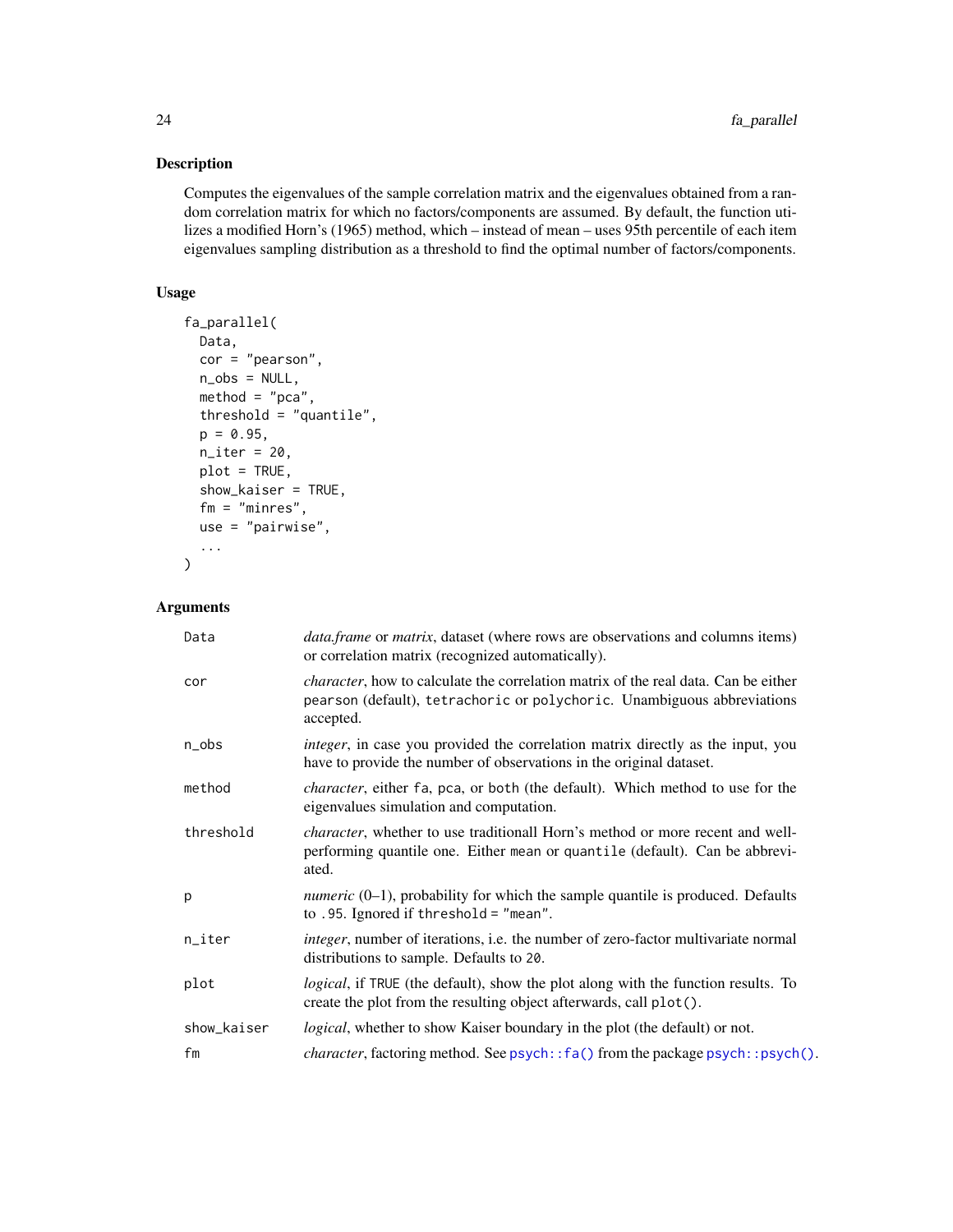| use | an optional character string giving a method for computing covariances in the<br>presence of missing values. This must be (an abbreviation of) one of the strings<br>"everything", "all.obs", "complete.obs", "na.or.complete", or "pairwise.complete.obs".                                                                                                                                                                                                                                                                                                                                      |
|-----|--------------------------------------------------------------------------------------------------------------------------------------------------------------------------------------------------------------------------------------------------------------------------------------------------------------------------------------------------------------------------------------------------------------------------------------------------------------------------------------------------------------------------------------------------------------------------------------------------|
| .   | Arguments passed on to psych:: polychoric                                                                                                                                                                                                                                                                                                                                                                                                                                                                                                                                                        |
|     | correct Correction value to use to correct for continuity in the case of zero en-<br>try cell for tetrachoric, polychoric, polybi, and mixed.cor. See the examples<br>for the effect of correcting versus not correcting for continuity.                                                                                                                                                                                                                                                                                                                                                         |
|     | smooth if TRUE and if the tetrachoric/polychoric matrix is not positive definite,<br>then apply a simple smoothing algorithm using cor.smooth                                                                                                                                                                                                                                                                                                                                                                                                                                                    |
|     | global When finding pairwise correlations, should we use the global values of<br>the tau parameter (which is somewhat faster), or the local values (global=FALSE)?<br>The local option is equivalent to the polycor solution, or to doing one corre-<br>lation at a time. global=TRUE borrows information for one item pair from<br>the other pairs using those item's frequencies. This will make a difference<br>in the presence of lots of missing data. With very small sample sizes with<br>global=FALSE and correct=TRUE, the function will fail (for as yet under-<br>determined reasons. |
|     | weight A vector of length of the number of observations that specifies the<br>weights to apply to each case. The NULL case is equivalent of weights<br>of 1 for all cases.                                                                                                                                                                                                                                                                                                                                                                                                                       |
|     | progress Show the progress bar (if not doing multicores)                                                                                                                                                                                                                                                                                                                                                                                                                                                                                                                                         |
|     | ML ML=FALSE do a quick two step procedure, ML=TRUE, do longer maxi-<br>mum likelihood — very slow! Deprecated                                                                                                                                                                                                                                                                                                                                                                                                                                                                                    |
|     | delete Cases with no variance are deleted with a warning before proceeding.                                                                                                                                                                                                                                                                                                                                                                                                                                                                                                                      |
|     |                                                                                                                                                                                                                                                                                                                                                                                                                                                                                                                                                                                                  |

max.cat The maximum number of categories to bother with for polychoric.

# Details

Horn proposed a solution to the problem of optimal factor number identification using an approach based on a Monte Carlo simulation.

First, several (20 by default) zero-factor p-variate normal distributions (where p is the number of columns) are obtained, and  $p \times p$  correlation matrices are computed for them. Eigenvalues of each matrix is then calculated in order to get an eigenvalues sampling distribution for each simulated variable.

Traditionally, Horn obtains an average of each sampling distribution and these averages are used as a threshold which is compared with eigenvalues of the original, real data. However, *usage of the mean was later disputed* by Buja & Eyuboglu (1992), and 95th percentile of eigenvalues sampling distribution was suggested as a more accurate threshold. This, more recent method is used by default in the function.

# Value

An object of class data.frame and sia\_parallel. Can be plotted using plot().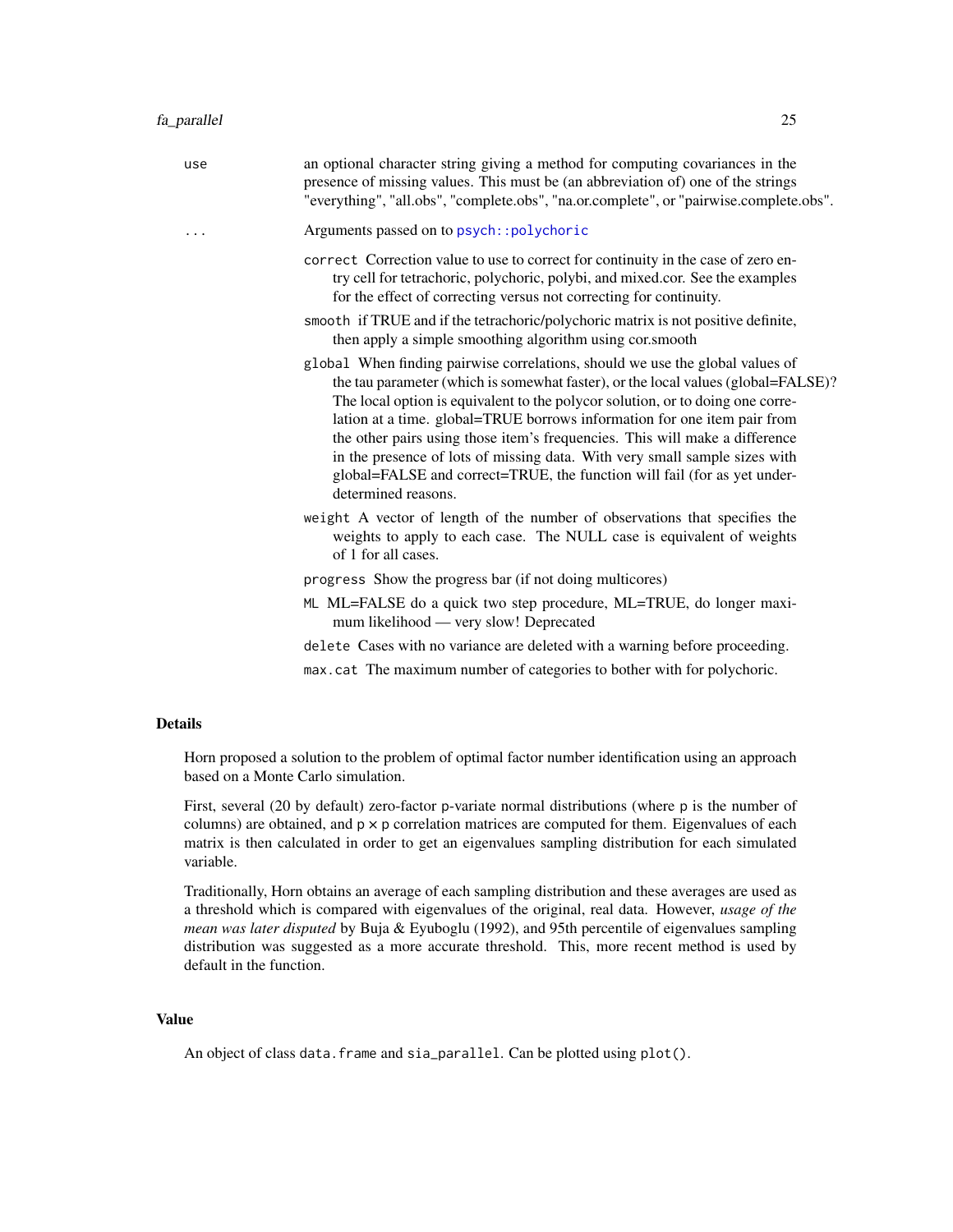# Author(s)

Jan Netik Institute of Computer Science of the Czech Academy of Sciences <netik@cs.cas.cz>

Patricia Martinkova Institute of Computer Science of the Czech Academy of Sciences <martinkova@cs.cas.cz>

# References

Horn, J. L. (1965). A rationale and test for the number of factors in factor analysis. Psychometrika, 30, 179–185. doi: [10.1007/BF02289447](https://doi.org/10.1007/BF02289447)

Buja, A., & Eyuboglu, N. (1992). Remarks on parallel analysis. Multivariate Behavioral Research, 27, 509–540. doi: [10.1207/s15327906mbr2704\\_2](https://doi.org/10.1207/s15327906mbr2704_2)

## Examples

```
data("TestAnxietyCor", package = "ShinyItemAnalysis")
fa_parallel(TestAnxietyCor, n_obs = 335, method = "pca")
## Not run:
data("bfi", package = "psych")
items <- bfi[, 1:25]
fa_parallel(items)
fa_parallel(items, threshold = "mean") # traditional Horn's method
## End(Not run)
```
<span id="page-25-1"></span>fit\_blis *Fit Baseline-category Logit Intercept-Slope (BLIS) model on nominal data*

# Description

blis fits the IRT Nominal Response Model to data from multiple-choice tests, while accounting for the correct answer and treating this option as a baseline in this baseline-category logit model. The intercept-slope parametrization in BLIS can be converted to IRT (difficulty-discrimination) parametrization (BLIRT).

#### Usage

fit\_blis(Data, key, ...) blis(Data, key, ...)

<span id="page-25-0"></span>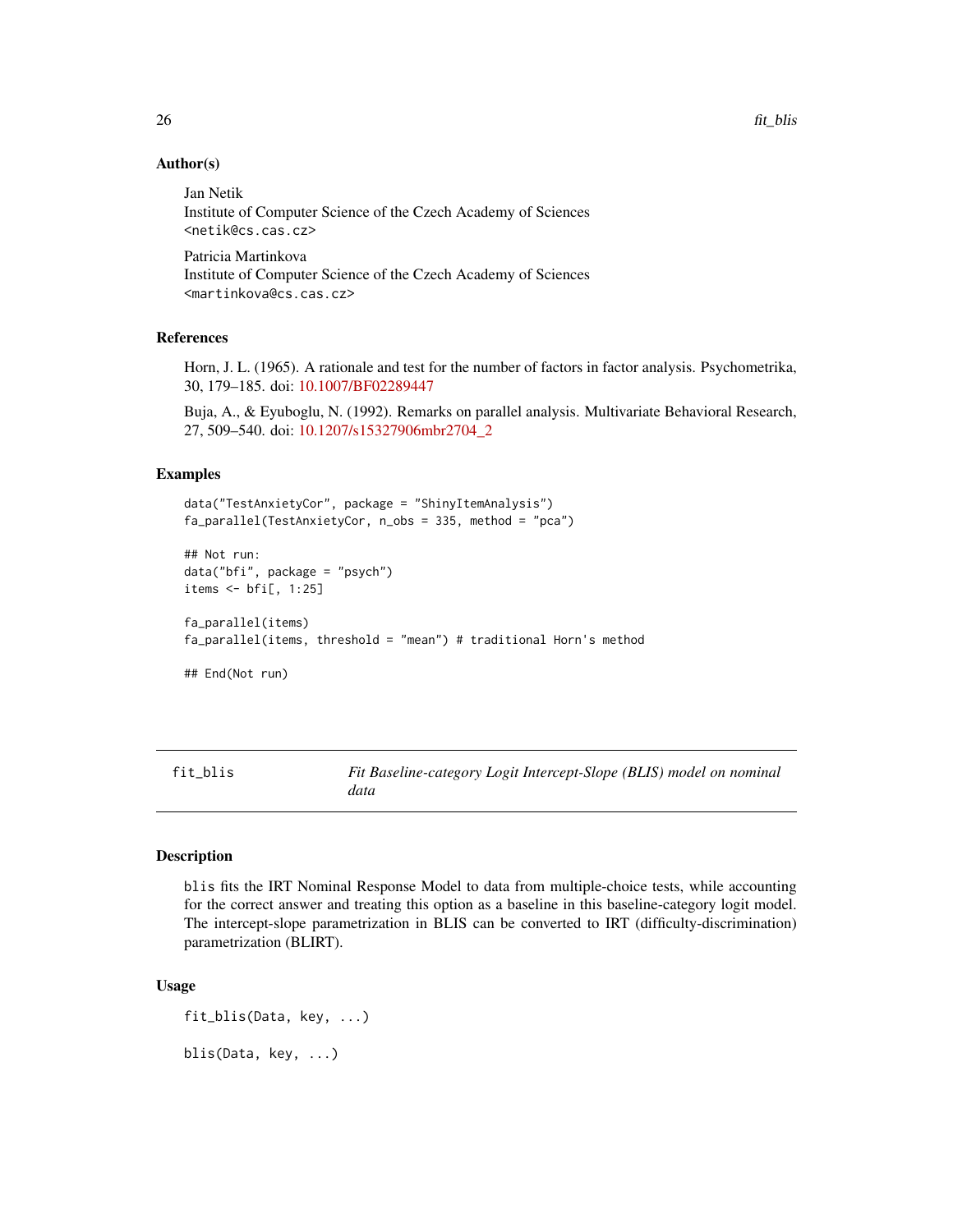#### fit\_blis 27

#### Arguments

Data *data.frame* or *tibble* with all columns being factors. Support for *matrix* is limited and behavior not guaranteed. key A single-column data.frame, (not matrix) tibble or - preferably - a factor vector of levels considered as correct responses. ... Arguments passed on to [mirt::mirt](#page-0-0) SE logical; estimate the standard errors by computing the parameter information matrix? See SE.type for the type of estimates available covdata a data.frame of data used for latent regression models formula an R formula (or list of formulas) indicating how the latent traits can be regressed using external covariates in covdata. If a named list of formulas is supplied (where the names correspond to the latent trait names in model) then specific regression effects can be estimated for each factor. Supplying a single formula will estimate the regression parameters for all latent traits by default SE.type type of estimation method to use for calculating the parameter information matrix for computing standard errors and [wald](#page-0-0) tests. Can be: • 'Richardson', 'forward', or 'central' for the numerical Richardson, forward difference, and central difference evaluation of observed Hessian matrix • 'crossprod' and 'Louis' for standard error computations based on the variance of the Fisher scores as well as Louis' (1982) exact computation of the observed information matrix. Note that Louis' estimates can take a long time to obtain for large sample sizes and long tests • 'sandwich' for the sandwich covariance estimate based on the 'crossprod' and 'Oakes' estimates (see Chalmers, 2018, for details) • 'sandwich.Louis' for the sandwich covariance estimate based on the 'crossprod' and 'Louis' estimates • 'Oakes' for Oakes' (1999) method using a central difference approximation (see Chalmers, 2018, for details) • 'SEM' for the supplemented EM (disables the accelerate option automatically; EM only) • 'Fisher' for the expected information, 'complete' for information based on the complete-data Hessian used in EM algorithm • 'MHRM' and 'FMHRM' for stochastic approximations of observed information matrix based on the Robbins-Monro filter or a fixed number of MHRM draws without the RM filter. These are the only options supported when method = 'MHRM' • 'numerical' to obtain the numerical estimate from a call to [optim](#page-0-0) when  $method = 'BL'$ Note that both the 'SEM' method becomes very sensitive if the ML solution has has not been reached with sufficient precision, and may be further sensitive if the history of the EM cycles is not stable/sufficient for convergence of the respective estimates. Increasing the number of iterations (increasing

NCYCLES and decreasing TOL, see below) will help to improve the accuracy,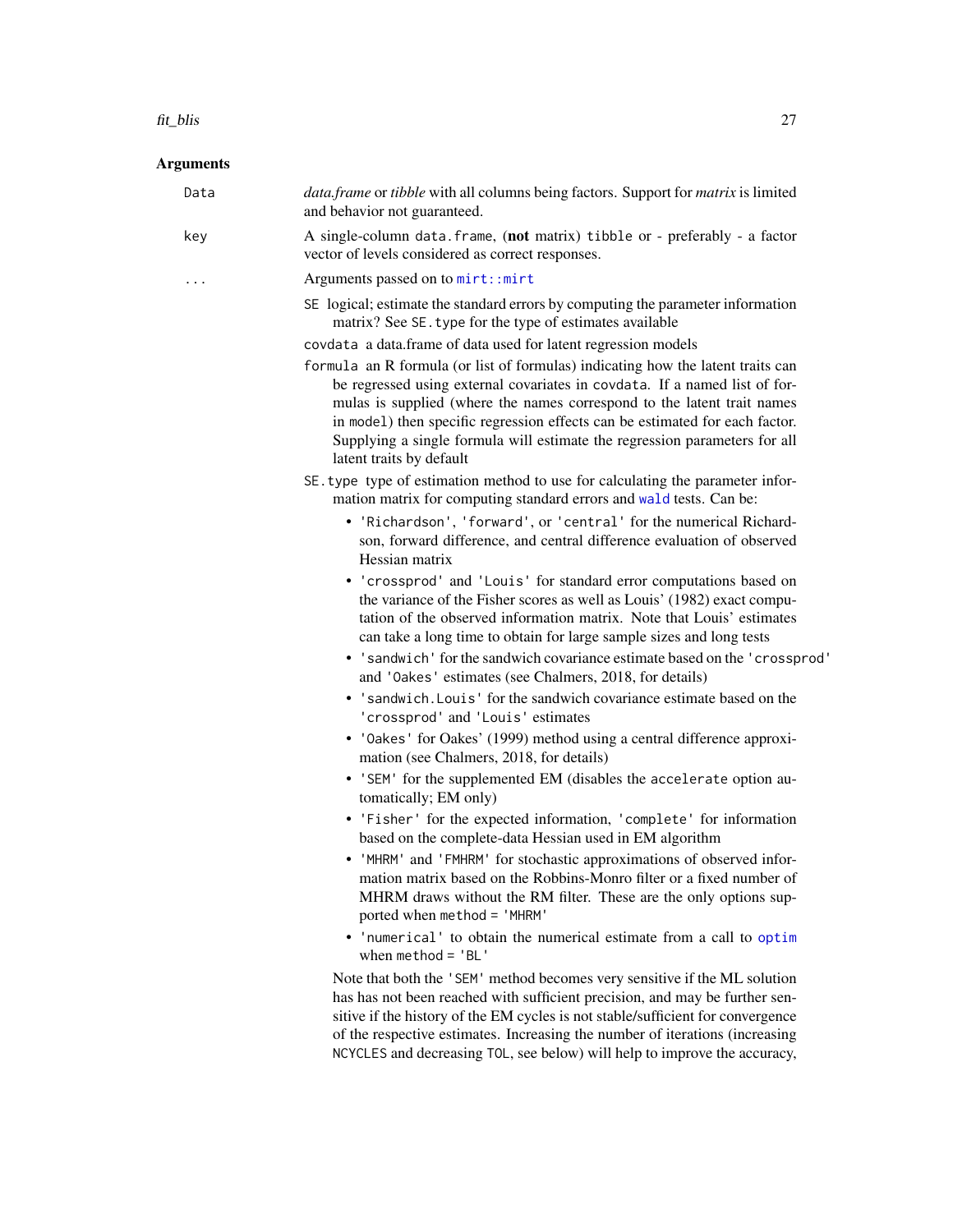and can be run in parallel if a [mirtCluster](#page-0-0) object has been defined (this will be used for Oakes' method as well). Additionally, inspecting the symmetry of the ACOV matrix for convergence issues by passing technical = list(symmetric = FALSE) can be helpful to determine if a sufficient solution has been reached

method a character object specifying the estimation algorithm to be used. The default is 'EM', for the standard EM algorithm with fixed quadrature, 'QMCEM' for quasi-Monte Carlo EM estimation, or 'MCEM' for Monte Carlo EM estimation. The option 'MHRM' may also be passed to use the MH-RM algorithm, 'SEM' for the Stochastic EM algorithm (first two stages of the MH-RM stage using an optimizer other than a single Newton-Raphson iteration), and 'BL' for the Bock and Lieberman approach (generally not recommended for longer tests).

The 'EM' is generally effective with 1-3 factors, but methods such as the 'QMCEM', 'MCEM', 'SEM', or 'MHRM' should be used when the dimensions are 3 or more. Note that when the optimizer is stochastic the associated SE.type is automatically changed to SE.type = 'MHRM' by default to avoid the use of quadrature

optimizer a character indicating which numerical optimizer to use. By default, the EM algorithm will use the 'BFGS' when there are no upper and lower bounds box-constraints and 'nlminb' when there are.

Other options include the Newton-Raphson ('NR'), which can be more efficient than the 'BFGS' but not as stable for more complex IRT models (such as the nominal or nested logit models) and the related 'NR1' which is also the Newton-Raphson but consists of only 1 update that has been coupled with RM Hessian (only applicable when the MH-RM algorithm is used). The MH-RM algorithm uses the 'NR1' by default, though currently the 'BFGS', 'L-BFGS-B', and 'NR' are also supported with this method (with fewer iterations by default) to emulate stochastic EM updates. As well, the 'Nelder-Mead' and 'SANN' estimators are available, but their routine use generally is not required or recommended.

Additionally, estimation subroutines from the Rsolnp and nloptr packages are available by passing the arguments 'solnp' and 'nloptr', respectively. This should be used in conjunction with the solnp\_args and nloptr\_args specified below. If equality constraints were specified in the model definition only the parameter with the lowest parnum in the pars = 'values' data.frame is used in the estimation vector passed to the objective function, and group hyper-parameters are omitted. Equality an inequality functions should be of the form function(p, optim\_args), where optim\_args is a list of internally parameters that largely can be ignored when defining constraints (though use of browser() here may be helpful)

- dentype type of density form to use for the latent trait parameters. Current options include
	- 'Gaussian' (default) assumes a multivariate Gaussian distribution with an associated mean vector and variance-covariance matrix
	- 'empiricalhist' or 'EH' estimates latent distribution using an empirical histogram described by Bock and Aitkin (1981). Only applicable for unidimensional models estimated with the EM algorithm. For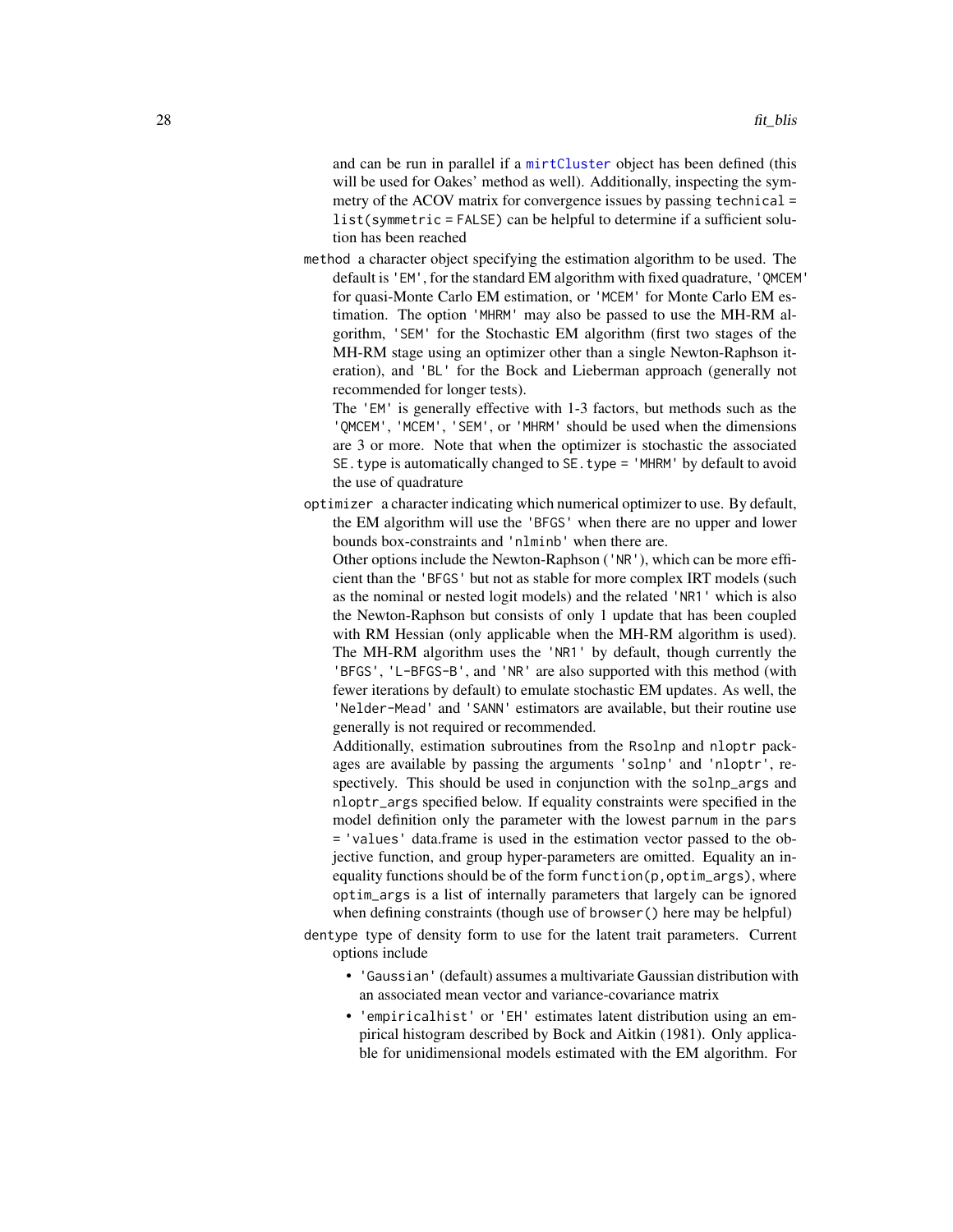this option, the number of cycles, TOL, and quadpts are adjusted accommodate for less precision during estimation (namely: TOL = 3e-5,  $NCYCLES = 2000$ , quadpts = 121)

- 'empiricalhist\_Woods' or 'EHW' estimates latent distribution using an empirical histogram described by Bock and Aitkin (1981), with the same specifications as in dentype = 'empiricalhist', but with the extrapolation-interpolation method described by Woods (2007). NOTE: to improve stability in the presence of extreme response styles (i.e., all highest or lowest in each item) the technical option zeroExtreme = TRUE may be required to down-weight the contribution of these problematic patterns
- 'Davidian-#' estimates semi-parametric Davidian curves described by Woods and Lin (2009), where the # placeholder represents the number of Davidian parameters to estimate (e.g., 'Davidian-6' will estimate 6 smoothing parameters). By default, the number of quadpts is increased to 121, and this method is only applicable for unidimensional models estimated with the EM algorithm
- constrain a list of user declared equality constraints. To see how to define the parameters correctly use pars = 'values' initially to see how the parameters are labeled. To constrain parameters to be equal create a list with separate concatenated vectors signifying which parameters to constrain. For example, to set parameters 1 and 5 equal, and also set parameters 2, 6, and 10 equal use constrain =  $list(c(1,5),c(2,6,10))$ . Constraints can also be specified using the [mirt.model](#page-0-0) syntax (recommended)
- parprior a list of user declared prior item probabilities. To see how to define the parameters correctly use pars = 'values' initially to see how the parameters are labeled. Can define either normal (e.g., intercepts, lower/guessing and upper bounds), log-normal (e.g., for univariate slopes), or beta prior probabilities. To specify a prior the form is c('priortype', ...), where normal priors are parprior = list(c(parnumbers,'norm',mean,sd)), parprior = list(c(parnumbers,'lnorm',log\_mean,log\_sd)) for log-normal, and parprior = list(c(parnumbers,'beta',alpha,beta)) for beta, and parprior = list(c(parnumbers,'expbeta',alpha,beta)) for the beta distribution after applying the function [plogis](#page-0-0) to the input value (note, this is specifically for applying a beta prior to the lower/upper-bound parameters in 3/4PL models). Priors can also be specified using [mirt.model](#page-0-0) syntax (recommended)
- calcNull logical; calculate the Null model for additional fit statistics (e.g., TLI)? Only applicable if the data contains no NA's and the data is not overly sparse
- draws the number of Monte Carlo draws to estimate the log-likelihood for the MH-RM algorithm. Default is 5000
- survey.weights a optional numeric vector of survey weights to apply for each case in the data (EM estimation only). If not specified, all cases are weighted equally (the standard IRT approach). The sum of the survey.weights must equal the total sample size for proper weighting to be applied
- quadpts number of quadrature points per dimension (must be larger than 2). By default the number of quadrature uses the following scheme: switch(as.character(nfact), '1'=6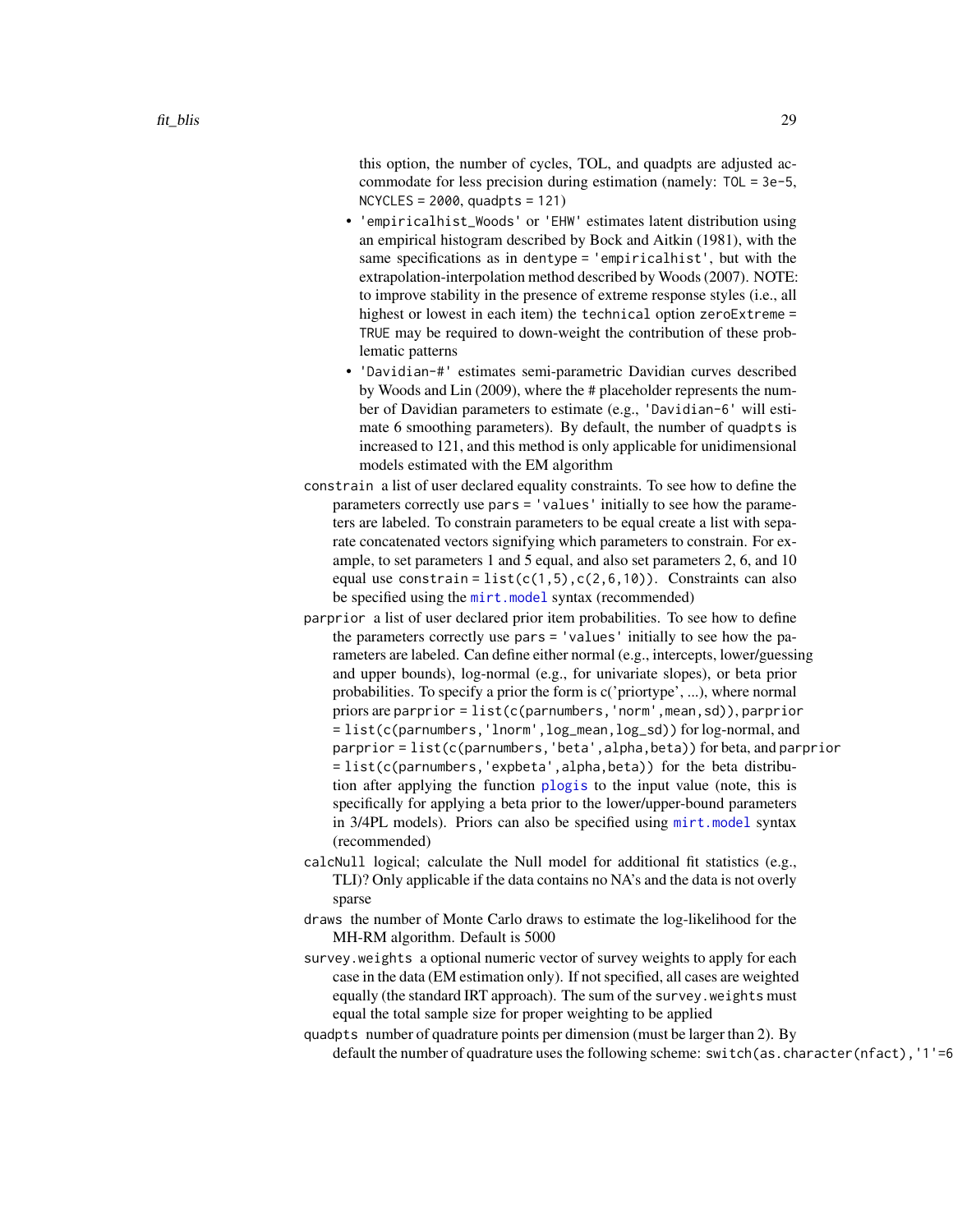However, if the method input is set to 'QMCEM' and this argument is left blank then the default number of quasi-Monte Carlo integration nodes will be set to 5000 in total

- TOL convergence threshold for EM or MH-RM; defaults are .0001 and .001. If SE.type = 'SEM' and this value is not specified, the default is set to 1e-5. To evaluate the model using only the starting values pass TOL = NaN, and to evaluate the starting values without the log-likelihood pass TOL = NA
- gpcm\_mats a list of matrices specifying how the scoring coefficients in the (generalized) partial credit model should be constructed. If omitted, the standard gpcm format will be used (i.e.,  $seq(0, k, by = 1)$  for each trait). This input should be used if traits should be scored different for each category  $(e.g., matrix(c(0:3,1,0,0,0),4,2)$  for a two-dimensional model where the first trait is scored like a gpcm, but the second trait is only positively indicated when the first category is selected). Can be used when itemtypes are 'gpcm' or 'Rasch', but only when the respective element in gpcm\_mats is not NULL
- grsm.block an optional numeric vector indicating where the blocking should occur when using the grsm, NA represents items that do not belong to the grsm block (other items that may be estimated in the test data). For example, to specify two blocks of 3 with a 2PL item for the last item: grsm.block =  $c$ (rep(1,3),rep(2,3),NA). If NULL the all items are assumed to be within the same group and therefore have the same number of item categories
- rsm.block same as grsm.block, but for 'rsm' blocks
- monopoly.k a vector of values (or a single value to repeated for each item) which indicate the degree of the monotone polynomial fitted, where the monotone polynomial corresponds to monopoly. $k \times 2 + 1$  (e.g., monopoly.k  $= 2$  fits a 5th degree polynomial). Default is monopoly.  $k = 1$ , which fits a 3rd degree polynomial
- large a logical indicating whether unique response patterns should be obtained prior to performing the estimation so as to avoid repeating computations on identical patterns. The default TRUE provides the correct degrees of freedom for the model since all unique patterns are tallied (typically only affects goodness of fit statistics such as G2, but also will influence nested model comparison methods such as anova(mod1,mod2)), while FALSE will use the number of rows in data as a placeholder for the total degrees of freedom. As such, model objects should only be compared if all flags were set to TRUE or all were set to FALSE

Alternatively, if the collapse table of frequencies is desired for the purpose of saving computations (i.e., only computing the collapsed frequencies for the data onte-time) then a character vector can be passed with the arguement large = 'return' to return a list of all the desired table information used by mirt. This list object can then be reused by passing it back into the large argument to avoid re-tallying the data again (again, useful when the dataset are very large and computing the tabulated data is computationally burdensome). This strategy is shown below:

Compute organized data e.g., internaldat <-mirt(Science,1,large = 'return')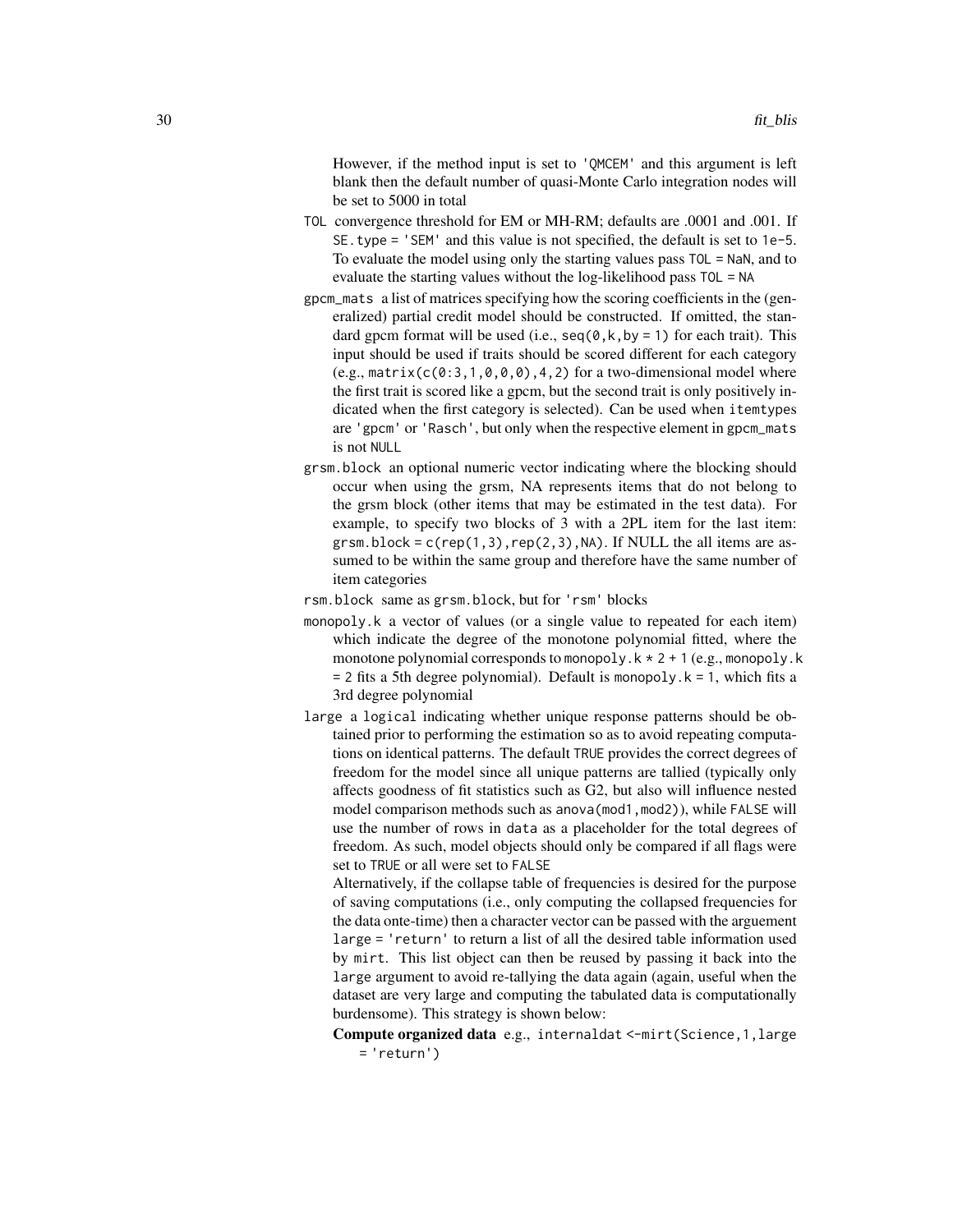- Pass the organized data to all estimation functions  $e.g., \text{mod} < -\text{mirt}$  (Science, 1, large = internaldat)
- GenRandomPars logical; generate random starting values prior to optimization instead of using the fixed internal starting values?
- accelerate a character vector indicating the type of acceleration to use. Default is 'Ramsay', but may also be 'squarem' for the SQUAREM procedure (specifically, the gSqS3 approach) described in Varadhan and Roldand (2008). To disable the acceleration, pass 'none'
- verbose logical; print observed- (EM) or complete-data (MHRM) log-likelihood after each iteration cycle? Default is TRUE
- solnp\_args a list of arguments to be passed to the solnp::solnp() function for equality constraints, inequality constraints, etc
- nloptr\_args a list of arguments to be passed to the nloptr::nloptr() function for equality constraints, inequality constraints, etc
- spline\_args a named list of lists containing information to be passed to the [bs](#page-0-0) (default) and [ns](#page-0-0) for each spline itemtype. Each element must refer to the name of the itemtype with the spline, while the internal list names refer to the arguments which are passed. For example, if item 2 were called 'read2', and item 5 were called 'read5', both of which were of itemtype 'spline' but item 5 should use the [ns](#page-0-0) form, then a modified list for each input might be of the form:

spline\_args = list(read2 = list(degree = 4),read5 = list(fun = 'ns',knots  $= c(-2, 2))$ 

This code input changes the bs() splines function to have a degree = 4 input, while the second element changes to the ns() function with knots set a  $c(-2, 2)$ 

- control a list passed to the respective optimizers (i.e., optim(), nlminb(), etc). Additional arguments have been included for the 'NR' optimizer: 'tol' for the convergence tolerance in the M-step (default is TOL/1000), while the default number of iterations for the Newton-Raphson optimizer is 50 (modified with the 'maxit' control input)
- technical a list containing lower level technical parameters for estimation. May be:
	- NCYCLES maximum number of EM or MH-RM cycles; defaults are 500 and 2000
	- MAXQUAD maximum number of quadratures, which you can increase if you have more than 4GB or RAM on your PC; default 20000
	- **theta\_lim** range of integration grid for each dimension; default is  $c(-6, 6)$ set.seed seed number used during estimation. Default is 12345
	- SEtol standard error tolerance criteria for the S-EM and MHRM computation of the information matrix. Default is 1e-3
	- symmetric logical; force S-EM/Oakes information matrix estimates to be symmetric? Default is TRUE so that computation of standard errors are more stable. Setting this to FALSE can help to detect solutions that have not reached the ML estimate
	- SEM window ratio of values used to define the S-EM window based on the observed likelihood differences across EM iterations. The default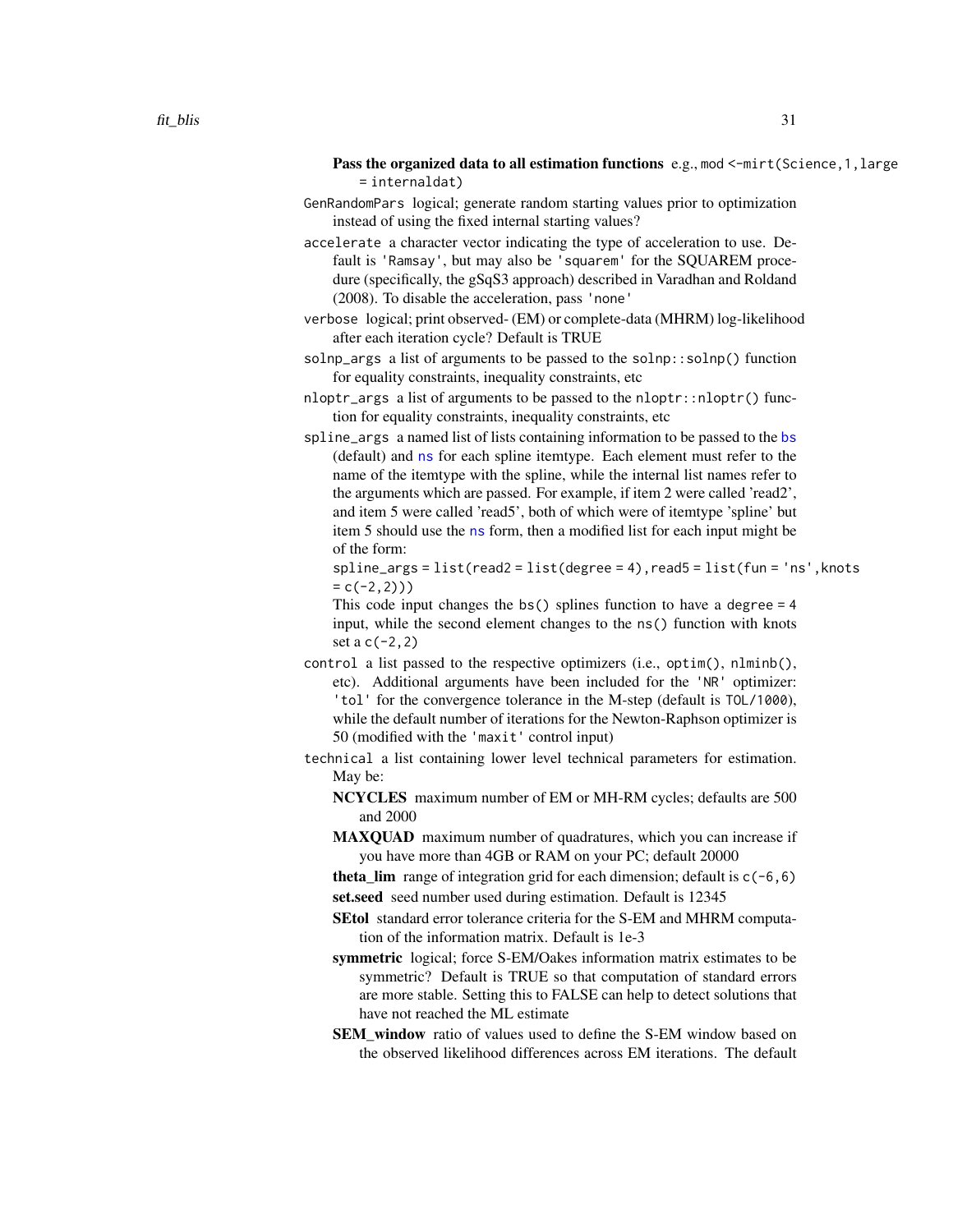is  $c(0, 1 - SEtol)$ , which provides nearly the very full S-EM window (i.e., nearly all EM cycles used). To use the a smaller SEM window change the window to to something like c(.9,.999) to start at a point farther into the EM history

- warn logical; include warning messages during estimation? Default is **TRUE**
- message logical; include general messages during estimation? Default is **TRUE**
- customK a numeric vector used to explicitly declare the number of response categories for each item. This should only be used when constructing mirt model for reasons other than parameter estimation (such as to obtain factor scores), and requires that the input data all have 0 as the lowest category. The format is the same as the extract.mirt(mod,'K') slot in all converged models
- customPriorFun a custom function used to determine the normalized density for integration in the EM algorithm. Must be of the form function (Theta, Etable) $\{ \ldots \}$ , and return a numeric vector with the same length as number of rows in Theta. The Etable input contains the aggregated table generated from the current E-step computations. For proper integration, the returned vector should sum to 1 (i.e., normalized). Note that if using the Etable it will be NULL on the first call, therefore the prior will have to deal with this issue accordingly
- zeroExtreme logical; assign extreme response patterns a survey.weight of 0 (formally equivalent to removing these data vectors during estimation)? When dentype = 'EHW', where Woods' extrapolation is utilized, this option may be required if the extrapolation causes expected densities to tend towards positive or negative infinity. The default is FALSE
- customTheta a custom Theta grid, in matrix form, used for integration. If not defined, the grid is determined internally based on the number of quadpts
- delta the deviation term used in numerical estimates when computing the ACOV matrix with the 'forward' or 'central' numerical approaches, as well as Oakes' method with the Richardson extrapolation. Default is 1e-5
- parallel logical; use the parallel cluster defined by [mirtCluster](#page-0-0)? Default is TRUE
- internal\_constraints logical; include the internal constraints when using certain IRT models (e.g., 'grsm' itemtype). Disable this if you want to use special optimizers such as the solnp. Default is TRUE
- gain a vector of two values specifying the numerator and exponent values for the RM gain function  $\left(\frac{val1}{cycle}\right)^{v}al2$ . Default is c(0.10,0.75)
- BURNIN number of burn in cycles (stage 1) in MH-RM; default is 150
- SEMCYCLES number of SEM cycles (stage 2) in MH-RM; default is 100
- MHDRAWS number of Metropolis-Hasting draws to use in the MH-RM at each iteration; default is 5
- MHcand a vector of values used to tune the MH sampler. Larger values will cause the acceptance ratio to decrease. One value is required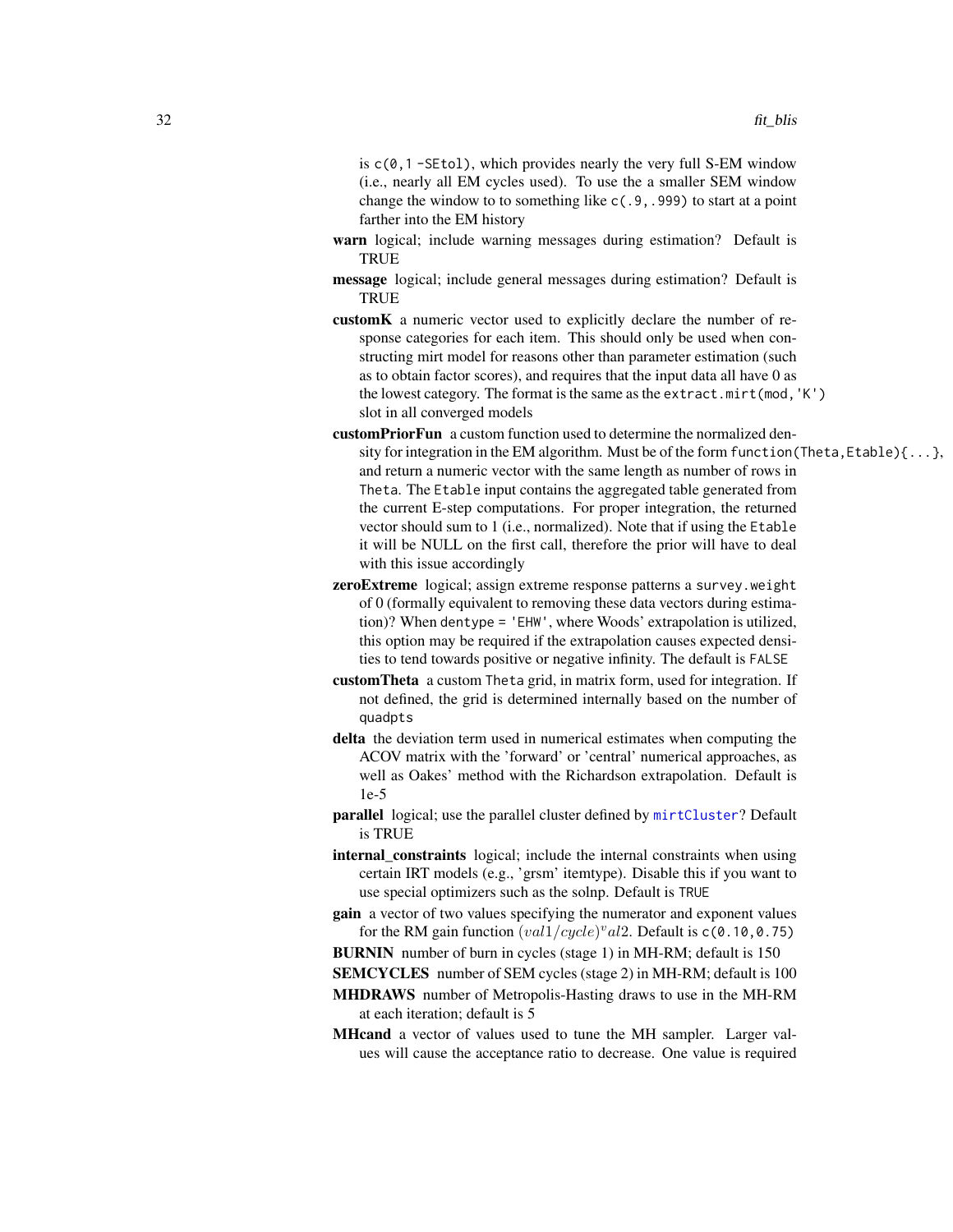for each group in unconditional item factor analysis (mixedmirt() requires additional values for random effect). If null, these values are determined internally, attempting to tune the acceptance of the draws to be between .1 and .4

- **MHRM SE draws** number of fixed draws to use when SE=TRUE and SE.type = 'FMHRM' and the maximum number of draws when SE.type = 'MHRM'. Default is 2000
- **MCEM** draws a function used to determine the number of quadrature points to draw for the 'MCEM' method. Must include one argument which indicates the iteration number of the EM cycle. Default is function(cycles) 500 + (cycles -1)\*2, which starts the number of draws at 500 and increases by 2 after each full EM iteration
- info\_if\_converged logical; compute the information matrix when using the MH-RM algorithm only if the model converged within a suitable number of iterations? Default is TRUE
- logLik\_if\_converged logical; compute the observed log-likelihood when using the MH-RM algorithm only if the model converged within a suitable number of iterations? Default is TRUE
- keep\_vcov\_PD logical; attempt to keep the variance-covariance matrix of the latent traits positive definite during estimation in the EM algorithm? This generally improves the convergence properties when the traits are highly correlated. Default is TRUE

#### Details

For the details on coef method dispatched for fitted BLIS model, see [coef,BlisClass-method.](#page-11-1) To get more on the class, see [BlisClass.](#page-10-1)

# Value

Fitted model of class [BlisClass](#page-10-1) (extending standard mirt's SingleGroupClass).

#### Author(s)

Jan Netik Institute of Computer Science of the Czech Academy of Sciences <netik@cs.cas.cz>

Patricia Martinkova Institute of Computer Science of the Czech Academy of Sciences <martinkova@cs.cas.cz>

## See Also

Other BLIS/BLIRT related: [BlisClass-class](#page-10-1), [coef,BlisClass-method](#page-0-0), [get\\_orig\\_levels\(](#page-35-1)), [nominal\\_to\\_int\(](#page-54-1)), [obtain\\_nrm\\_def\(](#page-55-1)), [print.blis\\_coefs\(](#page-69-1))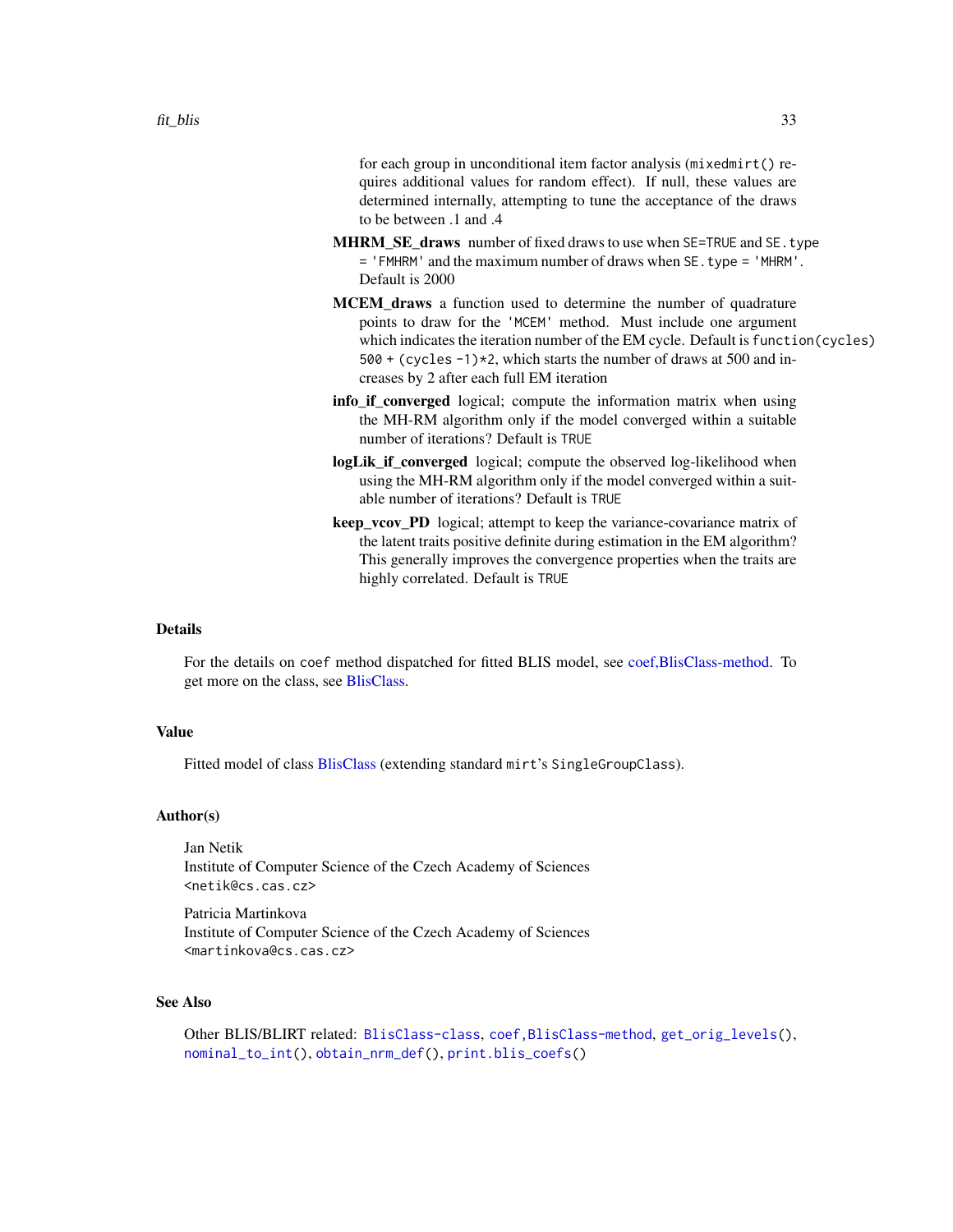# Examples

```
fitted_blis <- fit_blis(HCItest[, 1:20], HCIkey, SE = TRUE)
coef(fitted_blis)
coef(fitted_blis)$`Item 12`
coef(fitted_blis, IRTpars = TRUE)
coef(fitted\_blis, IRTpars = TRUE, CI = 0.90) # 90% CI instead of 95% CIcoef(fitted_blis, IRTpars = TRUE, printSE = TRUE) # SE instead of CI
```
<span id="page-33-1"></span>gDiscrim *Compute generalized item discrimination*

# Description

Generalized version of discrimination index ULI. The function enumerates the ability of an item to distinguish between individuals from upper (U) vs. lower (L) ability groups, i.e. between respondents with high vs. low overall score on the test. Number of groups, as well as upper and lower groups can be specified by user. You can also manually supply the maximal and minimal scores when the theoretical range of item score is known. Note that if the *observed* item range is zero NaN is returned.

## Usage

gDiscrim(Data,  $k = 3$ ,  $l = 1$ ,  $u = 3$ , maxscore, minscore,  $x$ , ...)

# Arguments

| Data     | matrix or data.frame of items to be examined. Rows represent respondents,<br>columns represent items.                                                                                                                                                                                        |
|----------|----------------------------------------------------------------------------------------------------------------------------------------------------------------------------------------------------------------------------------------------------------------------------------------------|
| k        | numeric: number of groups to which may be Data divided by the total score.<br>Default value is 3. See <b>Details</b> .                                                                                                                                                                       |
| 1        | numeric: lower group. Default value is 1. See <b>Details</b> .                                                                                                                                                                                                                               |
| u        | numeric: upper group. Default value is 3. See Details.                                                                                                                                                                                                                                       |
| maxscore | numeric: maximal score in ordinal items. If missing, vector of obtained maximal<br>scores is imputed. See <b>Details</b> .                                                                                                                                                                   |
| minscore | numeric: minimal score in ordinal items. If missing, vector of obtained minimal<br>scores is imputed. See <b>Details</b> .                                                                                                                                                                   |
| X        | deprecated. Use argument Data instead.                                                                                                                                                                                                                                                       |
| .        | Arguments passed on to base:: findInterval                                                                                                                                                                                                                                                   |
|          | rightmost.closed logical; if true, the rightmost interval, vec[N-1]  vec[N]<br>is treated as <i>closed</i> , see below.                                                                                                                                                                      |
|          | all inside logical; if true, the returned indices are coerced into $1, \ldots, N-1$ ,<br>i.e., $\theta$ is mapped to 1 and N to N-1.                                                                                                                                                         |
|          | left.open logical; if true all the intervals are open at left and closed at right;<br>in the formulas below, $\leq$ should be swapped with $\lt$ (and $>$ with $\geq$ ), and<br>rightmost.closed means 'leftmost is closed'. This may be useful, e.g., in<br>survival analysis computations. |

<span id="page-33-0"></span>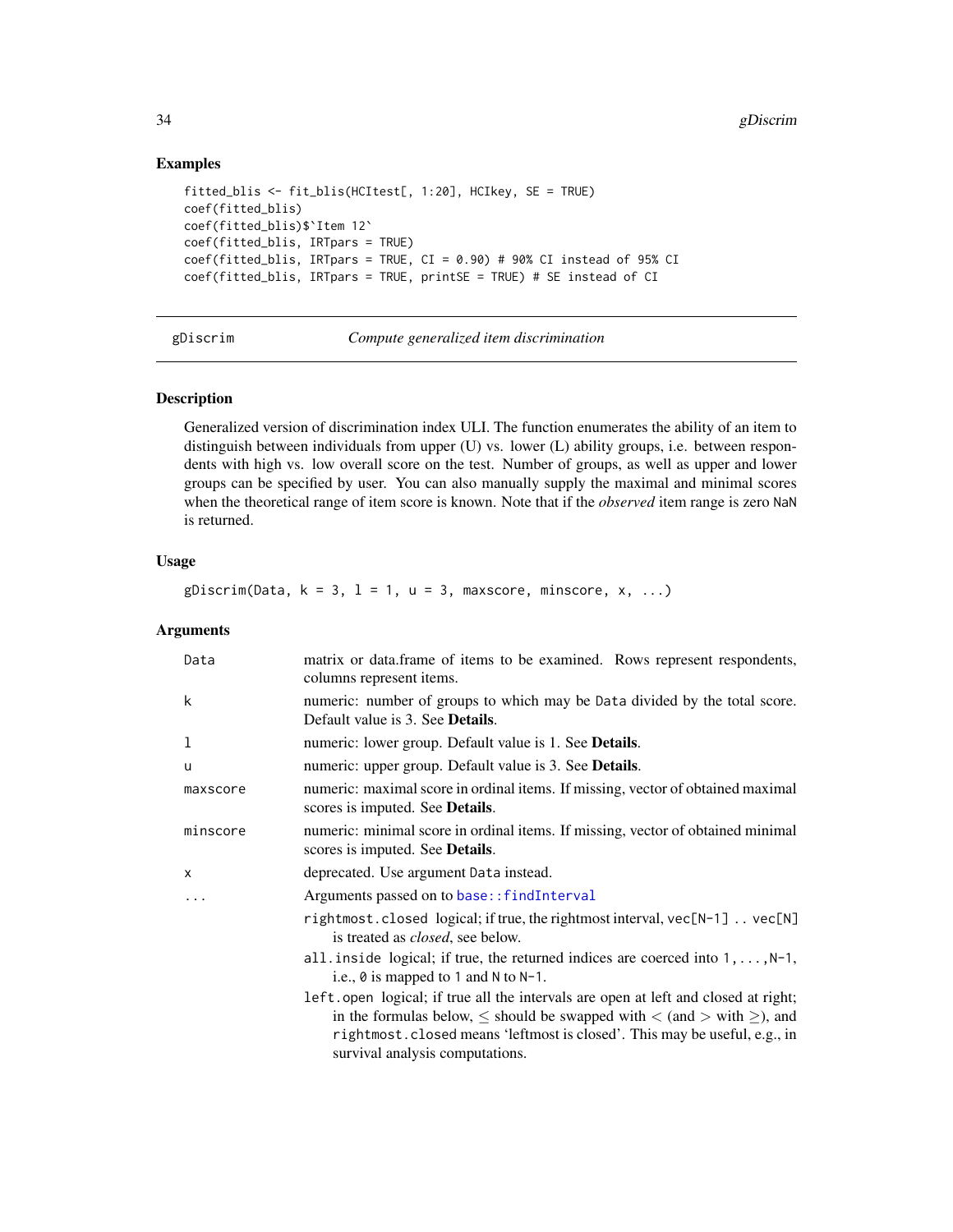#### gDiscrim  $35$

# Details

The function computes total test scores for all respondents and then divides the respondents into k groups. The lower and upper groups are determined by l and u parameters, i.e., l-th and u-th group where the ordering is defined by increasing total score.

In ordinal items, difficulty is calculated as difference of average score divided by range (maximal possible score maxscore minus minimal possible score minscore for given item).

Discrimination is calculated as difference in difficulty between upper and lower group.

# Note

gDiscrim is used by [DDplot\(\)](#page-17-1) function.

# Author(s)

Adela Hladka Institute of Computer Science of the Czech Academy of Sciences <hladka@cs.cas.cz>

Lubomir Stepanek Institute of Computer Science of the Czech Academy of Sciences

Jana Vorlickova Institute of Computer Science of the Czech Academy of Sciences

Patricia Martinkova Institute of Computer Science of the Czech Academy of Sciences <martinkova@cs.cas.cz>

Jan Netik Institute of Computer Science of the Czech Academy of Sciences <netik@cs.cas.cz>

# References

Martinkova, P., Stepanek, L., Drabinova, A., Houdek, J., Vejrazka, M., & Stuka, C. (2017). Semireal-time analyses of item characteristics for medical school admission tests. In: Proceedings of the 2017 Federated Conference on Computer Science and Information Systems. https://doi.org/10.15439/2017F380

#### See Also

[DDplot\(\)](#page-17-1)

# Examples

```
# loading 100-item medical admission test datasets
data(dataMedical, dataMedicalgraded)
# binary dataset
dataBin <- dataMedical[, 1:100]
# ordinal dataset
dataOrd <- dataMedicalgraded[, 1:100]
# ULI for the first 5 items of binary dataset
```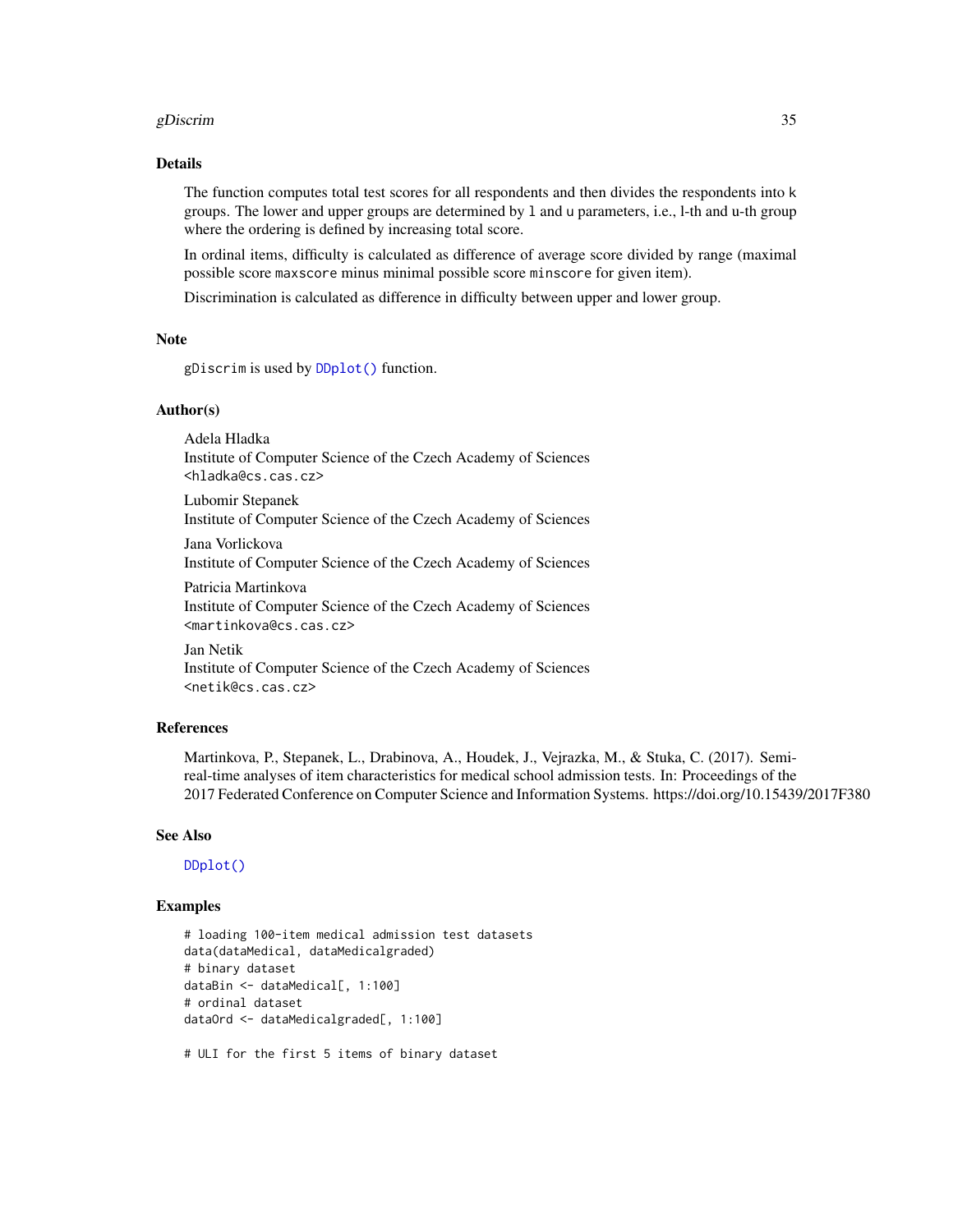```
# compare to psychometric::discrim(dataBin)
gDiscrim(dataBin)[1:5]
# generalized ULI using 5 groups, compare 4th and 5th for binary dataset
gDiscrim(dataBin, k = 5, l = 4, u = 5) [1:5]# ULI for first 5 items for ordinal dataset
gDiscrim(dataOrd)[1:5]
# generalized ULI using 5 groups, compare 4th and 5th for binary dataset
gDiscrim(dataOrd, k = 5, l = 4, u = 5)[1:5]# maximum (4) and minimum (0) score are same for all items
gDiscrim(dataOrd, k = 5, l = 4, u = 5, maxscore = 4, minscore = 0)[1:5]
```
<span id="page-35-1"></span>get\_orig\_levels *Get Original Levels from a Fitted BLIS model*

## Description

Just a simple accessor to original levels and correct key stored in fitted BLIS model.

#### Usage

```
get_orig_levels(object)
```
#### Arguments

object *object of class [BlisClass](#page-10-1)*, model fitted via fit\_blis() or blis().

# Value

*list* of the original levels and correct key. Key is stored as an attribute key for every individual item.

## See Also

Other BLIS/BLIRT related: [BlisClass-class](#page-10-1), [coef,BlisClass-method](#page-0-0), [fit\\_blis\(](#page-25-1)), [nominal\\_to\\_int\(](#page-54-1)), [obtain\\_nrm\\_def\(](#page-55-1)), [print.blis\\_coefs\(](#page-69-1))

# Examples

```
fit <- fit_blis(HCItest[, 1:20], HCIkey)
get_orig_levels(fit)
```
<span id="page-35-0"></span>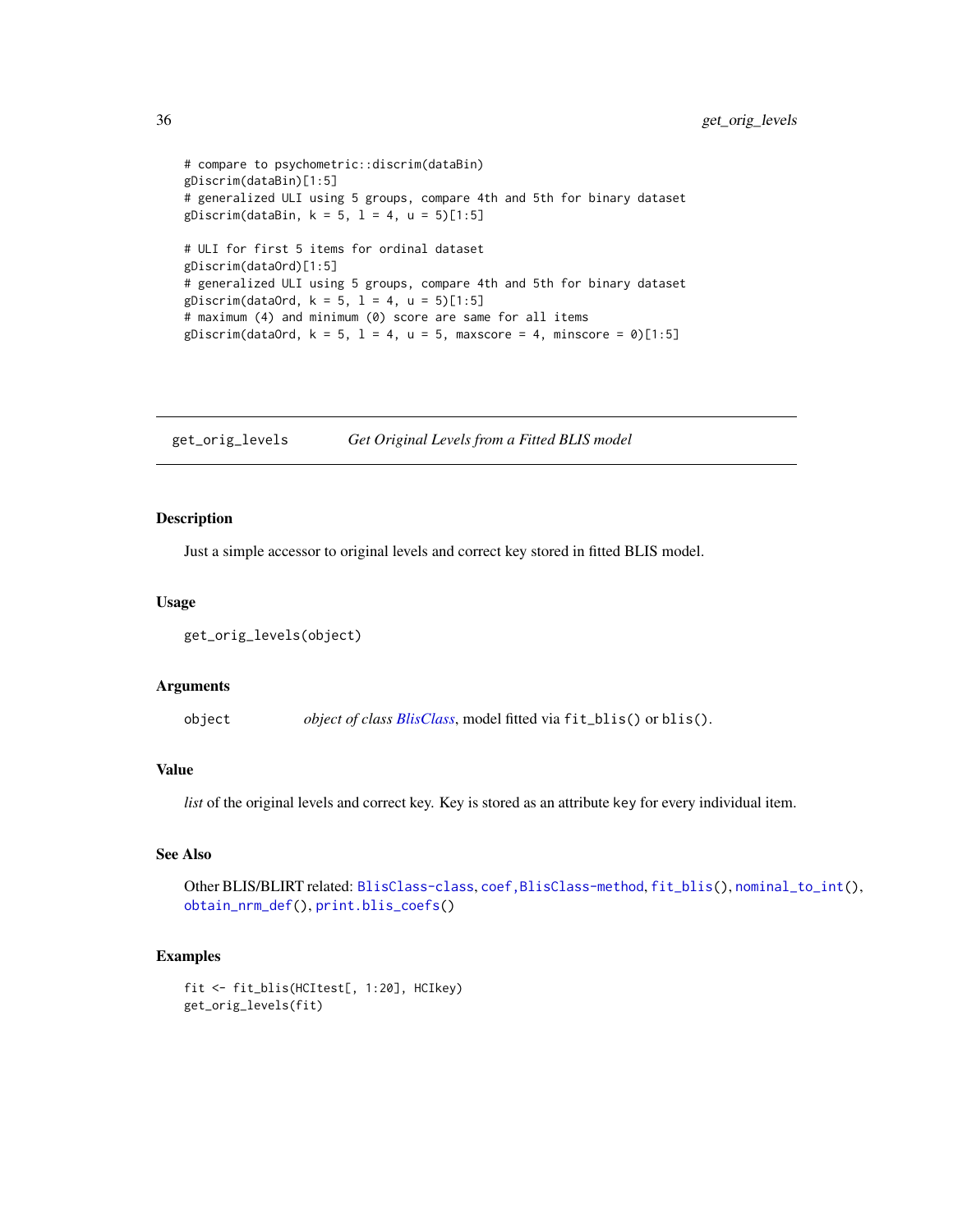# Description

This function allows to generate Wright map (also called person-item map) using ggplot() function from the **ggplot2** package. Wright map is used to jointly display histogram of abilities (or other measured trait) and item difficulty parameters. Function takes pre-estimated parameter estimates, such as those obtained from an IRT model.

## Usage

```
ggWrightMap(
  theta,
 b,
 binwidth = 0.5,
 color = "blue",
  size = 15,
  item.names,
 ylab.theta = "Respondent latent trait",
 ylab.b = "Item difficulty",
  rel\_widths = c(1, 1)\lambda
```
## Arguments

| theta      | numeric: vector of ability estimates.                                  |
|------------|------------------------------------------------------------------------|
| b          | numeric: vector of difficulty estimates.                               |
| binwidth   | numeric: the width of the bins of histogram.                           |
| color      | character: color of histogram.                                         |
| size       | text size in pts.                                                      |
| item.names | names of items to be displayed.                                        |
| ylab.theta | character: description of y-axis for the histogram.                    |
| ylab.b     | character: description of y-axis for the plot of difficulty estimates. |
| rel_widths | numeric: vector of length 2 specifying ratio of "facet's" widths.      |

# Author(s)

Adela Hladka Institute of Computer Science of the Czech Academy of Sciences <hladka@cs.cas.cz> Jan Netik Institute of Computer Science of the Czech Academy of Sciences <netik@cs.cas.cz>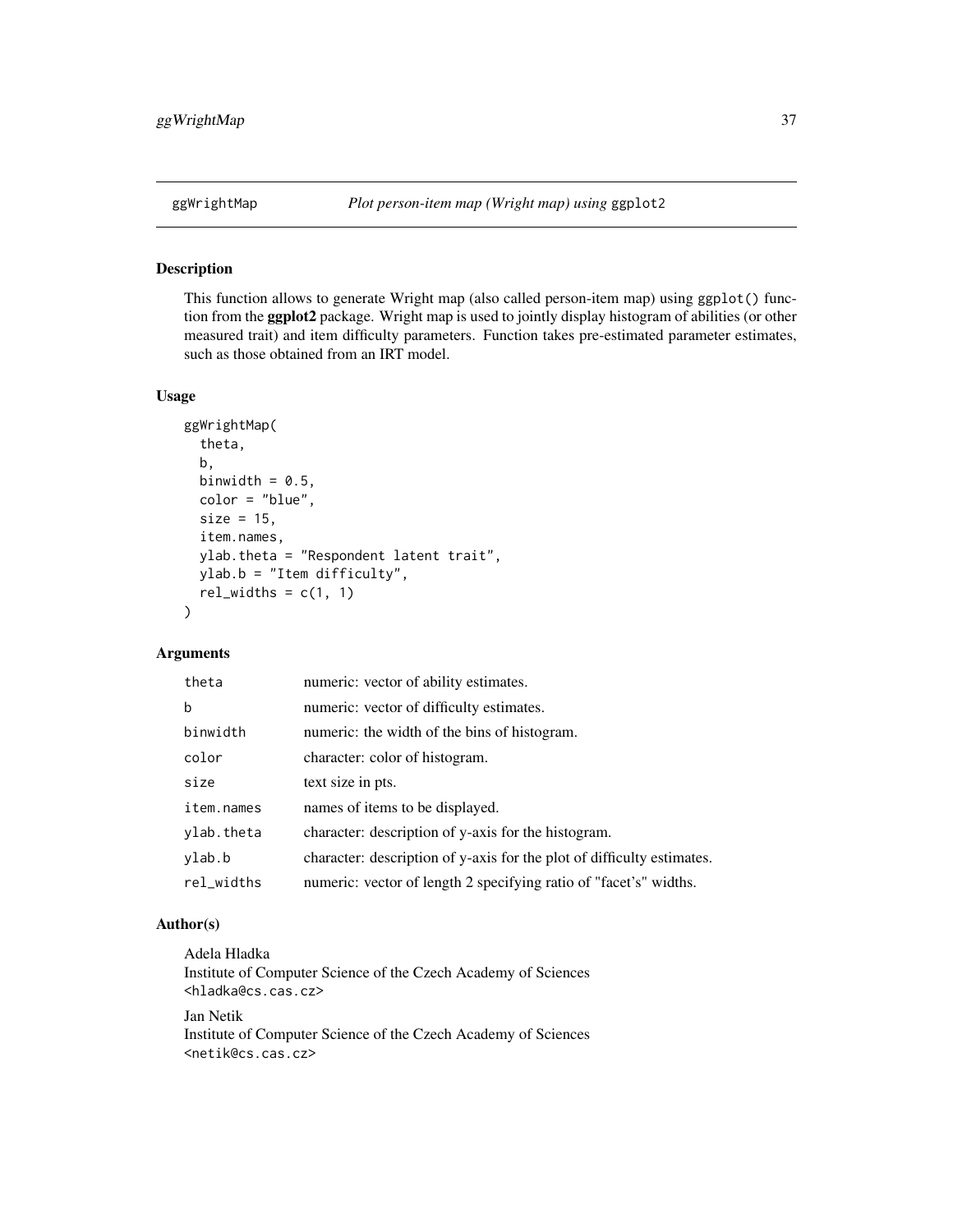Patricia Martinkova Institute of Computer Science of the Czech Academy of Sciences <martinkova@cs.cas.cz>

## References

Wright, B. & Stone, M. (1979). Best test design. MESA Press: Chicago, IL

## Examples

```
library(mirt)
data(HCI)
# fit Rasch model with the mirt package
fit <- mirt(HCI[, 1:20], model = 1, itemtype = "Rasch")
# factor scores
theta <- as.vector(fscores(fit))
# difficulty estimates using IRT parametrization
b \leq coef(fit, simplify = TRUE, IRTpars = TRUE)$items[, "b"]
# Wright map
ggWrightMap(theta, b)
# Wright map with modified item names
item.names <- paste("Item", 1:20)
ggWrightMap(theta, b, item.names = item.names)
# Wright map with modified descriptions of y-axis and relative widths of plots
ggWrightMap(theta, b,
  ylab.theta = "Latent trait", ylab.b = "Difficulty estimates",
  rel\_widths = c(2, 1))
```
<span id="page-37-0"></span>HCI *Homeostasis Concept Inventory dichotomous dataset*

#### Description

HCI dataset consists of the dichotomously scored responses of 651 students (405 males, 246 females) to Homeostasis Concept Inventory (HCI) multiple-choice test. It contains 20 items, vector of gender membership and identificator whether students plan to major in life sciences.

#### Usage

**HCI**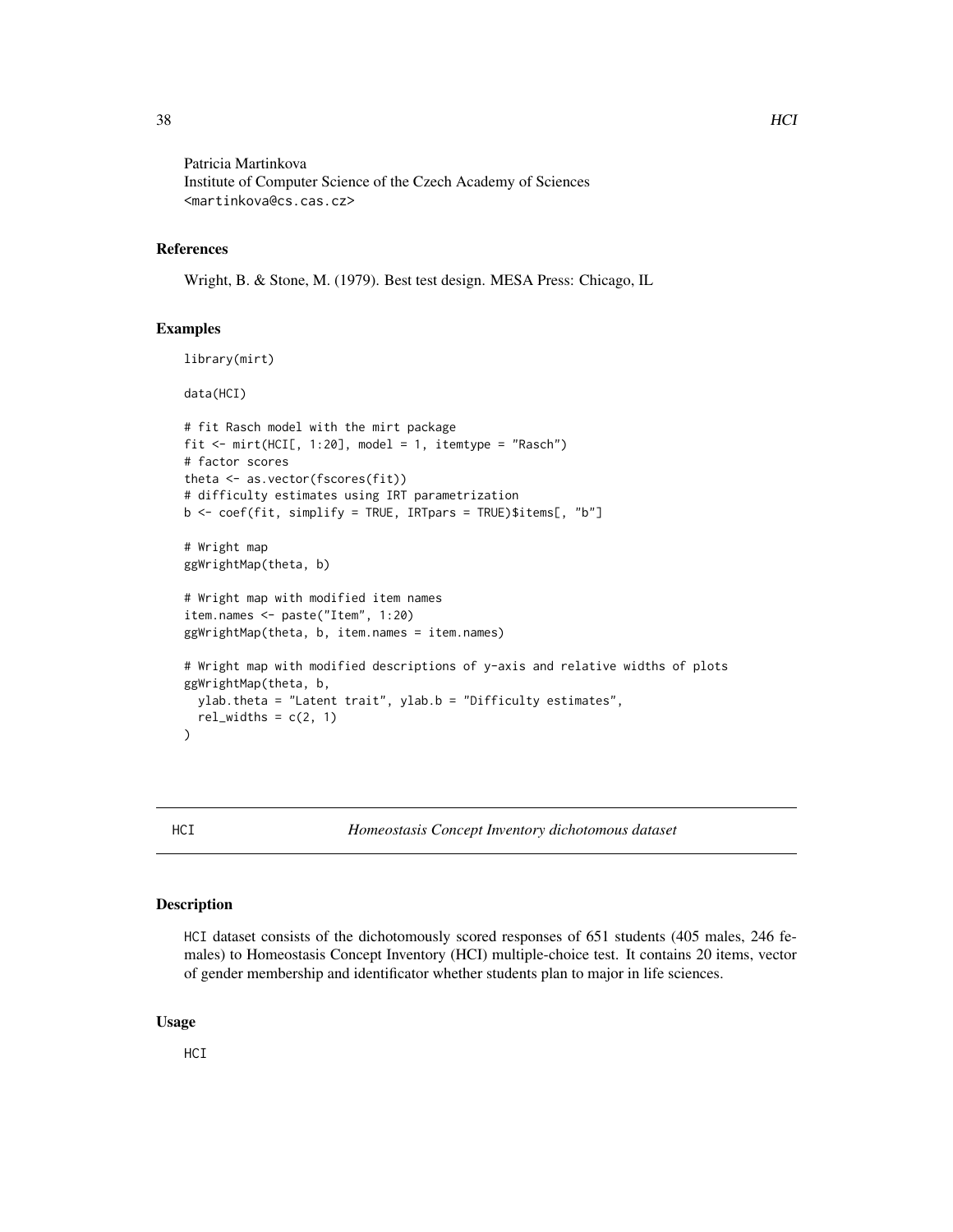#### HCIdata 39

# Format

HCI is a data. frame consisting of 651 observations on the 22 variables.

Item1-Item20 Dichotomously scored items of the HCI test.

gender Gender membership, "0" males, "1" females.

major Identificator whether student plans to major in the life sciences.

total Total score

## Author(s)

Jenny L. McFarland Biology Department, Edmonds Community College

## References

McFarland, J. L., Price, R. M., Wenderoth, M. P., Martinkova, P., Cliff, W., Michael, J., ... & Wright, A. (2017). Development and validation of the homeostasis concept inventory. CBE-Life Sciences Education, 16(2), ar35. doi: [10.1187/cbe.16100305](https://doi.org/10.1187/cbe.16-10-0305)

## See Also

[HCItest\(\)](#page-42-0) for HCI multiple-choice dataset [HCIkey\(\)](#page-41-0) for key of correct answers for HCI [HCIdata\(\)](#page-38-0) for HCI full dataset [HCIgrads\(\)](#page-40-0) for HCI dataset of graduate students [HCIprepost\(\)](#page-41-1) for HCI pretest and posttest scores [HCItestretest\(\)](#page-43-0) for HCI test-retest dataset

<span id="page-38-0"></span>HCIdata *Homeostasis concept inventory full dataset*

#### Description

HCIdata dataset consists of the responses of 669 students (405 males, 246 females, 18 without gender specification) to Homeostasis Concept Inventory (HCI) multiple-choice test. It contains answers to 20 multiple-choice items, scored items, total score, gender membership, identifier whether students plan to major in science, study year, minority membership, identifier whether English is the student's first language, and type of school.

## Usage

data(HCIdata)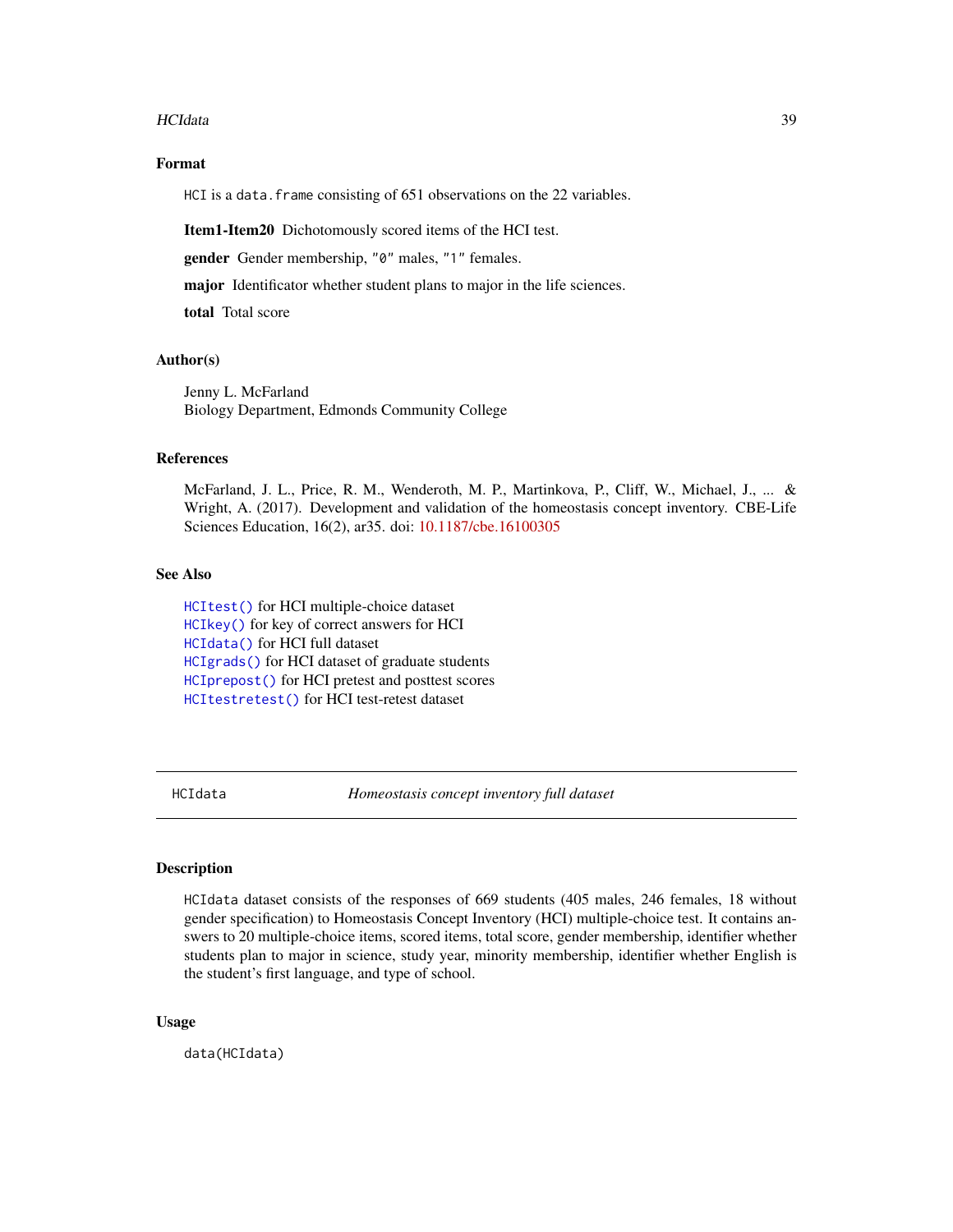## Format

HCIdata is a data. frame consisting of 669 observations on the 47 variables.

A1-A20 Multiple-choice items of the HCI test.

QR1-QR20 Scored items of the HCI test, "0" incorrect, "1" correct.

total Total test score.

gender Gender membership, "M" males, "F" females, "none" undisclosed.

major Identifier whether students plans to major in the life sciences.

yearc5 Study year.

minority Minority membership, "maj" majority, "min" Black/Hispanic minority, "none" undisclosed.

EnglishF Identifier whether English is the student's first language.

- typeS Course type, "allied" allied health, "majors" physiology courses for science majors, "mixed majors" courses for non-majors.
- typeSCH Type of school, "AC" associate's college, "BCAS" baccalaureate college: arts and sciences focus, "R1" research university, "MCU" master's college and university.

## Author(s)

Jenny L. McFarland Biology Department, Edmonds Community College

# References

McFarland, J. L., Price, R. M., Wenderoth, M. P., Martinkova, P., Cliff, W., Michael, J., ... & Wright, A. (2017). Development and validation of the homeostasis concept inventory. CBE-Life Sciences Education, 16(2), ar35. doi: [10.1187/cbe.16100305](https://doi.org/10.1187/cbe.16-10-0305)

# See Also

[HCI\(\)](#page-37-0) for HCI dichotomous dataset [HCItest\(\)](#page-42-0) for HCI multiple-choice dataset [HCIkey\(\)](#page-41-0) for key of correct answers for HCI [HCIgrads\(\)](#page-40-0) for HCI dataset of graduate students [HCIprepost\(\)](#page-41-1) for HCI pretest and posttest scores [HCItestretest\(\)](#page-43-0) for HCI test-retest dataset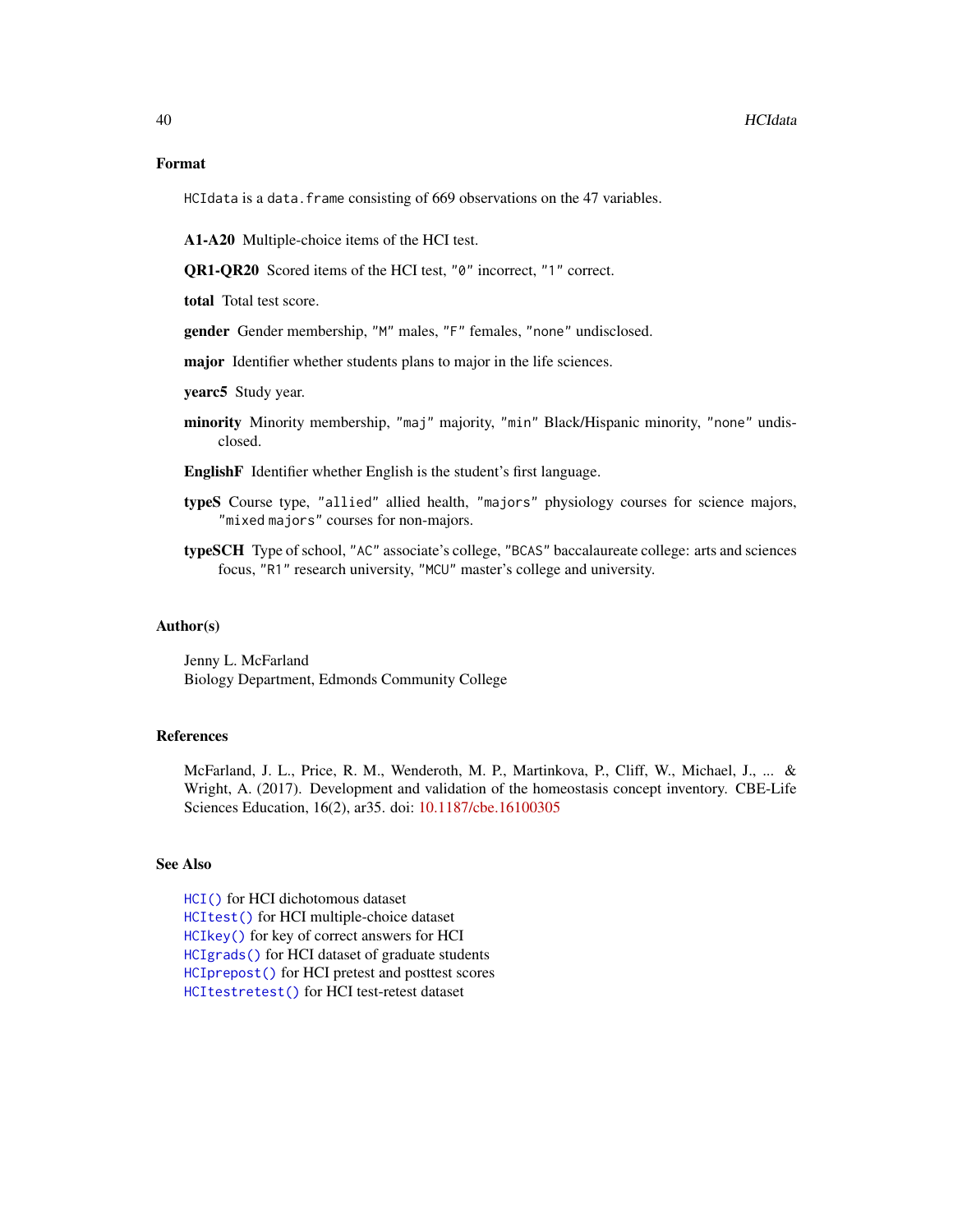<span id="page-40-0"></span>

## Description

HCIgrads dataset consists of the responses of 10 graduate students to Homeostasis Concept Inventory (HCI) multiple-choice test. It contains answers to 20 multiple-choice items, scored items, and total test score.

#### Usage

data(HCIgrads)

# Format

HCIgrads is a data. frame consisting of 10 observations on the 42 variables.

A1-A20 Multiple-choice items of the HCI test.

QR1-QR20 Scored items of the HCI test, "0" incorrect, "1" correct.

total Total test score.

## Author(s)

Jenny L. McFarland Biology Department, Edmonds Community College

#### References

McFarland, J. L., Price, R. M., Wenderoth, M. P., Martinkova, P., Cliff, W., Michael, J., ... & Wright, A. (2017). Development and validation of the homeostasis concept inventory. CBE-Life Sciences Education, 16(2), ar35. doi: [10.1187/cbe.16100305](https://doi.org/10.1187/cbe.16-10-0305)

## See Also

[HCIdata\(\)](#page-38-0) for HCI full dataset [HCI\(\)](#page-37-0) for HCI dichotomous dataset [HCItest\(\)](#page-42-0) for HCI multiple-choice dataset [HCIkey\(\)](#page-41-0) for key of correct answers for HCI [HCIprepost\(\)](#page-41-1) for HCI pretest and posttest scores [HCItestretest\(\)](#page-43-0) for HCI test-retest dataset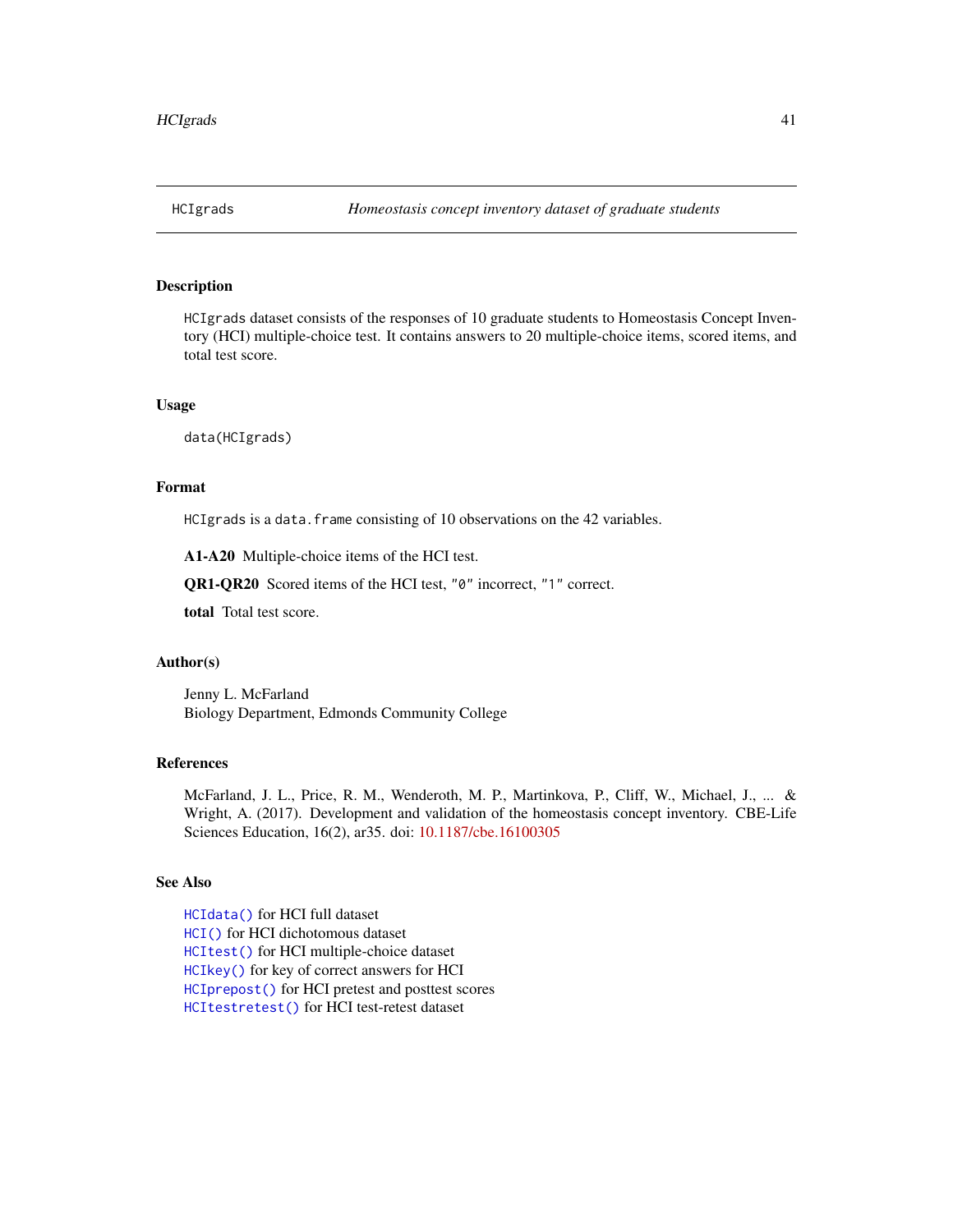<span id="page-41-0"></span>

## Description

The HCIkey is a vector of factors representing correct answers of HCItest dataset.

#### Usage

data(HCIkey)

# Format

A nominal vector with 20 values representing correct answers to items of HCItest dataset. For more details see [HCItest\(\)](#page-42-0).

## Author(s)

Jenny L. McFarland Biology Department, Edmonds Community College

## References

McFarland, J. L., Price, R. M., Wenderoth, M. P., Martinkova, P., Cliff, W., Michael, J., ... & Wright, A. (2017). Development and validation of the homeostasis concept inventory. CBE-Life Sciences Education, 16(2), ar35. doi: [10.1187/cbe.16100305](https://doi.org/10.1187/cbe.16-10-0305)

## See Also

[HCItest\(\)](#page-42-0) for HCI multiple-choice dataset [HCI\(\)](#page-37-0) for HCI dichotomous dataset [HCIdata\(\)](#page-38-0) for HCI full dataset [HCIgrads\(\)](#page-40-0) for HCI dataset of graduate students [HCIprepost\(\)](#page-41-1) for HCI pretest and posttest scores [HCItestretest\(\)](#page-43-0) for HCI test-retest dataset

<span id="page-41-1"></span>HCIprepost *Homeostasis concept inventory pretest and posttest scores*

## Description

HCIprepost dataset consists of the pretest and posttest score of 16 students to Homeostasis Concept Inventory (HCI). Between the pre-test and post-test, the students received instruction on homeostasis within a physiology course.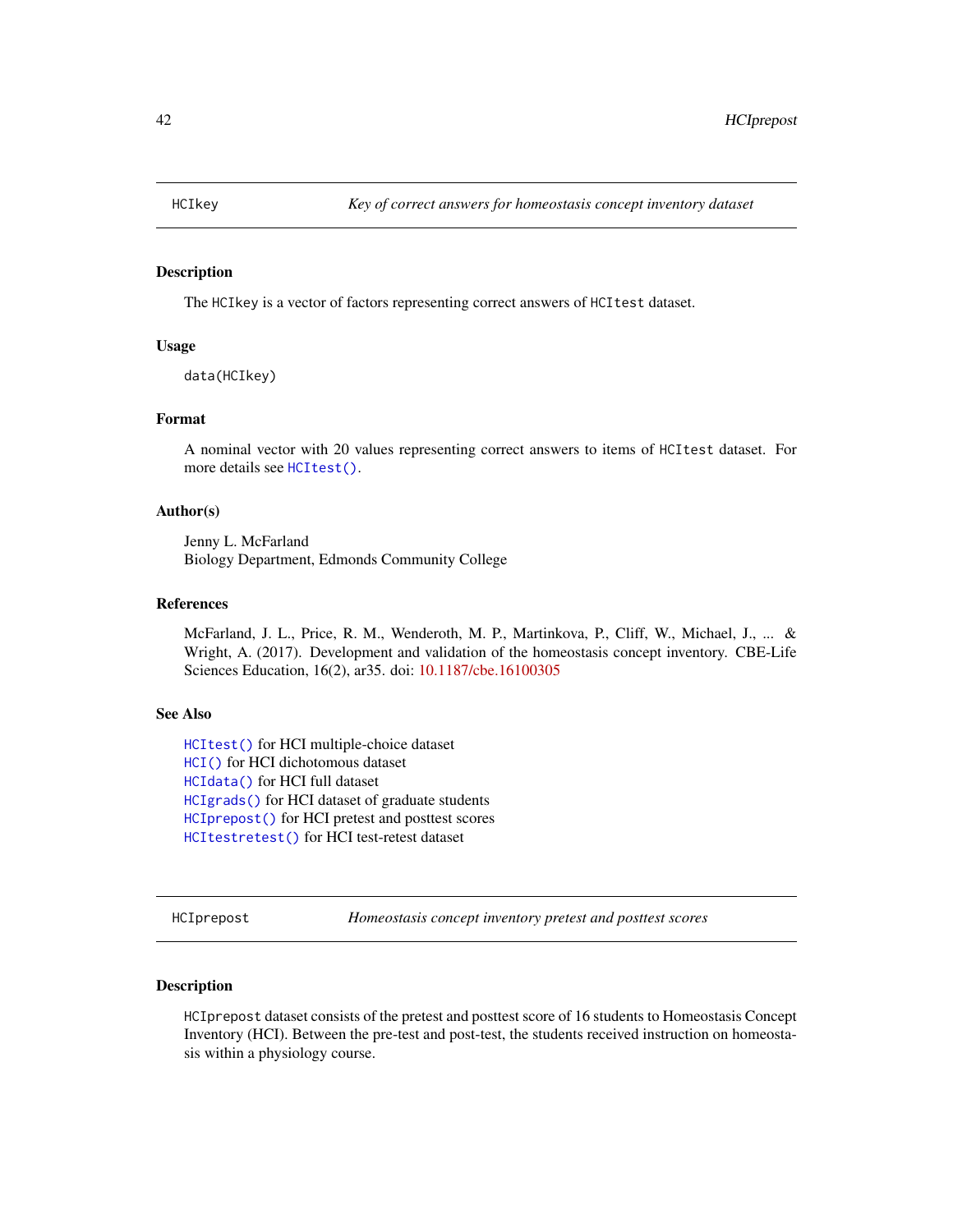#### HCItest 43

## Usage

data(HCIprepost)

# Format

HCIprepost is a data.frame consisting of 16 observations on the 2 variables.

id Anonymized respondent ID.

score.pre Pretest score.

score.post Posttest score.

## Author(s)

Jenny L. McFarland Biology Department, Edmonds Community College

## References

McFarland, J. L., Price, R. M., Wenderoth, M. P., Martinkova, P., Cliff, W., Michael, J., ... & Wright, A. (2017). Development and validation of the homeostasis concept inventory. CBE-Life Sciences Education, 16(2), ar35. doi: [10.1187/cbe.16100305](https://doi.org/10.1187/cbe.16-10-0305)

# See Also

[HCIdata\(\)](#page-38-0) for HCI full dataset [HCI\(\)](#page-37-0) for HCI dichotomous dataset [HCItest\(\)](#page-42-0) for HCI multiple-choice dataset [HCIkey\(\)](#page-41-0) for key of correct answers for HCI [HCIgrads\(\)](#page-40-0) for HCI dataset of graduate students [HCItestretest\(\)](#page-43-0) for HCI test-retest dataset

<span id="page-42-0"></span>HCItest *Homeostasis concept inventory multiple-choice dataset*

## Description

HCItest dataset consists of the responses of 651 students (405 males, 246 females) to Homeostasis Concept Inventory (HCI) multiple-choice test. It containts 20 items, vector of gender membership and identificator whether students plan to major in life sciences.

## Usage

data(HCItest)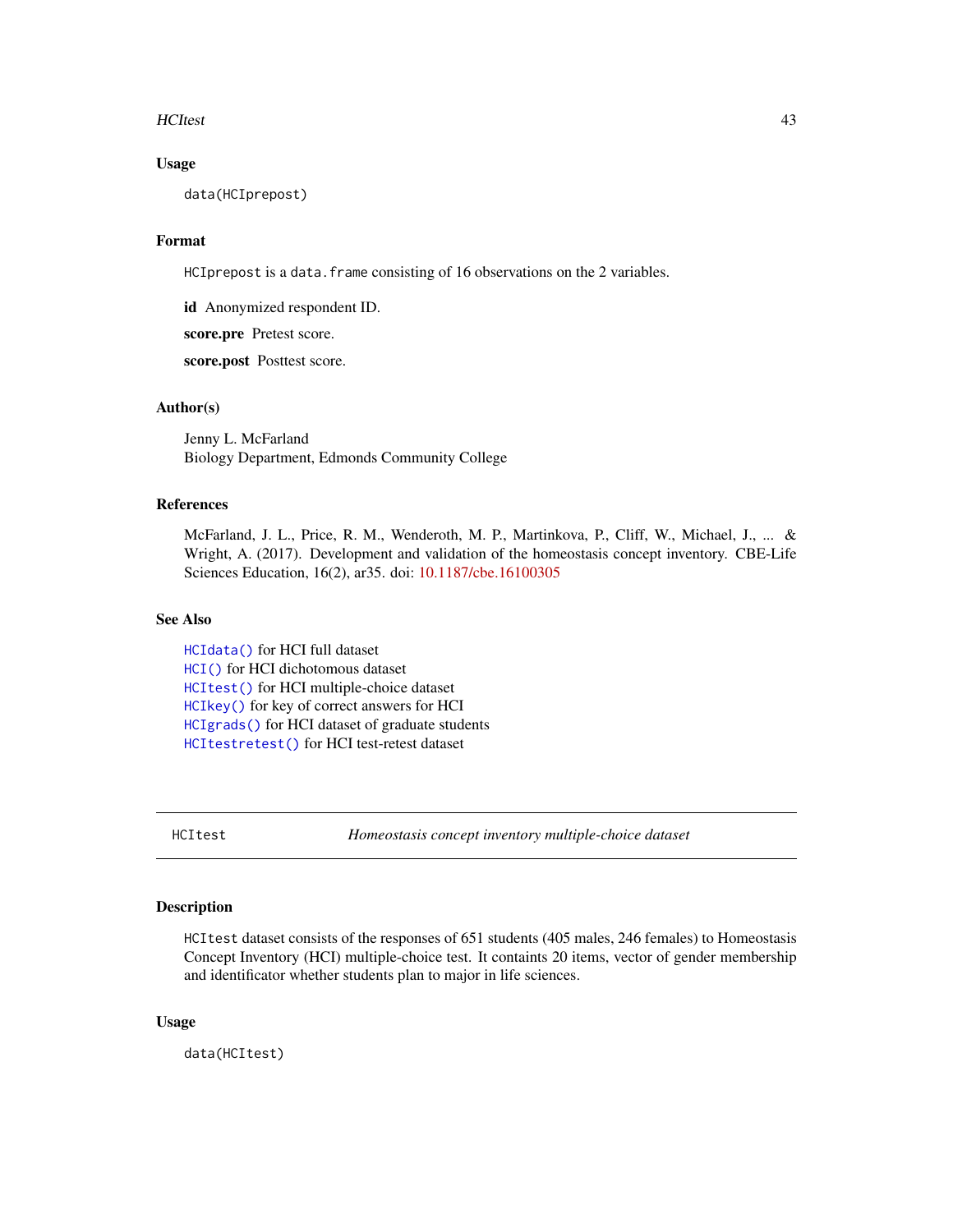# Format

HCItest is a data. frame consisting of 651 observations on the 22 variables.

Item1-Item20 Multiple-choice items of the HCI test.

gender Gender membership, "0" males, "1" females.

major Identificator whether student plans to major in the life sciences.

## Author(s)

Jenny L. McFarland Biology Department, Edmonds Community College

## References

McFarland, J. L., Price, R. M., Wenderoth, M. P., Martinkova, P., Cliff, W., Michael, J., ... & Wright, A. (2017). Development and validation of the homeostasis concept inventory. CBE-Life Sciences Education, 16(2), ar35. doi: [10.1187/cbe.16100305](https://doi.org/10.1187/cbe.16-10-0305)

#### See Also

[HCIkey\(\)](#page-41-0) for key of correct answers for HCI [HCI\(\)](#page-37-0) for HCI dichotomous dataset [HCIdata\(\)](#page-38-0) for HCI full dataset [HCIgrads\(\)](#page-40-0) for HCI dataset of graduate students [HCIprepost\(\)](#page-41-1) for HCI pretest and posttest scores [HCItestretest\(\)](#page-43-0) for HCI test-retest dataset

<span id="page-43-0"></span>HCItestretest *Homeostasis concept inventory test-retest dataset*

## Description

HCItestretest dataset consists of the responses of 45 students to Homeostasis Concept Inventory (HCI). It contains answers to 20 multiple-choice items, scored items, identifier of test/retest, total score, gender membership and identifier whether students plan to major in life sciences. The data are organized so that each pair of subsequent rows belongs to one student. Students took no courses on homeostasis between the test and retest.

#### Usage

data(HCItestretest)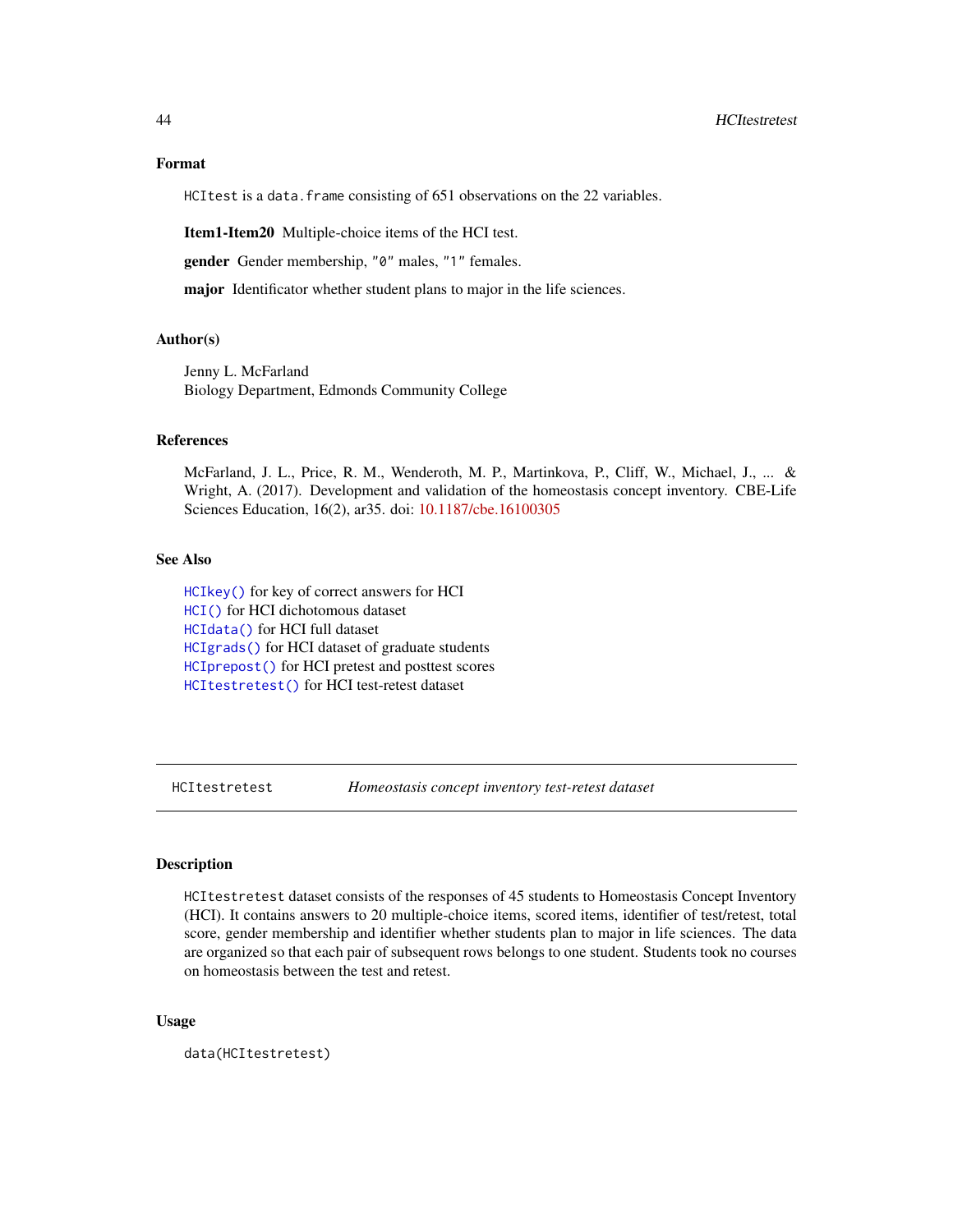## HeightInventory 45

## Format

HCItestretest is a data.frame consisting of 90 observations on the 44 variables.

A1-A20 Multiple-choice items of the HCI test.

QR1-QR20 Scored items of the HCI test, "0" incorrect, "1" correct.

test Identifier of test vs retest, "test" test, "retest" retest after.

total Total test score.

gender Gender membership, "M" male, "F" female.

major Identifier whether student plans to major in the life sciences.

## Author(s)

Jenny L. McFarland Biology Department, Edmonds Community College

## References

McFarland, J. L., Price, R. M., Wenderoth, M. P., Martinkova, P., Cliff, W., Michael, J., ... & Wright, A. (2017). Development and validation of the homeostasis concept inventory. CBE-Life Sciences Education, 16(2), ar35. doi: [10.1187/cbe.16100305](https://doi.org/10.1187/cbe.16-10-0305)

## See Also

[HCIdata\(\)](#page-38-0) for HCI full dataset [HCI\(\)](#page-37-0) for HCI dichotomous dataset [HCItest\(\)](#page-42-0) for HCI multiple-choice dataset [HCIkey\(\)](#page-41-0) for key of correct answers for HCI [HCIgrads\(\)](#page-40-0) for HCI dataset of graduate students [HCIprepost\(\)](#page-41-1) for HCI pretest and posttest scores

HeightInventory *Height inventory dataset*

#### Description

HeightInventory dataset consists of the responses of 4,885 respondents (1479 males, 3406 females) to a Height Inventory (Rečka, 2018). It contains 26 ordinal items of self-perceived height rated on a scale "1" strongly disagree, "2" disagree, "3" agree, "4" strongly agree, vector of selfreported heights (in centimeters), and vector of gender membership.

## Usage

```
data(HeightInventory)
```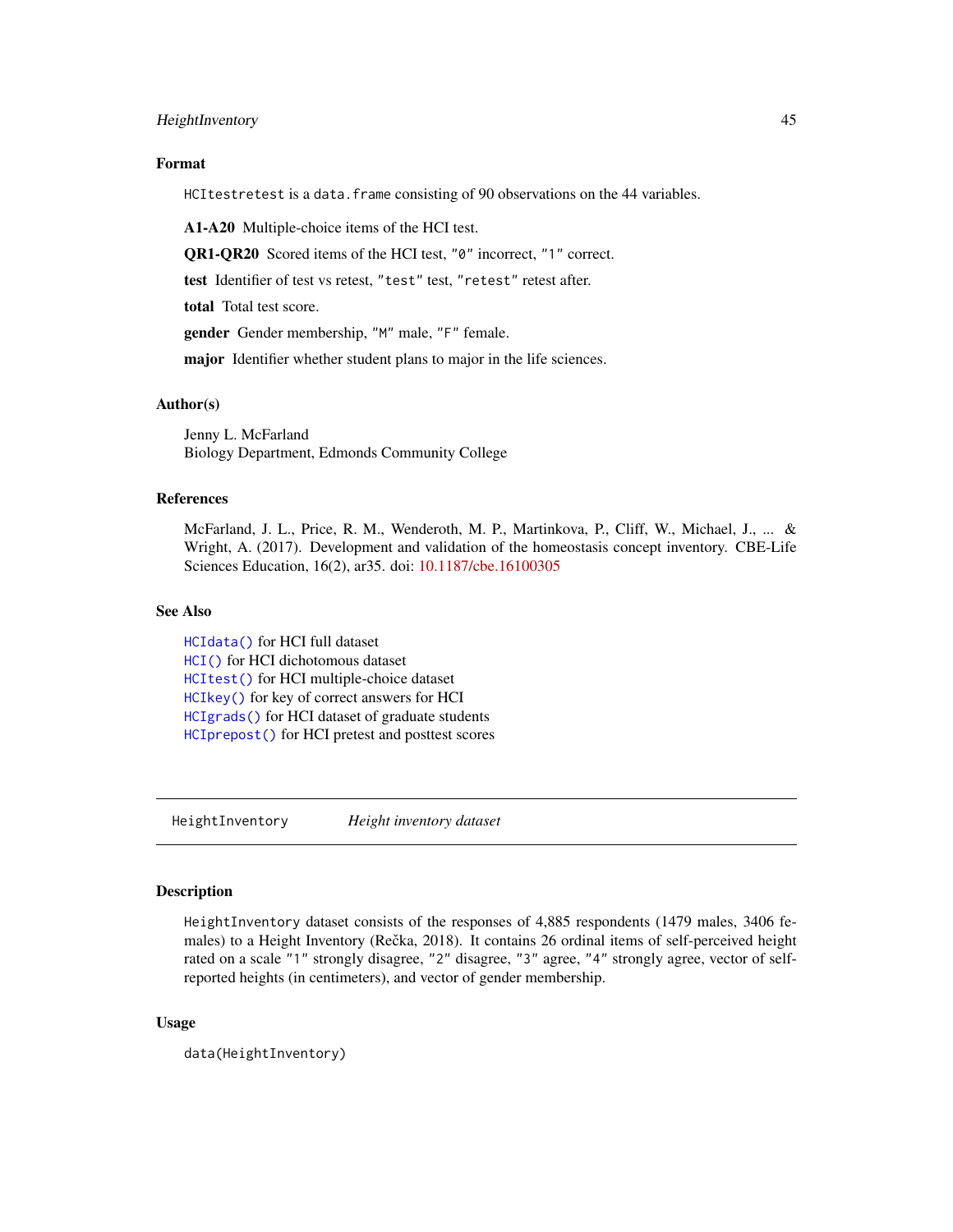# Format

HeightInventory is a data. frame consisting of 4,885 observations on the 28 variables. First 26 variables are responses on scale "1" strongly disagree, "2" disagree, "3" agree, "4" strongly agree. Items 14 - 26 were reverse-coded, so that all items are scored in the same direction. Names of these items start with "Not". Original item number and English wording is provided below.

ShortTrousers 1. A lot of trousers are too short for me.

TallerThanM 2. I am taller than men of my age.

TallerThanF 3. I am taller than women of my age.

HeightForBasketball 4. I have an appropriate height for playing basketball or volleyball.

AskMeToReach 5. Other people sometimes ask me to reach something for them.

CommentsTall 6. I am used to hearing comments about how tall I am.

ConcertObstructs 7. At concerts, my stature usually obstructs other people's views.

ShortBed 8. Ordinary beds are too short for me.

TopShelfEasy 9. I can easily take wares from top shelves at a store.

CrowdViewComf 10. In a crowd of people, I still have a comfortable view.

ShortBlanket 11. Blankets and bedspreads rarely cover me completely.

**BendToHug** 12. When I want to hug someone, I usually need to bend over.

CarefullHead 13. I must often be careful to avoid bumping my head against a doorjamb or a low ceiling.

NotSmallerThanM 14. I am smaller than men of my age.

NotStoolNeeded 15. I often need a stool to reach something other people could reach without one.

NotPlayDwarf 16. I could play a dwarf.

NotSmallerThanW 17. I am smaller than women of my age.

NotNoticeSmall 18. One of the first things people notice about me is how small I am.

NotOnTipToes 19. I often need to stand on the tip of my toes to get a better view.

NotClothChildSize 20. When I buy clothes, children's sizes often fit me well.

NotBusLegsEnoughSpace 21. I have enough room for my legs when traveling by bus.

- NotFasterWalk 22. I often need to walk faster than I'm used to in order to keep pace with taller people.
- NotAgeUnderestim 23. Because of my smaller stature, people underestimate my age.
- Not Wish Lower Chair 24. It would be more comfortable for me if chairs were made lower.
- NotUpwardLook 25. When talking to other adults, I have to look upwards if I want to meet their eyes.
- NotMirrorTooHigh 26. Some mirrors are placed so high up that I have to crane my neck to use them.

gender Gender membership, "M" males, "F" females.

HeightCM Self-reported height in centimeters.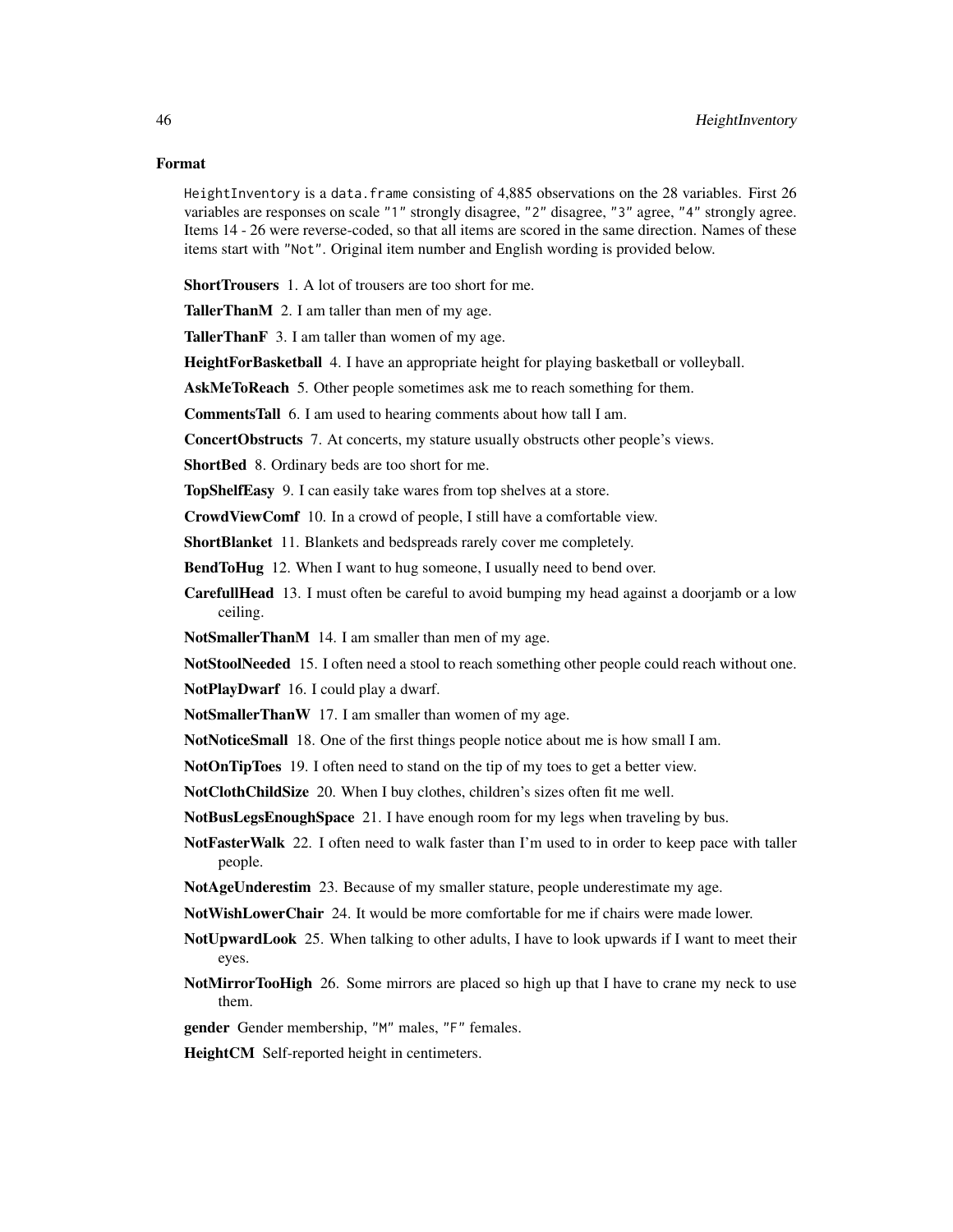# ICCrestricted 47

# Note

Thanks to Karel Rečka and Hynek Cígler for sharing this dataset.

# References

Rečka, K. (2018). Height and Weight Inventory. Brno, Masaryk University: Unpublished Master's thesis

<span id="page-46-0"></span>ICCrestricted *Range-restricted reliability with intra-class correlation*

# Description

Function estimating reliability with intra-class correlation for the complete or for the range-restricted sample.

## Usage

```
ICCrestricted(
 Data,
 case,
  var,
  rank = NULL,
  dir = "top",sel = 1,nsim = 100,
 ci = 0.95,seed = NULL
)
```
## Arguments

| Data | matrix or data. frame which includes variables describing ID of ratees (speci-<br>fied in case), ratings (specified in var), and (optionally) rank of ratees (specified<br>in rank). |
|------|--------------------------------------------------------------------------------------------------------------------------------------------------------------------------------------|
| case | character: name of the variable in Data with ID of the rate e(subject or object)<br>being evaluated, such as a respondent, proposal, patient, applicant etc.)                        |
| var  | character: name of the variable in Data with the ratings/scores.                                                                                                                     |
| rank | numeric: vector of ranks of ratees. If not provided, rank of ratee is calculated<br>based on average rating based on var variable.                                                   |
| dir  | character: direction of range-restriction, available options are "top" (default) or<br>"bottom". Can be an unambiguous abbreviation (i.e., "t" or "b").                              |
| sel  | numeric: selected number (given $> 1$ ) or percentage (given $\leq 1$ ) of ratees.<br>Default value is 1 (complete dataset).                                                         |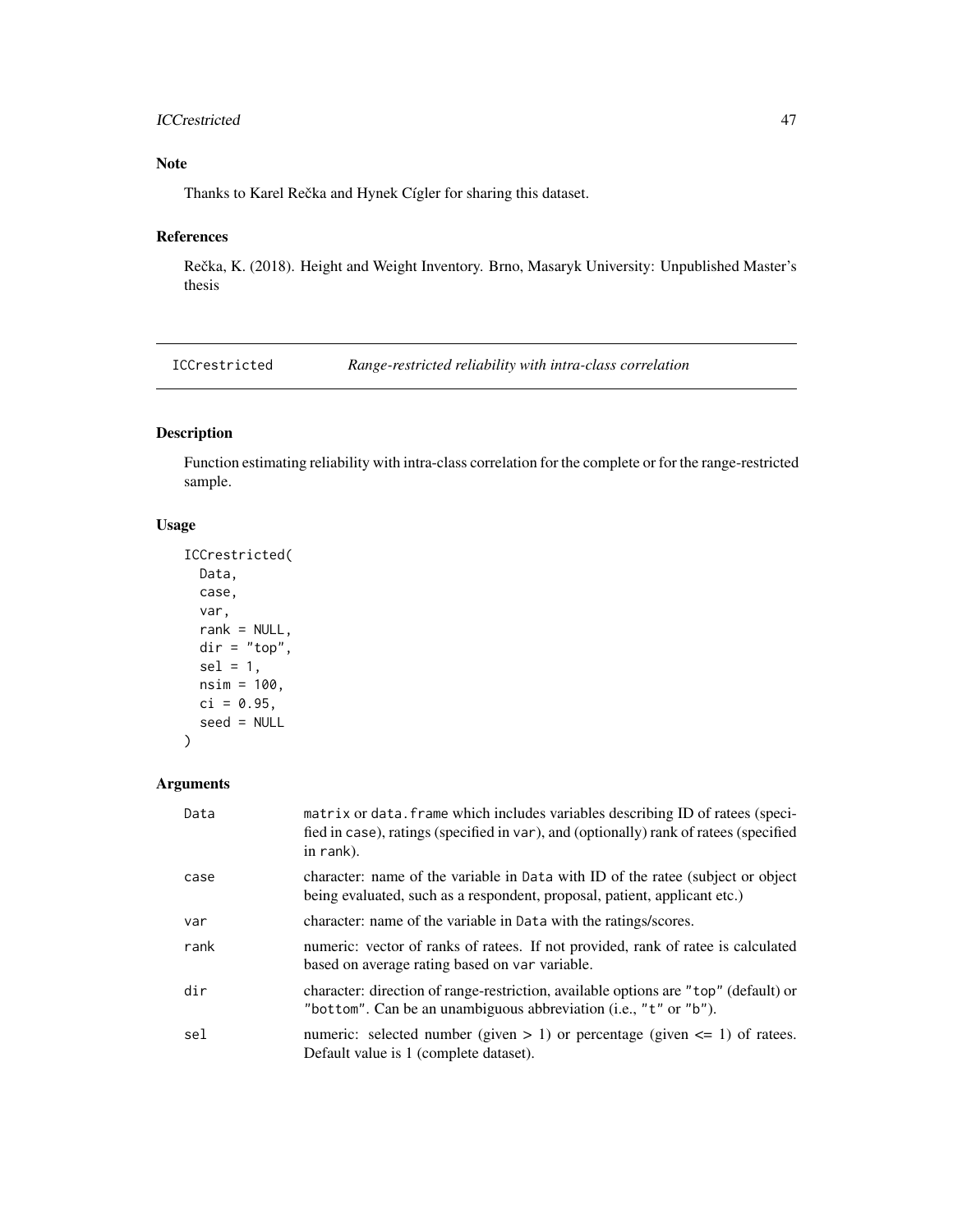| nsim | numeric: number of simulations for bootstrap confidence interval. Default value<br>is $100$ .      |
|------|----------------------------------------------------------------------------------------------------|
| сi   | numeric: confidence interval. Default value is 0.95.                                               |
| seed | seed for simulations. Default value is NULL, random seed. See lme4:: bootMer()<br>for more detail. |

## Value

A data.frame with the following columns:

| n_sel            | number of ratees selected/subsetted.                                                       |
|------------------|--------------------------------------------------------------------------------------------|
| prop_sel         | proportion of rate es selected.                                                            |
| dir              | direction of range-restriction. NA if range is effectively not restricted (100%)<br>used). |
| VarID            | variance due to ratee, "true variance", between-group variance.                            |
| VarResid         | residual variance.                                                                         |
| VarTotal         | total variance.                                                                            |
| ICC <sub>1</sub> | single-rater inter-rater reliability.                                                      |
| ICC1_LCI         | lower bound of the confidence interval for ICC1.                                           |
| ICC1_UCI         | upper bound of the confidence interval for ICC1.                                           |
| ICC <sub>3</sub> | multiple-rater inter-rater reliability.                                                    |
| ICC3_LCI         | lower bound of the confidence interval for ICC3.                                           |
| ICC3_UCI         | upper bound of the confidence interval for ICC3.                                           |

# Author(s)

Patricia Martinkova Institute of Computer Science of the Czech Academy of Sciences <martinkova@cs.cas.cz>

Jan Netik Institute of Computer Science of the Czech Academy of Sciences <netik@cs.cas.cz>

## References

Erosheva, E., Martinkova, P., & Lee, C. (2021a). When zero may not be zero: A cautionary note on the use of inter-rater reliability in evaluating grant peer review. Journal of the Royal Statistical Society - Series A. Accepted.

Erosheva, E., Martinkova, P., & Lee, C. (2021b). Supplementary material for When zero may not be zero: A cautionary note on the use of inter-rater reliability in evaluating grant peer review.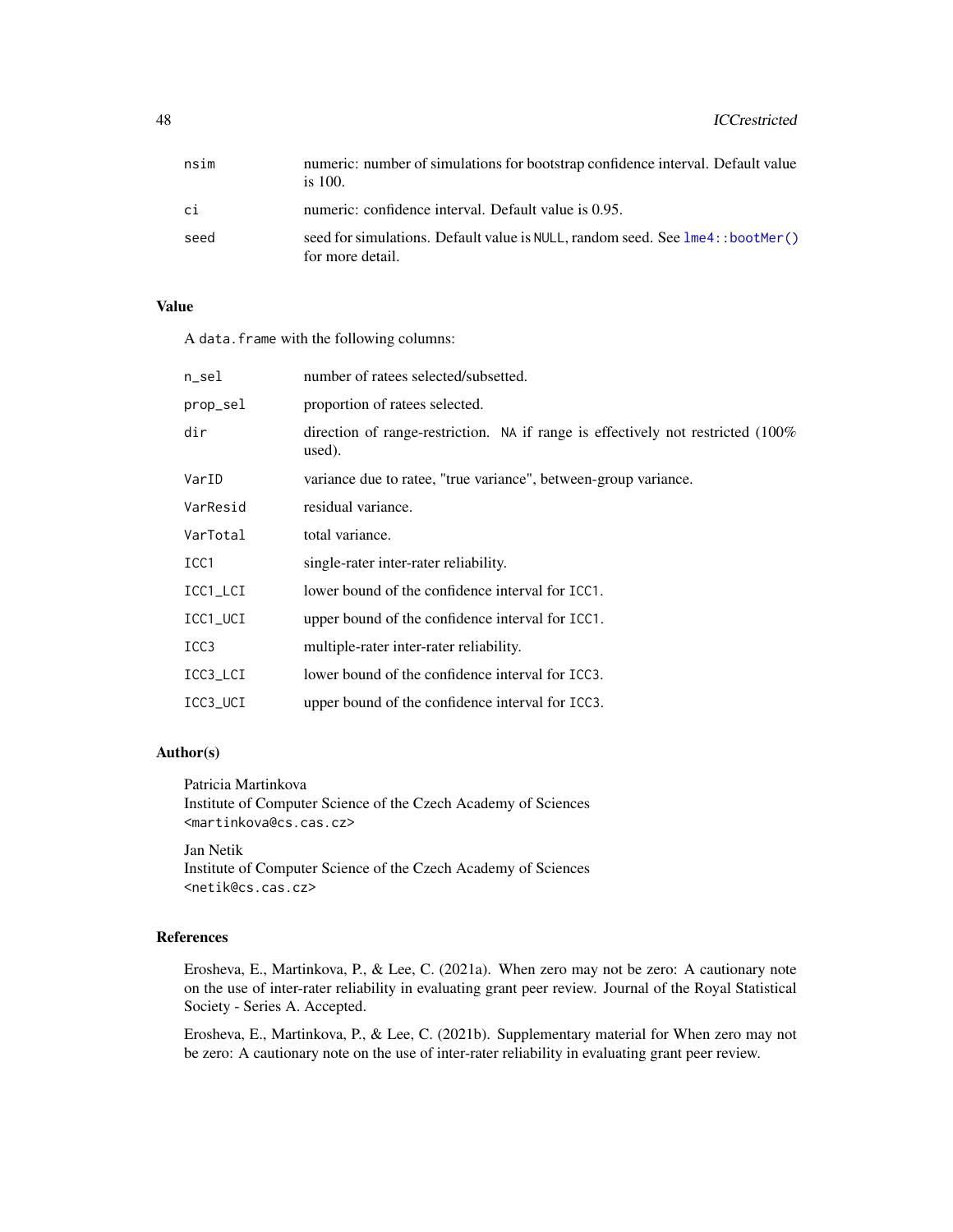# ItemAnalysis 49

# Examples

```
# loading AIBS dataset
data(AIBS, package = "ShinyItemAnalysis")
# ICC for the whole sample
ICCrestricted(Data = AIBS, case = "ID", var = "Score", rank = "ScoreRankAdj")
# ICC for the range-restricted sample considering 80% of top ratees
ICCrestricted(Data = AIBS, case = "ID", var = "Score", rank = "ScoreRankAdj",
             sel = 0.8
```
<span id="page-48-0"></span>ItemAnalysis *Compute traditional item analysis indices*

# Description

Computes various traditional item analysis indices including difficulty, discrimination and item validity. For ordinal items, the function returns scaled values for some of the indices. See the details below.

#### Usage

```
ItemAnalysis(
 Data,
 minscore = NULL,
 maxscore = NULL,
 cutscore = NULL,
 criterion = NULL,
 k = NULL,l = NULL,u = NULL,bin = "deprecated"
)
```
# Arguments

| Data               | <i>matrix</i> or <i>data.frame</i> of items to be examined. Rows represent respondents,<br>columns represent items.                                                       |
|--------------------|---------------------------------------------------------------------------------------------------------------------------------------------------------------------------|
| minscore, maxscore |                                                                                                                                                                           |
|                    | <i>integer</i> , theoretical minimal/maximal score. If not provided, these are computed<br>on observed data. Automatically recycled to the number of columns of the data. |
| cutscore           | <i>integer</i> If provided, the input data are binarized accordingly. Automatically re-<br>cycled to the number of columns of the data.                                   |
| criterion          | vector of criterion values.                                                                                                                                               |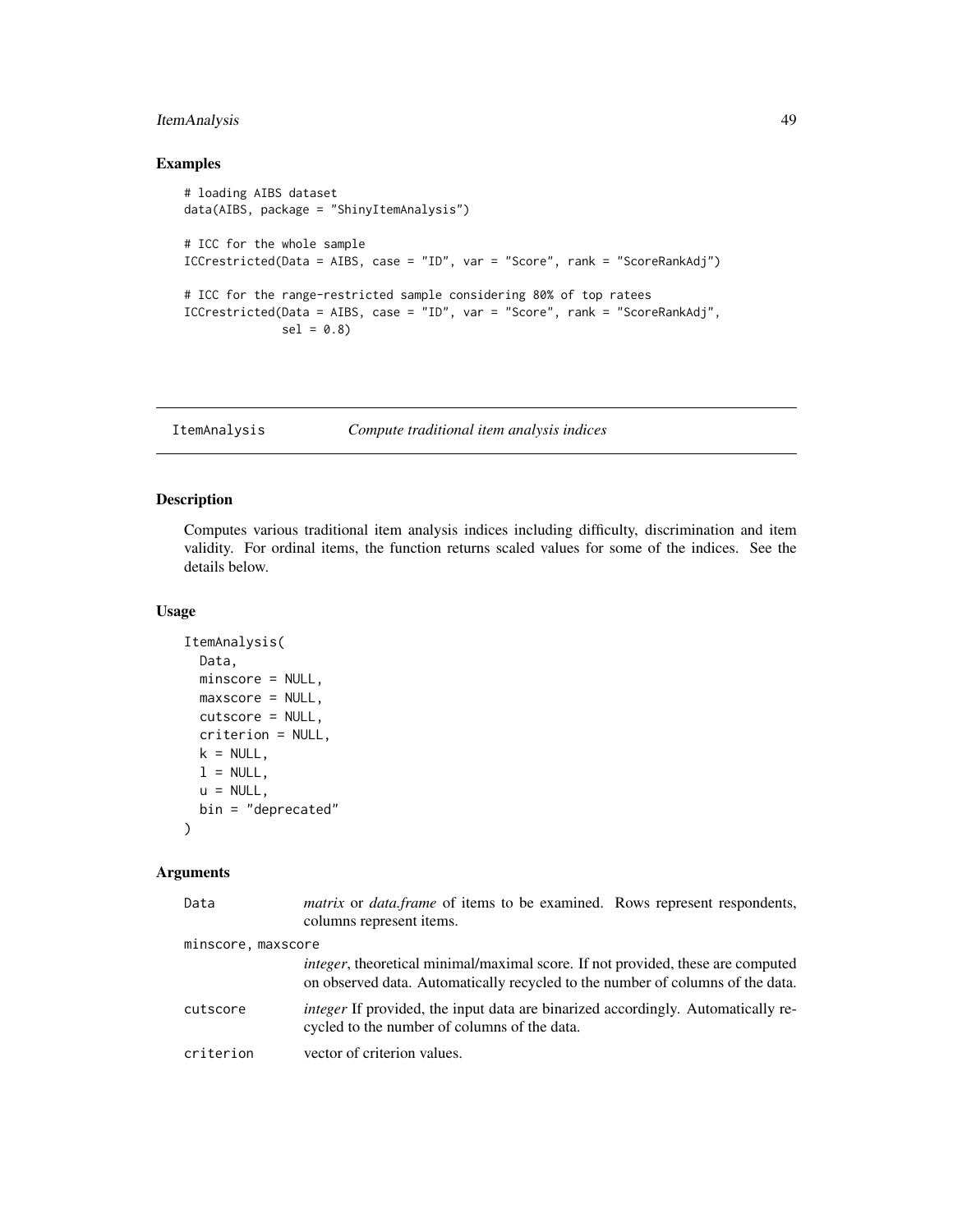| k. l. u | Arguments passed on to gDiscrim(). Provide these if you want to compute              |
|---------|--------------------------------------------------------------------------------------|
|         | generalized upper-lower index along with a standard ULI (using $k = 3$ , $l = 1$ , u |
|         | $=$ 3), which is provided by default.                                                |
| bin     | deprecated, use cutscore instead. See the Details.                                   |

## Details

For calculation of generalized ULI index, it is possible to specify a custom number of groups k, and which two groups 1 and u are to be compared.

In ordinal items, difficulty is calculated as difference of average score divided by range (maximal possible score maxscore minus minimal possible score minscore).

If cutscore is provided, item analysis is conducted on binarized data; values greater or equal to cut-score are set to 1, other values are set to 0. Both the minscore and maxscore arguments are then ingored and set to 0 and 1, respectively.

## Value

A data.frame with following columns:

| Difficulty | average score of the item divided by its range.                                                                          |
|------------|--------------------------------------------------------------------------------------------------------------------------|
| Mean       | average item score.                                                                                                      |
| <b>SD</b>  | standard deviation of the item score.                                                                                    |
| Cut.score  | cut-score specified in cutscore.                                                                                         |
| obs.min    | observed minimal score.                                                                                                  |
| Min.score  | minimal score specified in minscore; if not provided, observed minimal score.                                            |
| obs.max    | observed maximal score.                                                                                                  |
| Max.score  | maximal score specified in maxscore; if not provided, observed maximal score.                                            |
|            | Prop.max.score proportion of maximal scores.                                                                             |
| <b>RIT</b> | item-total correlation (correlation between item score and overall test score).                                          |
| <b>RIR</b> | item-rest correlation (correlation between item score and overall test score with-<br>out the given item).               |
| ULI        | upper-lower index using the standard parameters (3 groups, comparing 1st and<br>$3rd$ ).                                 |
|            | Corr.criterion correlation between item score and criterion criterion.                                                   |
| gULI       | generalized ULI. NA when the arguments k, 1, and u were not provided.                                                    |
| Alpha.drop | Cronbach's alpha without given item.                                                                                     |
| Index.rel  | Gulliksen's (1950) item reliability index.                                                                               |
| Index.val  | Gulliksen's (1950) item validity index.                                                                                  |
| Perc.miss  | Percentage of missed responses on the particular item.                                                                   |
| Perc.nr    | Percentage of respondents that did not reached the item nor the subsequent ones,<br>see recode_nr() for further details. |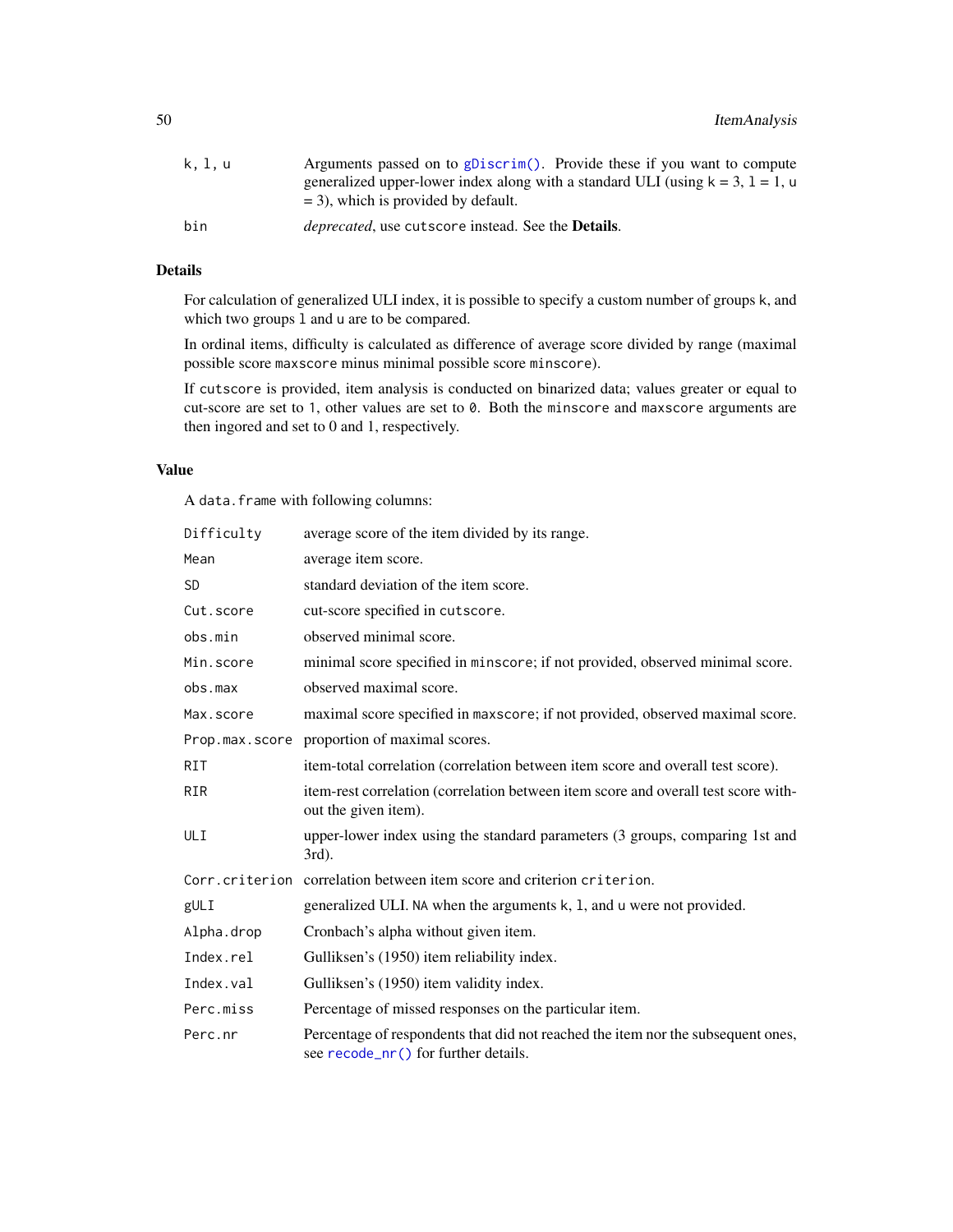## ItemAnalysis 51

## Author(s)

Patricia Martinkova Institute of Computer Science of the Czech Academy of Sciences <martinkova@cs.cas.cz> Jan Netik

Institute of Computer Science of the Czech Academy of Sciences <netik@cs.cas.cz>

Jana Vorlickova Institute of Computer Science of the Czech Academy of Sciences

Adela Hladka Institute of Computer Science of the Czech Academy of Sciences <hladka@cs.cas.cz>

## References

Martinkova, P., Stepanek, L., Drabinova, A., Houdek, J., Vejrazka, M., & Stuka, C. (2017). Semireal-time analyses of item characteristics for medical school admission tests. In: Proceedings of the 2017 Federated Conference on Computer Science and Information Systems. https://doi.org/10.15439/2017F380

Gulliksen, H. (1950). *Theory of mental tests.* John Wiley & Sons Inc. https://doi.org/10.1037/13240- 000

#### See Also

[DDplot\(\)](#page-17-0), [gDiscrim\(\)](#page-33-0), [recode\\_nr\(\)](#page-70-0)

# Examples

```
## Not run:
# loading 100-item medical admission test datasets
data(dataMedical, dataMedicalgraded)
# binary dataset
dataBin <- dataMedical[, 1:100]
# ordinal dataset
dataOrd <- dataMedicalgraded[, 1:100]
# study success is the same for both data sets
StudySuccess <- dataMedical[, 102]
# item analysis for binary data
head(ItemAnalysis(dataBin))
# item analysis for binary data using also study success
head(ItemAnalysis(dataBin, criterion = StudySuccess))
# item analysis for binary data
head(ItemAnalysis(dataOrd))
# item analysis for binary data using also study success
head(ItemAnalysis(dataOrd, criterion = StudySuccess))
# including also item analysis for binarized data
head(ItemAnalysis(dataOrd,
  criterion = StudySuccess, k = 5, l = 4, u = 5,
```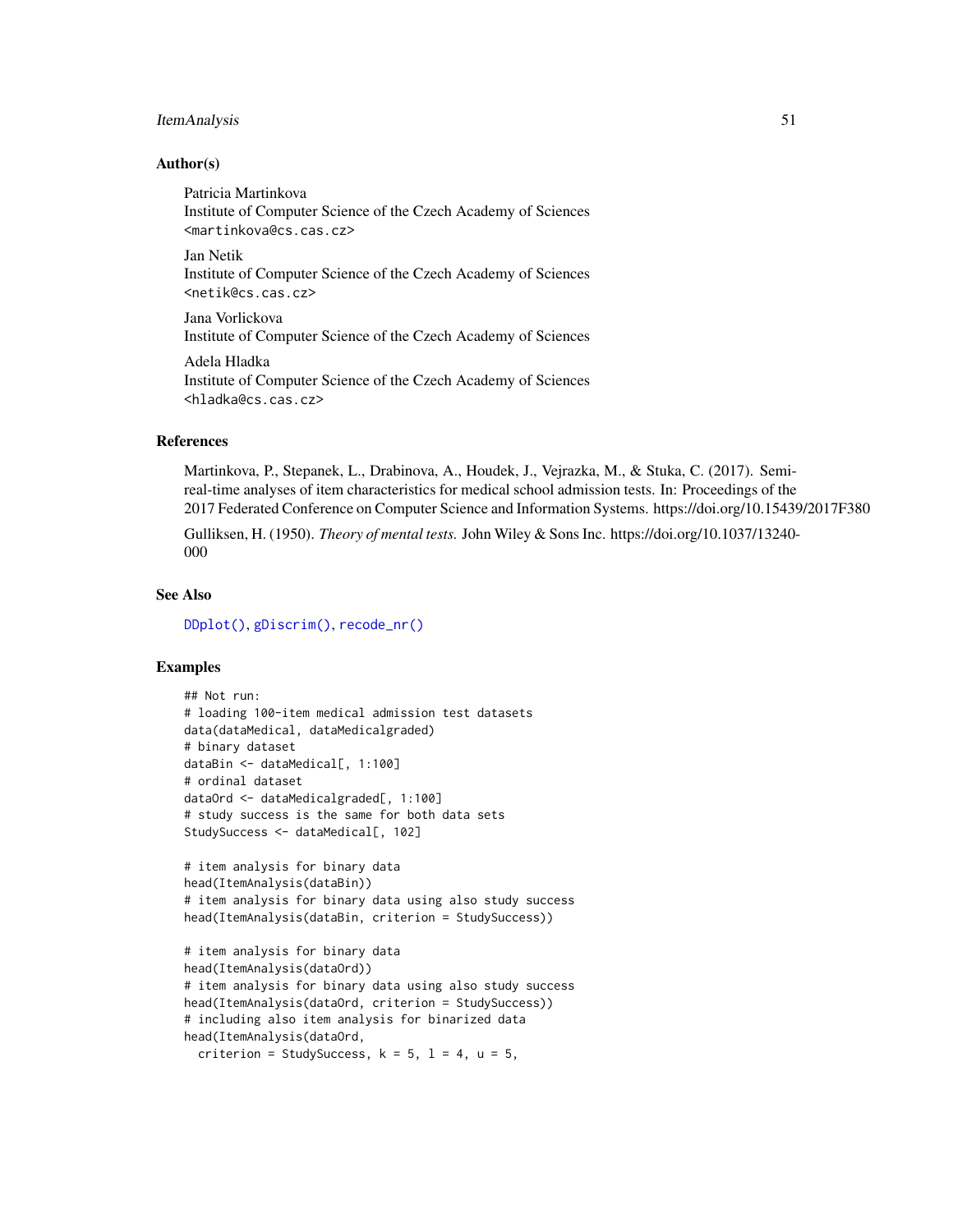```
maxscore = 4, minscore = \theta, cutscore = 4
))
## End(Not run)
```
LearningToLearn *Dichotomous dataset of learning to learn test*

## Description

LearningToLearn is a real longitudinal dataset used in Martinkova et al (2020) study, demonstrating differential item functioning in change (DIF-C) on Learning to Learn (LtL) test. Among other variables, it primarily contains binary-coded responses of 782 subjects to (mostly) multiple-choice test consisting of 41 items within 7 subscales (see **Format** for details). Each respondent was tested twice in total – the first time in Grade 6 and the second time in Grade 9. Most importantly, school track (variable track\_01 or track) is available, with 391 students attending basic school (BS) and 391 pursuing selective academic school (AS). This dataset was created using propensity score matching algorithm to achieve similar characteristics in both tracks (see References for details). To further simplify the work with LtL dataset, we provide computed total scores as well as 7 subscores, both for Grade 6 and Grade 9. The dataset also includes *change* variables for each item (see Format for details) for more detailed DIF-C analysis using multinomial regression model.

## Usage

LearningToLearn

#### Format

A LearningToLearn data frame consists of 782 observations on the following 141 variables:

- track\_01 Dichotomously scored school track, where "1" denotes the selective academic school one.
- track School track, where "AS" represents the selective academic school track, and "BS" stands for basic school track.
- score\_6 & score\_9 Total test score value obtained by summing all 41 items of LtL, the number denotes the Grade which the respondent was taking at the time of testing.
- score\_6\_subtest1–score\_6\_subtest7 Scores of respective cognitive subtest (1–7) of LtL in Grade 6.
- score\_9\_subtest1–score\_9\_subtest7 Scores of respective cognitive subtest (1–7) of LtL in Grade 9.
- Item1A\_6–Item7F\_6 Dichotomously coded 41 individual items obtained at Grade 6, "1" represents the correct answer to the particular item.
- Item1A\_9–Item7F\_9 Dichotomously coded 41 individual items obtained at Grade 9, "1" represents the correct answer to the particular item.
- Item1A\_changes–Item7F\_changes Change patterns with those possible values: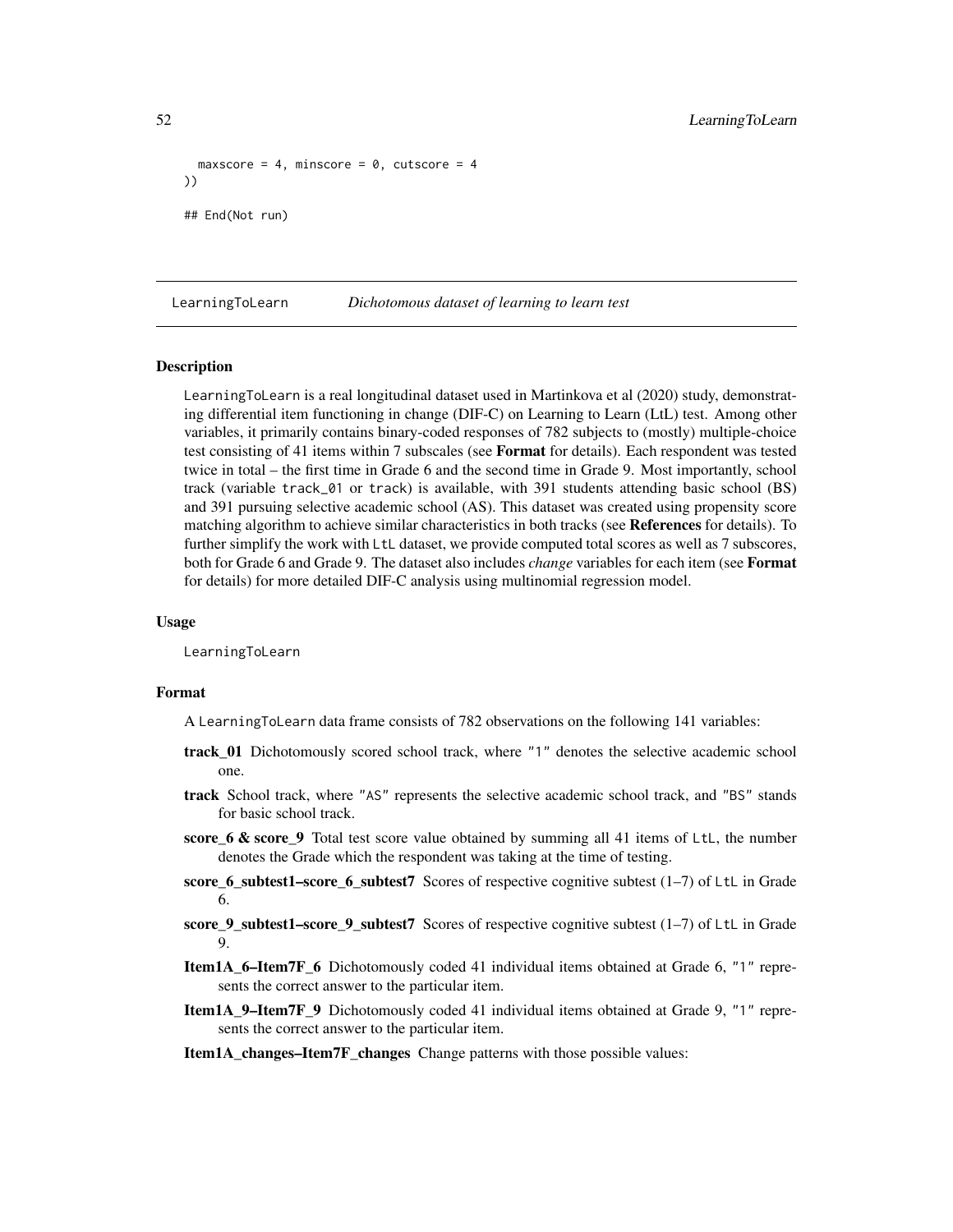#### MSclinical 53

- a student responded correctly in neither Grade 6 nor in Grade 9 (did not improve, "00")
- a student responded correctly in Grade 6 but not in Grade 9 (deteriorated, "10")
- a student did not respond correctly in Grade 6 but responded correctly in Grade 9 (improved, "01"), and
- a student responded correctly in both grades (did not deteriorate, "11")

#### Source

Martinkova, P., Hladka, A., & Potuznikova, E. (2020). Is academic tracking related to gains in learning competence? Using propensity score matching and differential item change functioning analysis for better understanding of tracking implications. *Learning and Instruction*, *66*, 101286. doi: [10.1016/j.learninstruc.2019.101286](https://doi.org/10.1016/j.learninstruc.2019.101286)

| MSclinical | Clinical outcomes in multiple sclerosis patients dataset |  |
|------------|----------------------------------------------------------|--|
|------------|----------------------------------------------------------|--|

## **Description**

The MSclinical dataset contains clinical measures on multiple sclerosis patients.

#### Usage

data(MSclinical)

#### Format

MSclinical is a data.frame consisting of 17 observations on 13 variables.

LCLA Low-Contrast Letter Acuity test.

MI Motricity Index.

MAS Modified Ashworth Scale.

BBS Berg Balance Scale.

T Tremor.

DD Dysdiadochokinesia.

DM Dysmetria.

PRs Postural reactions.

KH Knee Hyperextension.

NHPT Nine-Hole Peg Test.

T25FW Timed 25-Foot Walk.

PASAT3 3-minute version of the Paced Auditory Serial Addition Test.

EDSS Kurtzke Expanded Disability Status Scale.

## References

Rasova, K., Martinkova, P., Vyskotova, J., & Sedova, M. (2012). Assessment set for evaluation of clinical outcomes in multiple sclerosis: Psychometric properties. Patient related outcome measures, 3, 59. doi: [10.2147/PROM.S32241](https://doi.org/10.2147/PROM.S32241)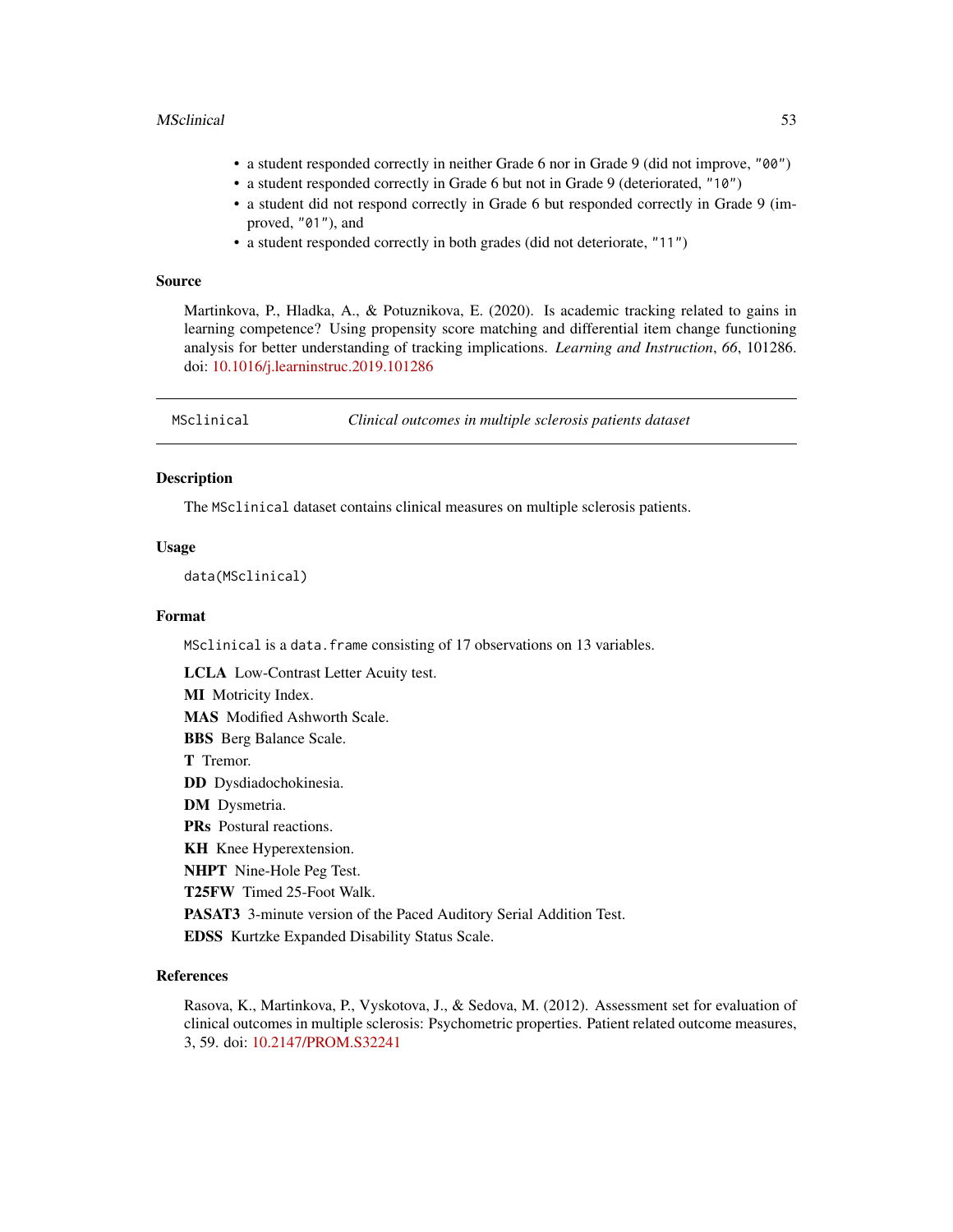## Description

The NIH dataset (Erosheva et al., 2020a) was sampled from a full set of 54,740 R01 applications submitted by black and white principal investigators (PIs) and reviewed by NIH's Center for Scientific Review (CSR) during council years 2014–2016.

It contains the original random sample of white applicants as generated by Erosheva et al. (2020b) and a sample of 46 black applicants generated to obtain the same ratio of white and black applicants as in the original sample (for details, see Erosheva et al., 2021a). The dataset was used by Erosheva et al. (2021b) to demonstrate issues of inter-rater reliability in case of restricted samples.

The available variables include preliminary criterion scores on Significance, Investigator, Innovation, Approach, Environment and a preliminary Overall Impact Score. Each of these criteria and the overall score is scored on an integer scale from 1 (best) to 9 (worst). Besides the preliminary criteria and Overall Impact Scores, the data include applicant race, the structural covariates (PI ID, application ID, reviewer ID, administering institute, IRG, and SRG), the matching variables – gender, ethnicity (Hispanic/Latino or not), career stage, type of academic degree, institution prestige (as reflected by the NIH funding bin), area of science (as reflected by the IRG handling the application), application type (new or renewal) and status (amended or not) – as well as the final overall score. In addition, the file includes a study group ID variable that refers to the Matched and Random subsets used in the original study.

#### Usage

data(NIH)

## Format

NIH is a data. frame consisting of 5802 observations on 27 variables.

ID Proposal ID.

Score Preliminary Overall Impact score (1-9 integer scale, 1 best).

- Significance, Investigator, Innovation, Approach, Environment Preliminary Criterion Scores (1- 9 integer scale, 1 best).
- PIRace Principal investigator's self-identified race; "White" or "Black".

PIID Anonymized ID of principal investigator (PI).

PIGender PI's gender membership; "Male" or "Female".

PIEthn PI's ethnicity; "Hispanic/Latino" or "Non-Hispanic".

- PICareerStage PI's career stage; "ESI" Early Stage Investigator, "Experienced" Experienced Investigator, or "Non-ES NI" Non-Early Stage New Investigator.
- PIDegree PI's degree; "PhD", "MD", "MD/PhD", or "Others".
- PIInst Lead PI's institution's FY 2014 total institution NIH funding; 5 bins with 1 being mostfunded.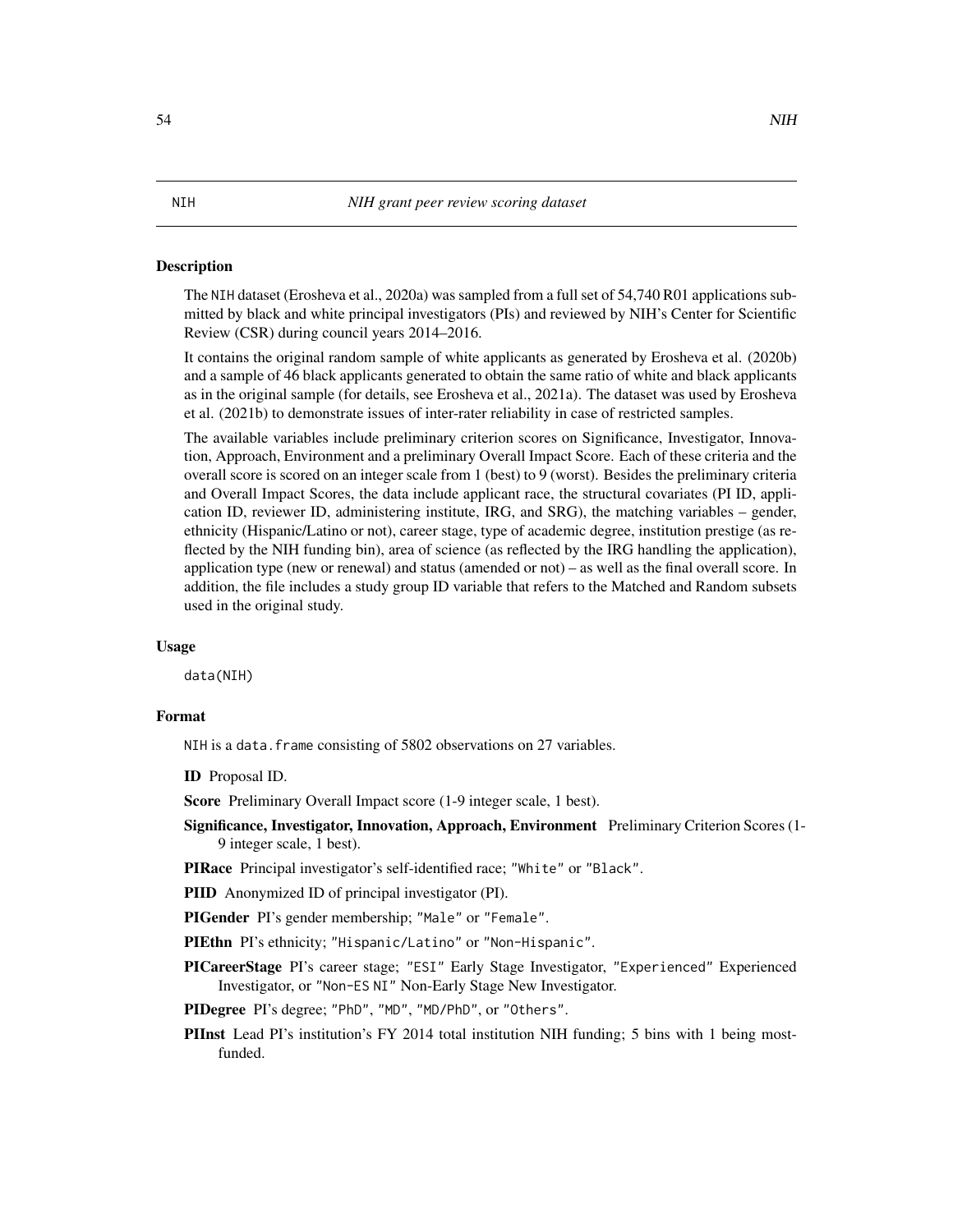GroupID Group ID.

RevID Reviewer's ID.

IRG IRG (Integrated Research Group) id.

AdminOrg Administering Organization id.

SRG SRG (Scientific Research Group) id.

PropType Application type, "New" or "Renewal".

Ammend Ammend. Logical.

ScoreAvg Average of the three overall scores from different reviewers.

ScoreAvgAdj Average of the three overall scores from different reviewers, increased by multiple of 0.001 of the worst score.

ScoreRank Project rank calculated based on ScoreAvg.

ScoreRankAdj Project rank calculated based on ScoreAvgAdj.

ScoreFinalChar Final Overall Impact score (1-9 integer scale, 1 best; "ND" refers to "not discussed")

ScoreFinal Final Overall Impact score (1-9 integer scale, 1 best).

## References

Erosheva, E. A., Grant, S., Chen, M.-C., Lindner, M. D., Nakamura, R. K., & Lee, C. J. (2020a). NIH peer review: Criterion scores completely account for racial disparities in overall impact scores. Science Advances 6(23), eaaz4868, doi: [10.1126/sciadv.aaz4868](https://doi.org/10.1126/sciadv.aaz4868)

Erosheva, E. A., Grant, S., Chen, M.-C., Lindner, M. D., Nakamura, R. K., & Lee, C. J. (2020b). Supplementary material: NIH peer review: Criterion scores completely account for racial disparities in overall impact scores. Science Advances 6(23), eaaz4868, doi: [10.17605/OSF.IO/4D6RX](https://doi.org/10.17605/OSF.IO/4D6RX)

Erosheva, E., Martinkova, P., & Lee, C. J. (2021a). Supplementary material: When zero may not be zero: A cautionary note on the use of inter-rater reliability in evaluating grant peer review.

Erosheva, E., Martinkova, P., & Lee, C. J. (2021b). When zero may not be zero: A cautionary note on the use of inter-rater reliability in evaluating grant peer review. Journal of the Royal Statistical Society – Series A. Accepted.

#### See Also

[ICCrestricted\(\)](#page-46-0)

<span id="page-54-0"></span>nominal\_to\_int *Turn nominal (factor) data to integers, keep original levels with a key of correct responses alongside*

# **Description**

Convert a data.frame or tibble with factor variables (items) to integers, keeping the original factor levels (i.e. response categories) and correct answers (stored as an key attribute of each item) alongside.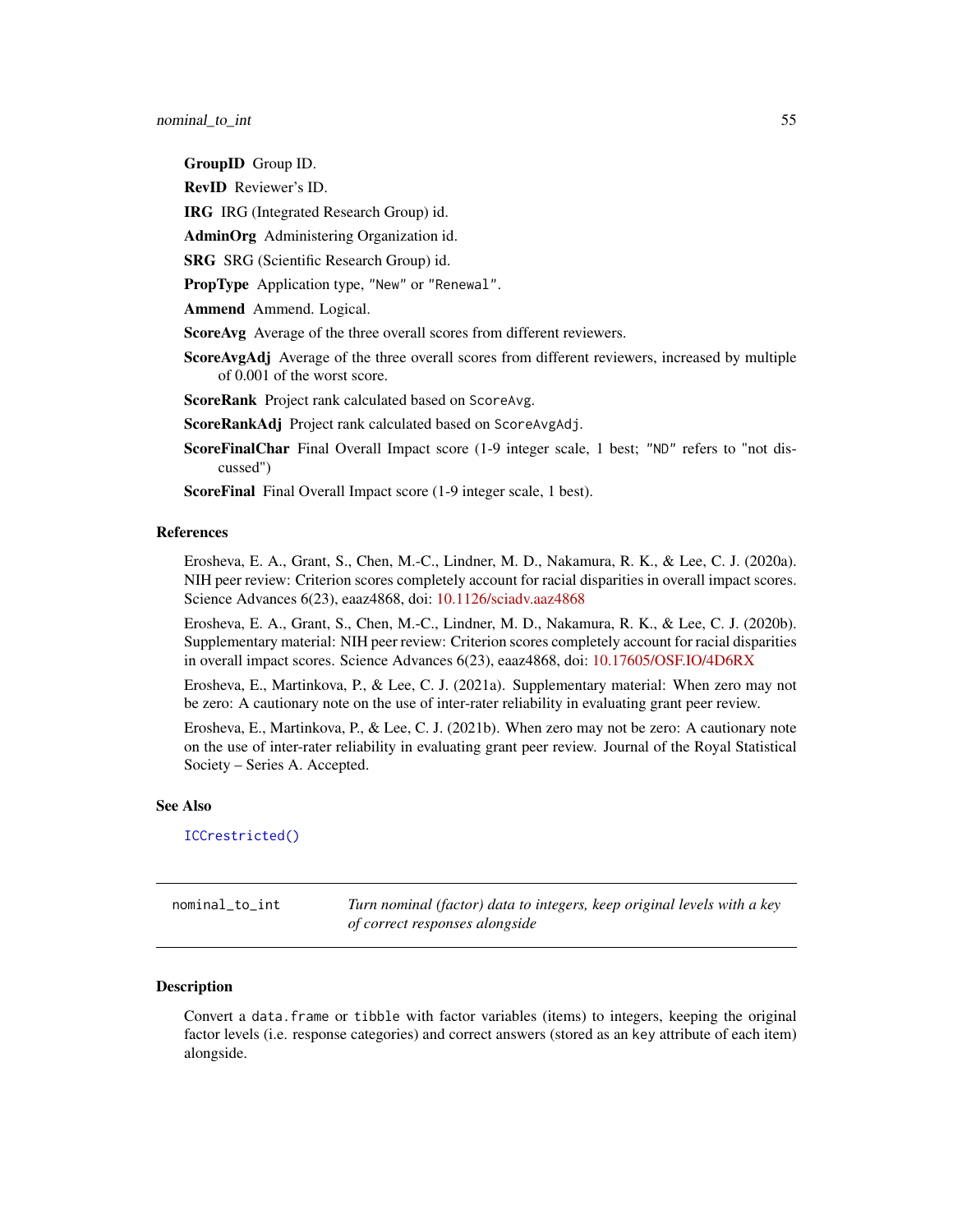#### Usage

nominal\_to\_int(Data, key)

#### Arguments

| Data | <i>data.frame</i> or <i>tibble</i> with all columns being factors. Support for <i>matrix</i> is limited<br>and behavior not guaranteed. |
|------|-----------------------------------------------------------------------------------------------------------------------------------------|
| kev  | A single-column data frame, (not matrix) tibble or - preferably - a factor<br>vector of levels considered as correct responses.         |

# Details

Fitting a nominal model using  $mirt: mirt()$  package requires the dataset to consist only of integers, *arbitrarily* representing the response categories. You can convert your dataset to integers on your own in that case.

On the other hand, BLIS model (and thus also the BLIRT parametrization) further requires the information of correct item response category. On top of that, the same information is leveraged when fitting a mirt model that conserves the "directionality" of estimated latent ability (using a model definition from [obtain\\_nrm\\_def\(\)](#page-55-0)). In these cases, you are recommended to use [nominal\\_to\\_int\(\)](#page-54-0) (note that [fit\\_blis\(\)](#page-25-0) and [blis\(\)](#page-25-1) does this internally). Note also that fitted BLIS model (of class [BlisClass\)](#page-10-0) stores the original levels with correct answer key in its orig\_levels slot, accessible by a user via [get\\_orig\\_levels\(\)](#page-35-0).

#### Value

*List* of original levels with logical attribute key, which stores the information on which response (level) is considered correct. *Note that levels not used in the original data are dropped.*

## See Also

Other BLIS/BLIRT related: [BlisClass-class](#page-10-0), [coef,BlisClass-method](#page-0-0), [fit\\_blis\(](#page-25-0)), [get\\_orig\\_levels\(](#page-35-0)), [obtain\\_nrm\\_def\(](#page-55-0)), [print.blis\\_coefs\(](#page-69-0))

<span id="page-55-0"></span>obtain\_nrm\_def *Obtain model definition for* mirt*'s nominal model taking in account the key of correct answers*

#### Description

Standard mirt model with itemtype = "nominal" puts the identification constrains on the item response category slopes such as  $ak_0 = 0$  and  $ak_{(K-1)} = (K-1)$ , freely estimating the rest.

While nominal item responses are unordered by definition, it is often the case that one of the item response categories is correct and the respondents endorsing this category "naturally" possess a higher latent ability. Use this function to obtain model definition where the correct response category  $k_c$  for item i with K possible response categories translates to constrains  $ak_{k_c} = (K - 1)$  and  $ak_{k_{d1}} = 0$ , with  $k_{d1}$  being the first incorrect response category (i.e. the first distractor).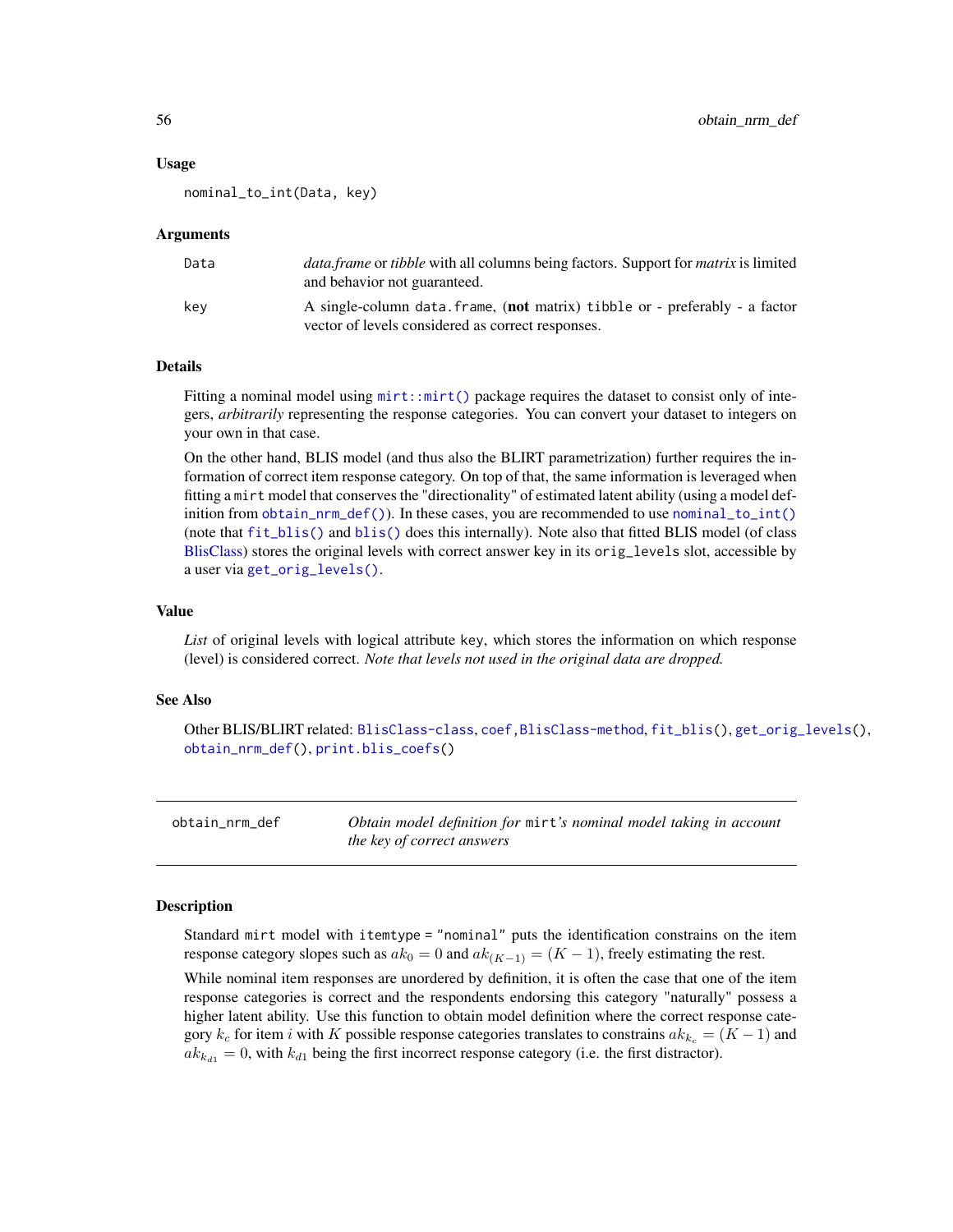# plot.sia\_parallel 57

#### Usage

```
obtain_nrm_def(data_with_key, ...)
```
#### Arguments

| data_with_kev | The output of nominal_to_int().                                   |
|---------------|-------------------------------------------------------------------|
| $\cdots$      | arguments passed onto $mirt: imirt()$ . No practical use for now. |

# Value

A data.frame with the starting values, parameter numbers, estimation constrains etc. Pass it as pars argument of [mirt::mirt\(\)](#page-0-0).

#### See Also

Other BLIS/BLIRT related: [BlisClass-class](#page-10-0), [coef,BlisClass-method](#page-0-0), [fit\\_blis\(](#page-25-0)), [get\\_orig\\_levels\(](#page-35-0)), [nominal\\_to\\_int\(](#page-54-0)), [print.blis\\_coefs\(](#page-69-0))

## Examples

library(mirt)

# convert nominal data to integers and the original labels with correct answers data\_with\_key <- nominal\_to\_int(HCItest[, 1:20], HCIkey)

# build model definition for {mirt} using the returned list from above nrm\_def <- obtain\_nrm\_def(data\_with\_key)

```
# fit the nominal model using the obtained model definition in `pars` argument
fit <- mirt(data_with_key$Data, 1, "nominal", pars = nrm_def)
```
plot.sia\_parallel *Plot Method for Parallel Analysis Output*

## Description

You can call this method to plot an existing object resulting from  $fa$ -paralell() function, which behaves as a standard data. frame, but can be automatically recognized and processed with a dedicated plot method. Also, you can *post-hoc* disable the Kaiser boundaries shown by default.

#### Usage

```
## S3 method for class 'sia_parallel'
plot(x, y, ...)
```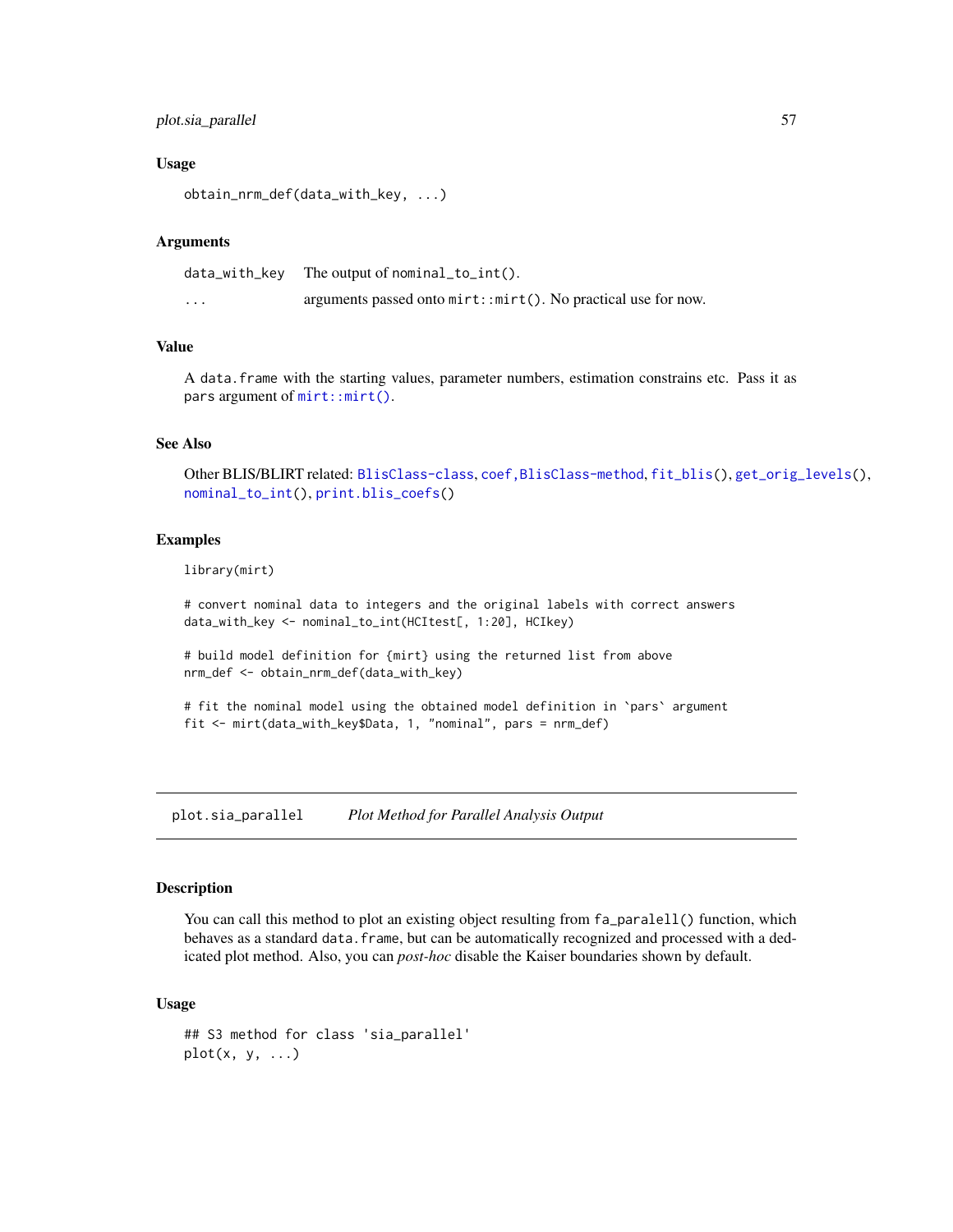#### Arguments

| x        | object of class sia_parallel to plot.                                                                                                                                      |
|----------|----------------------------------------------------------------------------------------------------------------------------------------------------------------------------|
| У        | ignored                                                                                                                                                                    |
| $\cdots$ | additional argument:                                                                                                                                                       |
|          | show_kaiser <i>logical</i> , whether to show horizonal lines denoting Kaiser bound-<br>aries (eigenvalue 0 and/or 1 for FA and/or PCA, respectively). Defaults to<br>TRUE. |

## Examples

```
## Not run:
fa_parallel_result <- BFI2[, 1:60] %>% fa_parallel(plot = FALSE) # without plot
fa_parallel_result %>% plot # generate plot from "fitted" object
fa_parallel_result %>% plot(show_kaiser = FALSE) # hide Kaiser boundaries
```
## End(Not run)

plotAdjacent *Plot category probabilities of adjacent category logit model*

## Description

Function for plotting category probabilities function estimated by vglm() function from the VGAM package using the ggplot2 package.

## Usage

plotAdjacent(x, matching.name = "matching")

# Arguments

|               | object of class vglm                                            |
|---------------|-----------------------------------------------------------------|
| matching.name | character: name of matching criterion used for estimation in x. |

# Value

An object of class ggplot and/or gg.

## Author(s)

Tomas Jurica Institute of Computer Science of the Czech Academy of Sciences

Adela Hladka Institute of Computer Science of the Czech Academy of Sciences <hladka@cs.cas.cz>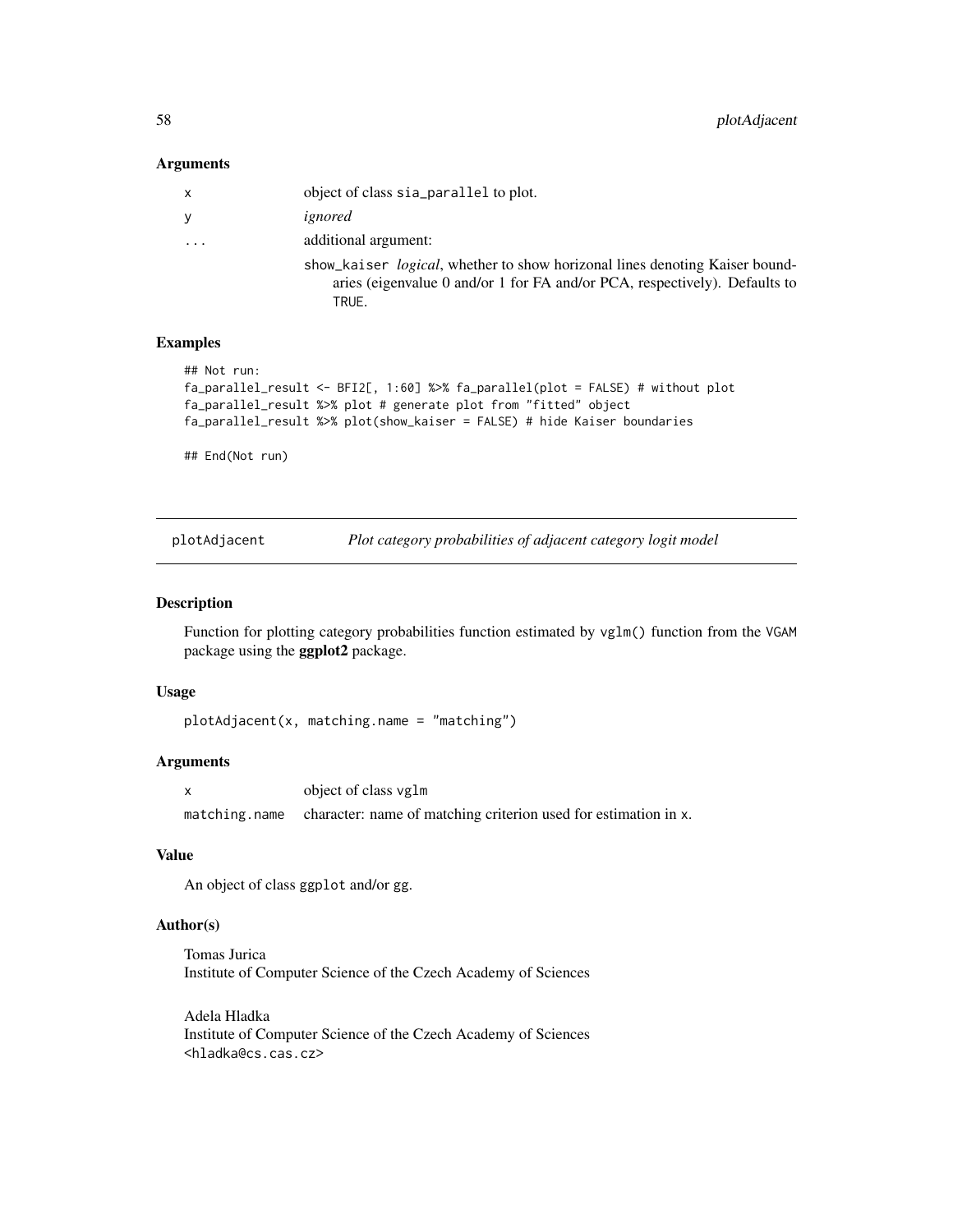# plotCumulative 59

Patricia Martinkova Institute of Computer Science of the Czech Academy of Sciences <martinkova@cs.cas.cz>

# See Also

[VGAM::vglm\(\)](#page-0-0)

## Examples

```
# loading packages
library(VGAM)
# loading data
data(Science, package = "mirt")
# total score calculation
score <- rowSums(Science)
Science[, 1] <- factor(Science[, 1], levels = sort(unique(Science[, 1])), ordered = TRUE)
# adjacent category logit model for item 1
fit \le vglm(Science[, 1] \le score, family = acat(reverse = FALSE, parallel = TRUE))
# coefficients for item 1
coef(fit)
plotAdjacent(fit, matching.name = "Total score")
```
plotCumulative *Plot cumulative and category probabilities of cumulative logit model*

# Description

Function for plotting cumulative and category probabilities function estimated by vglm() function from the VGAM package using the ggplot2 package.

## Usage

```
plotCumulative(x, type = "cumulative", matching.name = "matching")
```
#### Arguments

| X    | object of class vglm                                                                                                                                   |
|------|--------------------------------------------------------------------------------------------------------------------------------------------------------|
| type | character: type of plot to be displayed. Options are "cumulative" (default) for<br>cumulative probabilities and "category" for category probabilities. |
|      | matching.name character: name of matching criterion used for estimation in x.                                                                          |

# Value

An object of class ggplot and/or gg.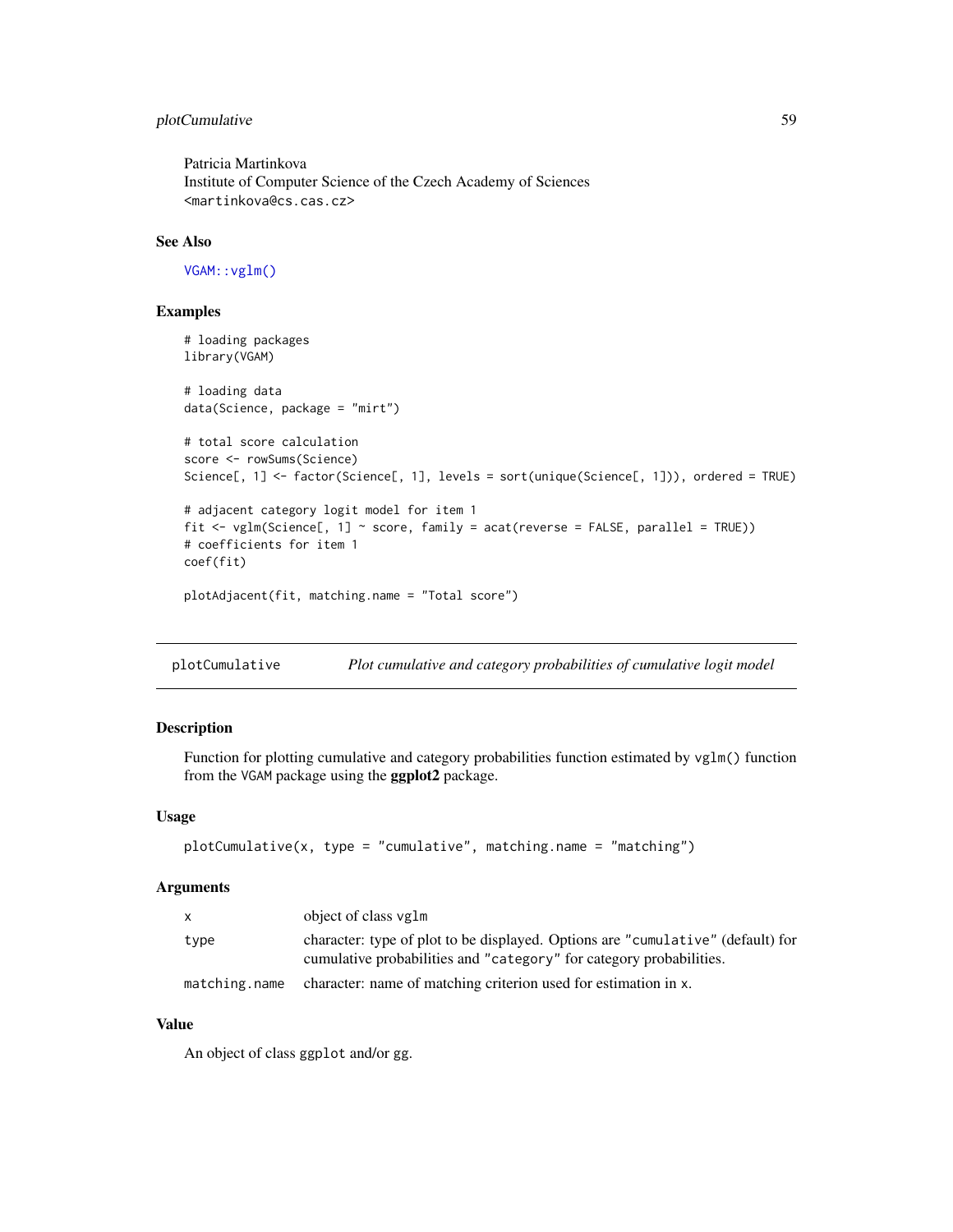# Author(s)

Tomas Jurica Institute of Computer Science of the Czech Academy of Sciences

Adela Hladka Institute of Computer Science of the Czech Academy of Sciences <hladka@cs.cas.cz>

Patricia Martinkova Institute of Computer Science of the Czech Academy of Sciences <martinkova@cs.cas.cz>

## See Also

# [VGAM::vglm\(\)](#page-0-0)

#### Examples

```
# loading packages
library(VGAM)
# loading data
data(Science, package = "mirt")
# total score calculation
score <- rowSums(Science)
Science[, 1] <- factor(Science[, 1], levels = sort(unique(Science[, 1])), ordered = TRUE)
# cumulative logit model for item 1
fit \le vglm(Science[, 1] \sim score, family = cumulative(reverse = TRUE, parallel = TRUE))
# coefficients for item 1
coef(fit)
plotCumulative(fit, type = "cumulative", matching.name = "Total score")
plotCumulative(fit, type = "category", matching.name = "Total score")
```
plotDIFirt *Plot item characteristic curve of DIF IRT model*

#### Description

Plots characteristic curve of IRT model.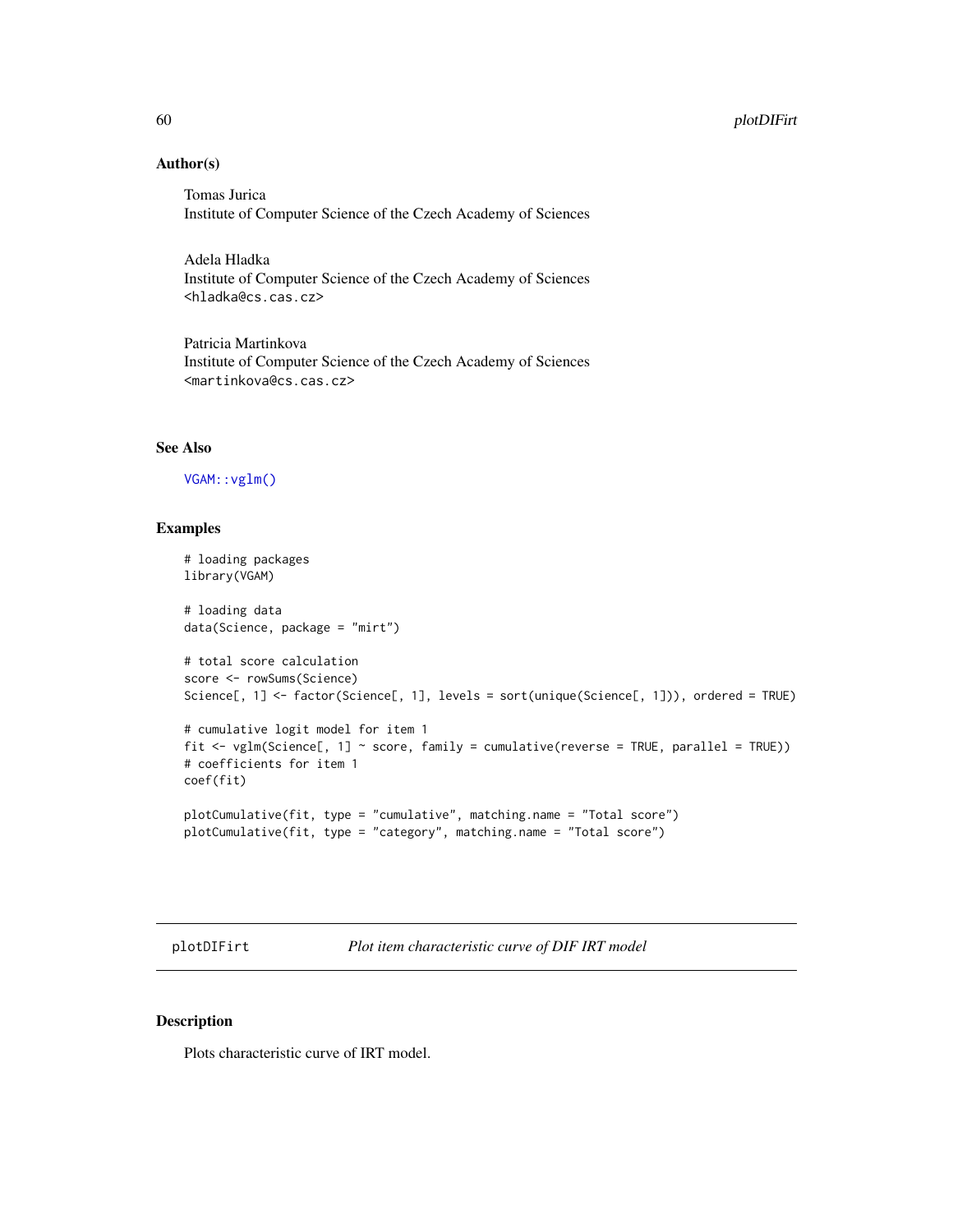## plotDIFirt 61

#### Usage

```
plotDIFirt(
  parameters,
  test = "Lord",
  item = "all",item.name,
  same.scale = FALSE
)
```
### Arguments

| parameters | numeric: data matrix or data frame. See <b>Details</b> .                                                                  |
|------------|---------------------------------------------------------------------------------------------------------------------------|
| test       | character: type of statistic to be shown. See <b>Details</b> .                                                            |
| item       | either character ("all"), or numeric vector, or single number corresponding to<br>column indicators. See <b>Details</b> . |
| item.name  | character: the name of item.                                                                                              |
| same.scale | logical: are the item parameters on the same scale? (default is "FALSE"). See<br>Details.                                 |

## Details

This function plots characteristic curve of DIF IRT model.

The parameters matrix has a number of rows equal to twice the number of items in the data set. The first J rows refer to the item parameter estimates in the reference group, while the last J ones correspond to the same items in the focal group. The number of columns depends on the selected IRT model: 2 for the 1PL model, 5 for the 2PL model, 6 for the constrained 3PL model and 9 for the unconstrained 3PL model. The columns of irtParam() have to follow the same structure as the output of itemParEst(), difLord() or difRaju() command from the difR package.

Two possible type of test statistics can be visualized - "Lord" gives only characteristic curves, "Raju" also highlights area between these curves.

For default option "all", all characteristic curves are plotted.

## Author(s)

Adela Hladka Institute of Computer Science of the Czech Academy of Sciences <hladka@cs.cas.cz>

Patricia Martinkova Institute of Computer Science of the Czech Academy of Sciences <martinkova@cs.cas.cz>

# See Also

[difR::itemParEst\(\)](#page-0-0), [difR::difLord\(\)](#page-0-0), [difR::difRaju\(\)](#page-0-0)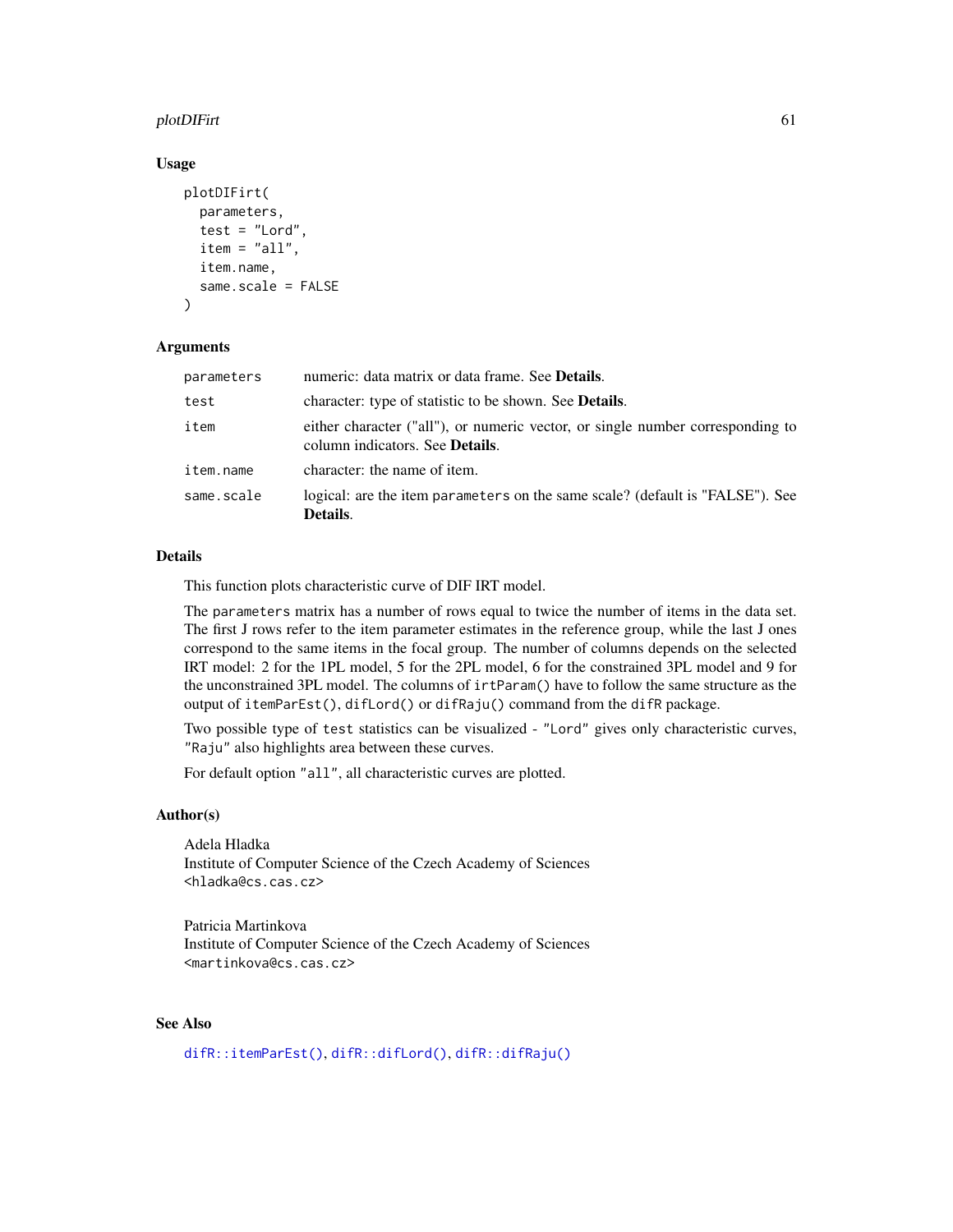## Examples

```
# loading libraries
library(difR)
library(ltm)
# loading data based on GMAT2
data(GMAT2, package = "difNLR")
# Estimation of 2PL IRT model and Lord's statistic
# by difR package
fitLord <- difLord(GMAT2, group = 21, focal.name = 1, model = "2PL")
# plot of item 1 and Lord's statistic
plotDIFirt(fitLord$itemParInit, item = 1)
# Estimation of 2PL IRT model and Raju's statistic
# by difR package
fitRaju <- difRaju(GMAT2, group = 21, focal.name = 1, model = "2PL")
# plot of item 1 and Lord's statistic
plotDIFirt(fitRaju$itemParInit, test = "Raju", item = 1)
```
plotDIFLogistic *Function for characteristic curve of 2PL logistic DIF model*

# Description

Plots characteristic curve of 2PL logistic DIF model

#### Usage

```
plotDIFLogistic(x, item = 1, item.name, group.names = c("Reference",
  "Focal"), Data, group, match, draw.empirical = TRUE)
```
## Arguments

| $\times$    | an object of "Logistic" class. See Details.                                                                                                                                         |
|-------------|-------------------------------------------------------------------------------------------------------------------------------------------------------------------------------------|
| item        | numeric: number of item to be plotted                                                                                                                                               |
| item.name   | character: the name of item to be used as title of plot.                                                                                                                            |
| group.names | character: names of reference and focal group.                                                                                                                                      |
| Data        | numeric: the data matrix. See <b>Details</b> .                                                                                                                                      |
| group       | numeric: the vector of group membership. See <b>Details</b> .                                                                                                                       |
| match       | character or numeric: specifies observed score used for matching. Can be either<br>"score", or numeric vector of the same length as number of observations in<br>Data. See Details. |
|             | draw empirical logical: whether empirical probabilities should be calculated and plotted. De-<br>fault value is TRUE.                                                               |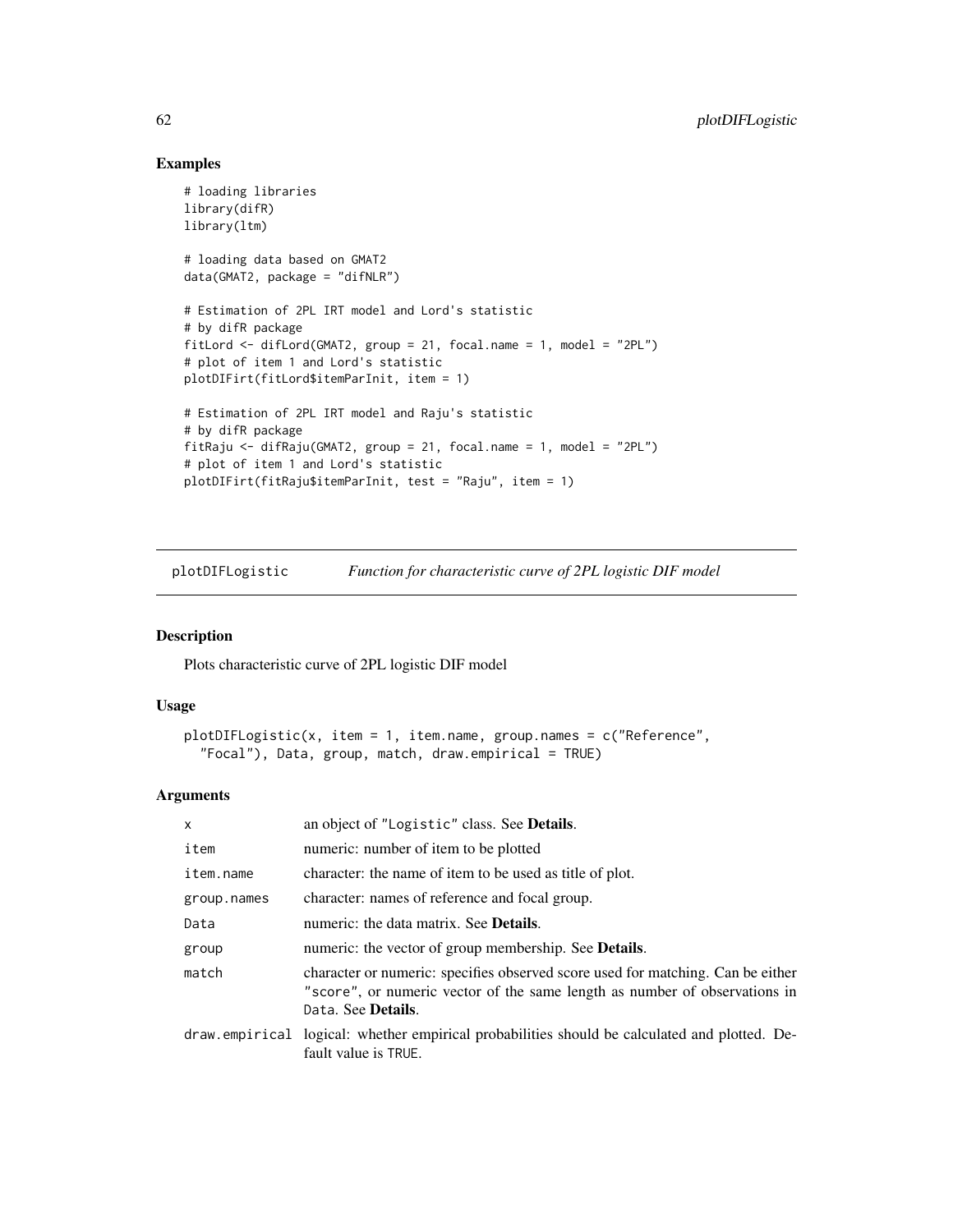## Details

This function plots characteristic curves of 2PL logistic DIF model fitted by difLogistic() function from difR package using ggplot2.

Data and group are used to calculate empirical probabilities for reference and focal group. match should be the same as in x\$match. In case that an observed score is used as a matching variable instead of the total score or the standardized score, match needs to be a numeric vector of the same the same length as the number of observations in Data.

## Author(s)

Adela Hladka Institute of Computer Science of the Czech Academy of Sciences <hladka@cs.cas.cz>

Patricia Martinkova Institute of Computer Science of the Czech Academy of Sciences <martinkova@cs.cas.cz>

#### See Also

[difR::difLogistic\(\)](#page-0-0), [ggplot2::ggplot\(\)](#page-0-0)

plotDIFLogistic(x, item = 1, draw.empirical = FALSE)

#### Examples

```
# loading libraries
library(difR)
# loading data based on GMAT
data(GMAT, package = "difNLR")
Data <- GMAT[, 1:20]
group <- GMAT[, 21]
# DIF detection using difLogistic() function
x <- difLogistic(Data, group, focal.name = 1)
# Characteristic curve by logistic regression model
plotDIFLogistic(x, item = 1, Data = Data, group = group)
# Using name of column as item identifier
plotDIFLogistic(x, item = "Item1", Data = Data, group = group)
# Renaming reference and focal group
plotDIFLogistic(x, item = 1, group.names = c("Group 1", "Group 2"), Data = Data, group = group)
# Not plotting empirical probabilities
```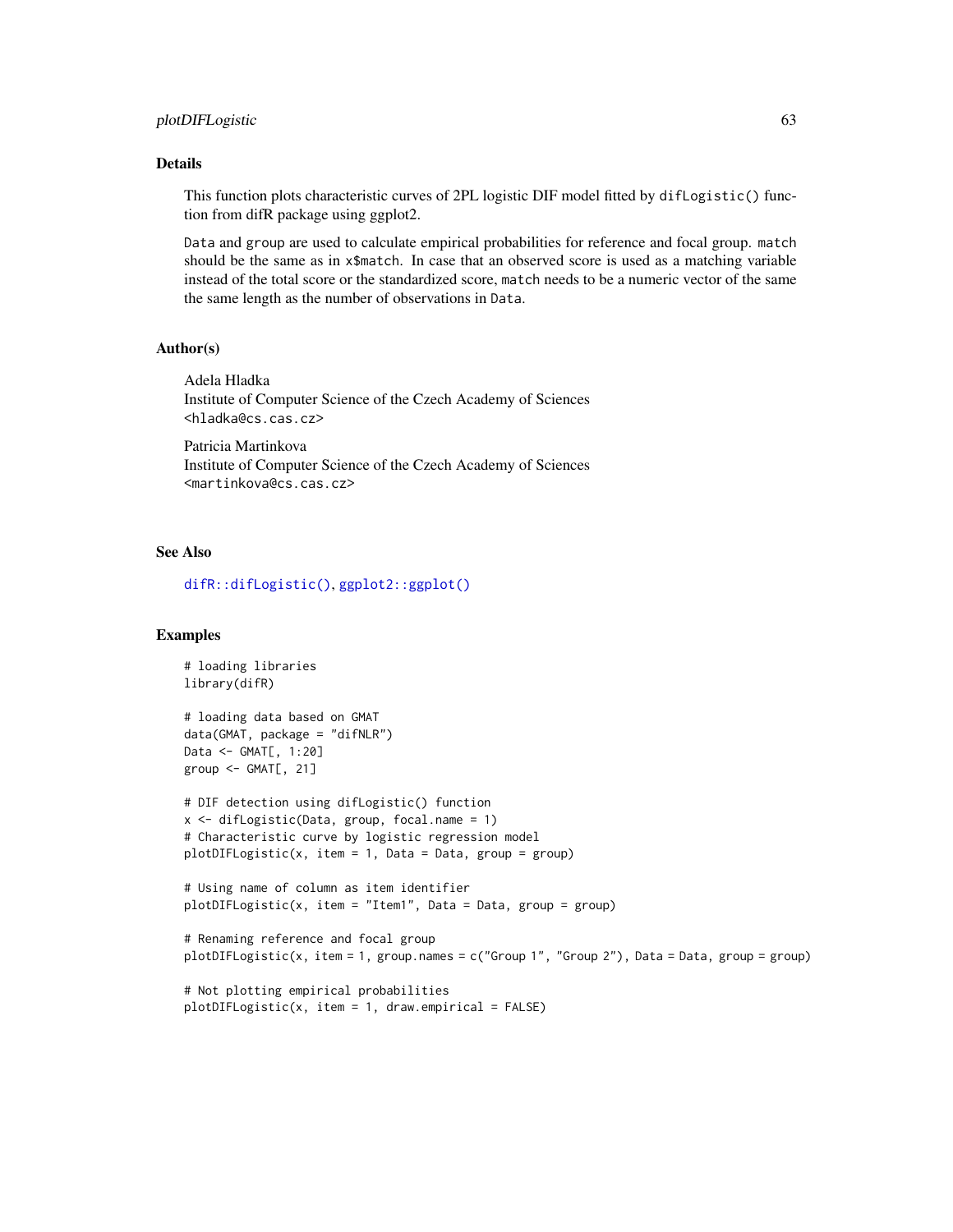```
plotDistractorAnalysis
```
*Plot item distractor analysis*

# Description

Plots graphical representation of item distractor analysis with proportions and optional number of groups.

## Usage

```
plotDistractorAnalysis(
 Data,
 key,
 num.groups = 3,
 item = 1,item.name,
 multiple.answers = TRUE,
 criterion = NULL,
 crit.discrete = FALSE,
 cut.points,
 data,
 matching,
 match.discrete
```
# )

# Arguments

| character: data matrix or data.frame with rows representing unscored item re-<br>sponse from a multiple-choice test and columns corresponding to the items.     |
|-----------------------------------------------------------------------------------------------------------------------------------------------------------------|
| character: answer key for the items. The key must be a vector of the same length<br>as ncol(Data). In case it is not provided, criterion needs to be specified. |
| numeric: number of groups to which are the respondents splitted.                                                                                                |
| numeric: the number of the item to be plotted.                                                                                                                  |
| character: the name of the item.<br>multiple.answers                                                                                                            |
| logical: should be all combinations plotted (default) or should be answers split-<br>ted into distractors. See <b>Details</b> .                                 |
| numeric: numeric vector. If not provided, total score is calculated and distractor<br>analysis is performed based on it.                                        |
| logical: is criterion discrete? Default value is FALSE.                                                                                                         |
| numeric: numeric vector specifying cut points of criterion.                                                                                                     |
| deprecated. Use argument Data instead.                                                                                                                          |
| deprecated. Use argument criterion instead.                                                                                                                     |
| deprecated. Use argument crit.discrete instead.<br>match.discrete                                                                                               |
|                                                                                                                                                                 |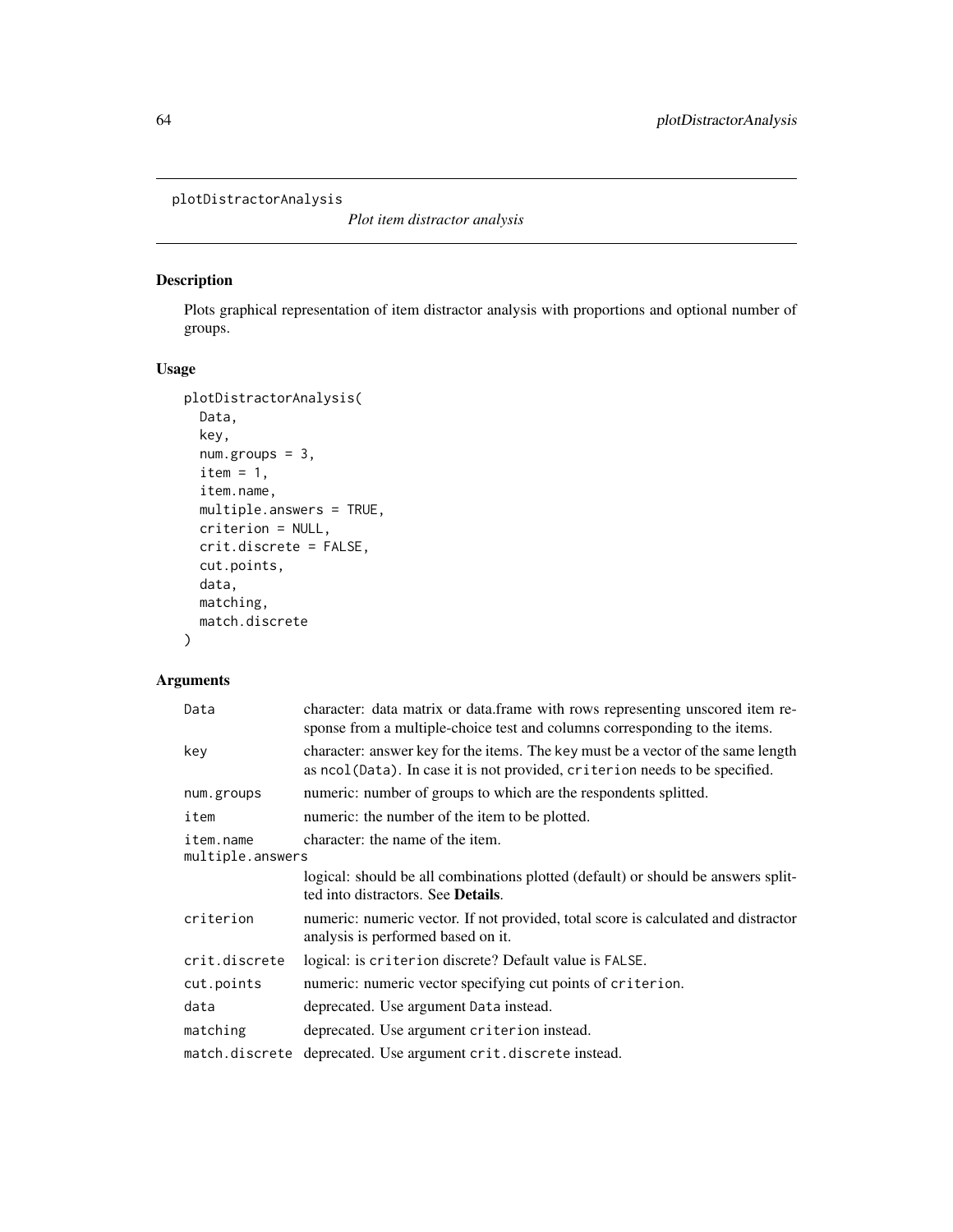## Details

This function is a graphical representation of the [DistractorAnalysis\(\)](#page-20-0) function. In case that no criterion is provided, the scores are calculated using the item Data and key. The respondents are by default split into the num.groups-quantiles and the proportions of respondents in each quantile are displayed with respect to their answers. In case that criterion is discrete (crit.discrete = TRUE), criterion is split based on its unique levels. Other cut points can be specified via cut.points argument.

If multiple.answers = TRUE (default) all reported combinations of answers are plotted. If multiple.answers = FALSE all combinations are split into distractors and only these are then plotted with correct combination.

## Author(s)

Adela Hladka Institute of Computer Science of the Czech Academy of Sciences <hladka@cs.cas.cz>

Patricia Martinkova Institute of Computer Science of the Czech Academy of Sciences <martinkova@cs.cas.cz>

## See Also

[DistractorAnalysis\(\)](#page-20-0)

#### Examples

```
# loading 100-item medical admission test datasets
data(dataMedical, dataMedicaltest, dataMedicalkey)
Data <- dataMedicaltest[, 1:100]
DataBin <- dataMedical[, 1:100]
key <- dataMedicalkey
```

```
# distractor plot for items 48, 57 and 32 displaying distractors only
# correct answer B does not function well:
plotDistractorAnalysis(Data, key, item = 48, multiple.answers = FALSE)
```
# all options function well, thus the whole item discriminates well: plotDistractorAnalysis(Data, key, item = 57, multiple.answers = FALSE)

```
# functions well, thus the whole item discriminates well:
plotDistractorAnalysis(Data, key, item = 32, multiple.answers = FALSE)
```

```
## Not run:
# distractor plot for items 48, 57 and 32 displaying all combinations
plotDistractorAnalysis(Data, key, item = c(48, 57, 32))
```

```
# distractor plot for item 57 with all combinations and 6 groups
plotDistractorAnalysis(Data, key, item = 57, num.group = 6)
```
# distractor plot for item 57 using specified criterion and key option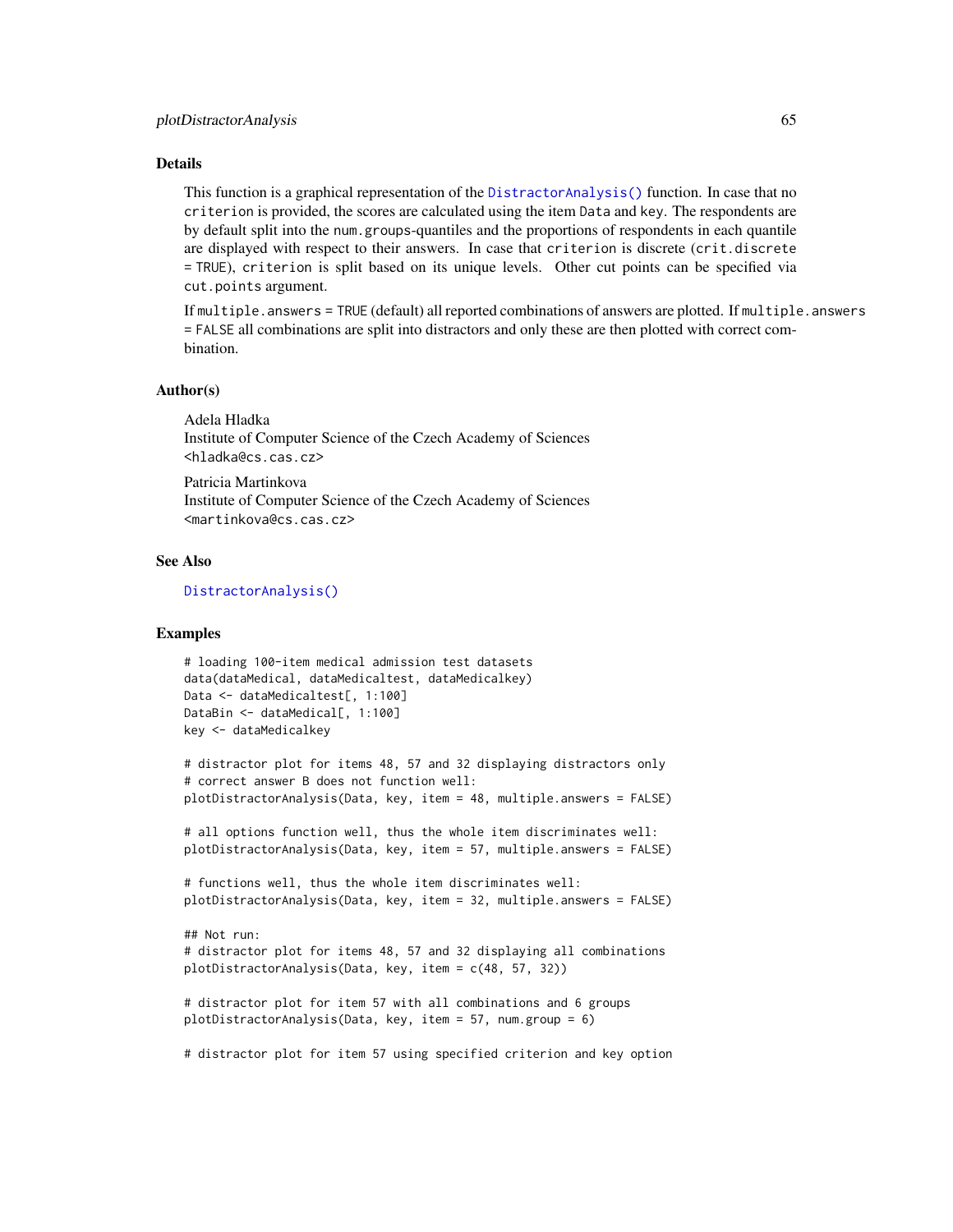```
criterion <- round(rowSums(DataBin), -1)
plotDistractorAnalysis(Data, key, item = 57, criterion = criterion)
# distractor plot for item 57 using specified criterion without key option
plotDistractorAnalysis(Data, item = 57, criterion = criterion)
# distractor plot for item 57 using discrete criterion
plotDistractorAnalysis(Data, key,
 item = 57, criterion = criterion,
 crit.discrete = TRUE
\lambda# distractor plot for item 57 using groups specified by cut.points
plotDistractorAnalysis(Data, key, item = 57, cut.points = seq(10, 96, 10))
## End(Not run)
```
plotMultinomial *Plot category probabilities of multinomial model*

## Description

Plots category probabilities functions estimated by multinom() from the nnet package using the ggplot2 package.

## Usage

```
plotMultinomial(x, matching, matching.name = "matching")
```
## Arguments

| $\mathsf{x}$  | object of class multinom                                        |
|---------------|-----------------------------------------------------------------|
| matching      | numeric: vector of matching criterion used for estimation in x. |
| matching.name | character: name of matching criterion used for estimation in x. |

## Value

An object of class ggplot and/or gg.

#### Author(s)

Adela Hladka Institute of Computer Science of the Czech Academy of Sciences <hladka@cs.cas.cz> Tomas Jurica Institute of Computer Science of the Czech Academy of Sciences Patricia Martinkova Institute of Computer Science of the Czech Academy of Sciences <martinkova@cs.cas.cz>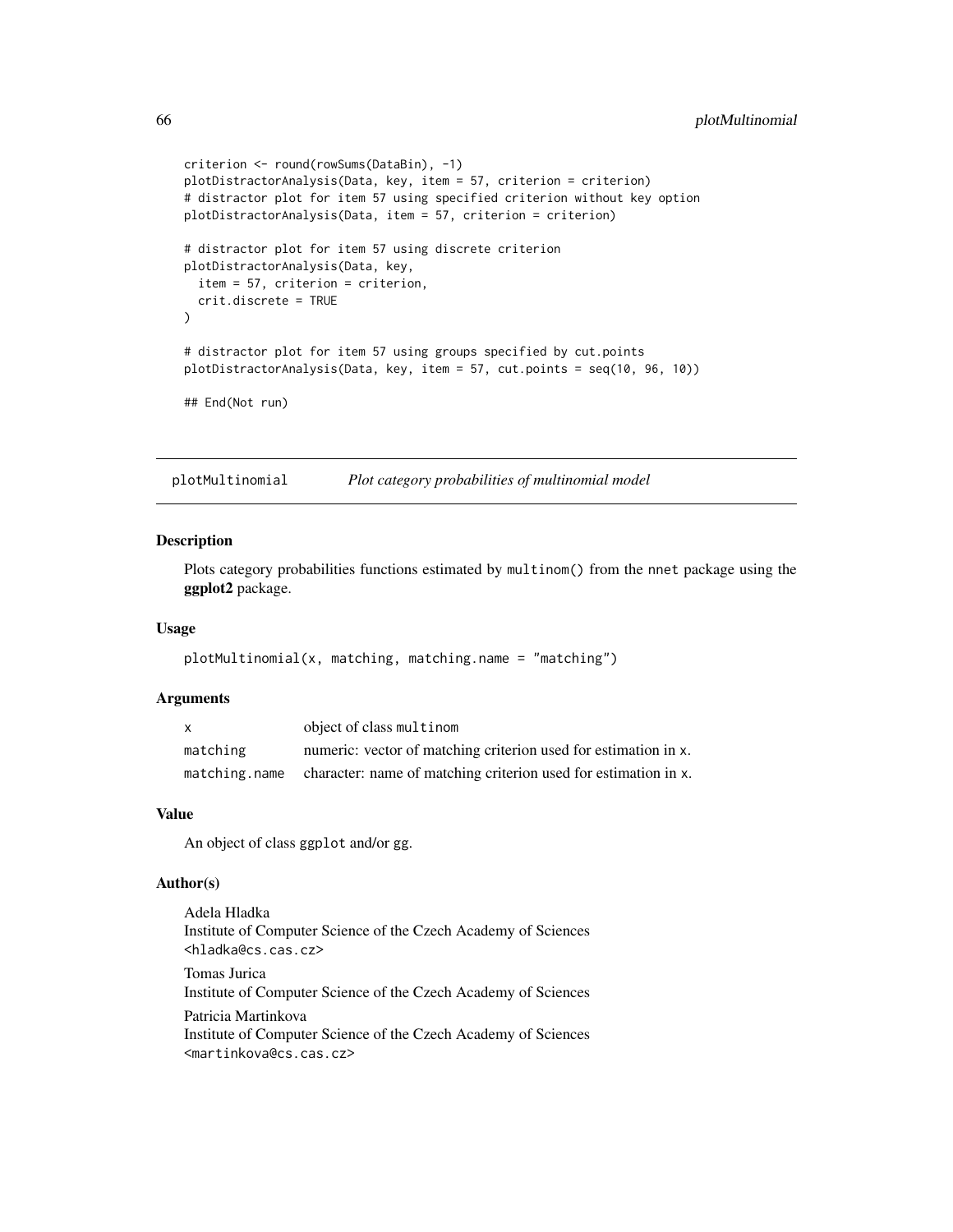#### plot\_corr 67

## See Also

[nnet::multinom\(\)](#page-0-0)

#### Examples

```
# loading data
data(GMAT, GMATtest, GMATkey, package = "difNLR")
matching <- scale(rowSums(GMAT[, 1:20])) # Z-score
# multinomial model for item 1
fit <- nnet::multinom(relevel(GMATtest[, 1], ref = paste(GMATkey[1])) ~ matching)
# plotting category probabilities
plotMultinomial(fit, matching, matching.name = "Z-score")
```
plot\_corr *Compute and plot an item correlation matrix*

## Description

Computes and visualizes an item correlation matrix (also known as a heatmap), offering several correlation "types" and optional clustering (with possible cluster outlining). The function relies on [ggplot2\(\)](#page-0-0) package, providing a high customisability using "the grammar of graphics" (see the examples below).

# Usage

```
plot_corr(
  Data,
  cor = "pearson",clust_method = "none",
  n<sup>-</sup>clust = 0,
  shape = "circle",
  labels = FALSE,
  labels_size = 3,
  line\_size = 0.5,
  line_col = "black",
  line_alpha = 1,
  fill = NA,
  fill\_alpha = NA,
  ...
)
```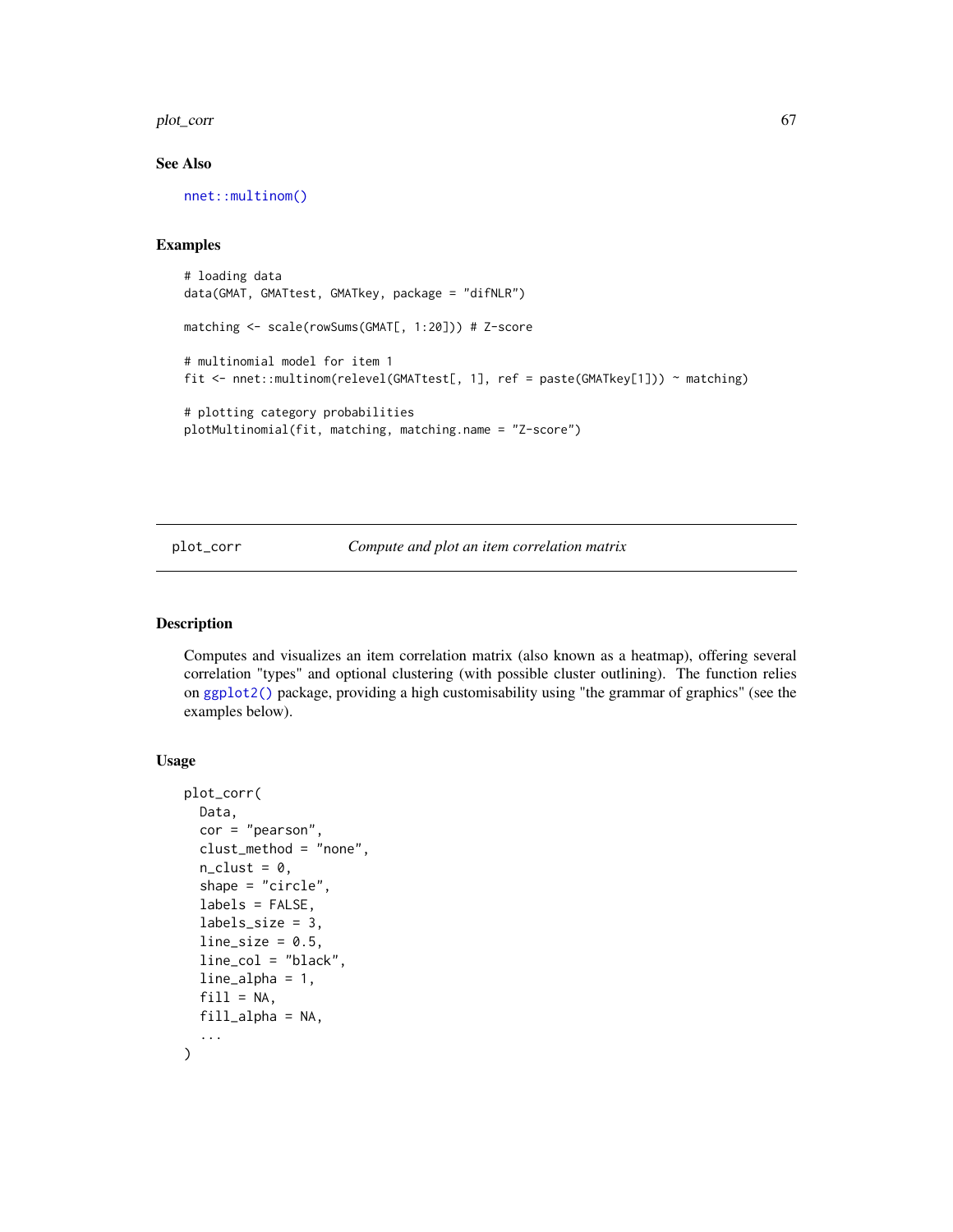# Arguments

| Data         | matrix, data. frame or tibble: either a data. frame with scored items (as<br>columns, one observation per row), or a correlation matrix.                                                                                                                                                                                                                                                                                                                                                                                                                                                         |
|--------------|--------------------------------------------------------------------------------------------------------------------------------------------------------------------------------------------------------------------------------------------------------------------------------------------------------------------------------------------------------------------------------------------------------------------------------------------------------------------------------------------------------------------------------------------------------------------------------------------------|
| cor          | character: correlation "type" used to correlation matrix computation; available<br>options are "poly", "tetra", "pearson", "spearman", or "none" (in case you<br>provide the correlation matrix directly instead). You can use an unambiguous<br>abbreviation.                                                                                                                                                                                                                                                                                                                                   |
| clust_method | character: optional clustering method, available options are: "ward.D", "ward.D2",<br>"single", "complete", "average" (= UPGMA), "mcquitty" (= WPGMA),<br>"median" $(= WPGMC)$ , "centroid" $(= UPGMC)$ or "none" (clustering dis-<br>abled). See hclust() for a detailed description of available options.                                                                                                                                                                                                                                                                                      |
| n_clust      | integer: the number of clusters you want to be outlined. When set to zero,<br>clustering is disabled, ignoring the clust_method argument.                                                                                                                                                                                                                                                                                                                                                                                                                                                        |
| shape        | character: tile appearance; either circle (default) to map the correlation co-<br>efficient to circle size and color, or square to draw square-shaped tiles with<br>only shade denoting the coefficient magnitude. You can use an unambiguous<br>abbreviation of the two.                                                                                                                                                                                                                                                                                                                        |
| labels       | logical: when TRUE, the correlation coefficients are plotted onto tiles.                                                                                                                                                                                                                                                                                                                                                                                                                                                                                                                         |
| labels_size  | numeric: label size in points (pts).                                                                                                                                                                                                                                                                                                                                                                                                                                                                                                                                                             |
| line_size    | numeric: cluster outline width.                                                                                                                                                                                                                                                                                                                                                                                                                                                                                                                                                                  |
| line_col     | character: color of the outline, either a HEX code (e.g. "#123456"), or one of<br>R's standard colors (see the colors ()).                                                                                                                                                                                                                                                                                                                                                                                                                                                                       |
| line_alpha   | numeric 0-1: the opacity of the outline.                                                                                                                                                                                                                                                                                                                                                                                                                                                                                                                                                         |
| fill         | character: the color used to fill the outlined clusters.                                                                                                                                                                                                                                                                                                                                                                                                                                                                                                                                         |
| fill_alpha   | numeric 0-1: the opacity of the fill color.                                                                                                                                                                                                                                                                                                                                                                                                                                                                                                                                                      |
| $\ddots$     | Arguments passed on to psych:: polychoric                                                                                                                                                                                                                                                                                                                                                                                                                                                                                                                                                        |
|              | correct Correction value to use to correct for continuity in the case of zero en-<br>try cell for tetrachoric, polychoric, polybi, and mixed.cor. See the examples<br>for the effect of correcting versus not correcting for continuity.                                                                                                                                                                                                                                                                                                                                                         |
|              | smooth if TRUE and if the tetrachoric/polychoric matrix is not positive definite,<br>then apply a simple smoothing algorithm using cor.smooth                                                                                                                                                                                                                                                                                                                                                                                                                                                    |
|              | global When finding pairwise correlations, should we use the global values of<br>the tau parameter (which is somewhat faster), or the local values (global=FALSE)?<br>The local option is equivalent to the polycor solution, or to doing one corre-<br>lation at a time. global=TRUE borrows information for one item pair from<br>the other pairs using those item's frequencies. This will make a difference<br>in the presence of lots of missing data. With very small sample sizes with<br>global=FALSE and correct=TRUE, the function will fail (for as yet under-<br>determined reasons. |
|              | polycor A no longer used option, kept to stop other packages from breaking.                                                                                                                                                                                                                                                                                                                                                                                                                                                                                                                      |
|              | weight A vector of length of the number of observations that specifies the<br>weights to apply to each case. The NULL case is equivalent of weights<br>of 1 for all cases.                                                                                                                                                                                                                                                                                                                                                                                                                       |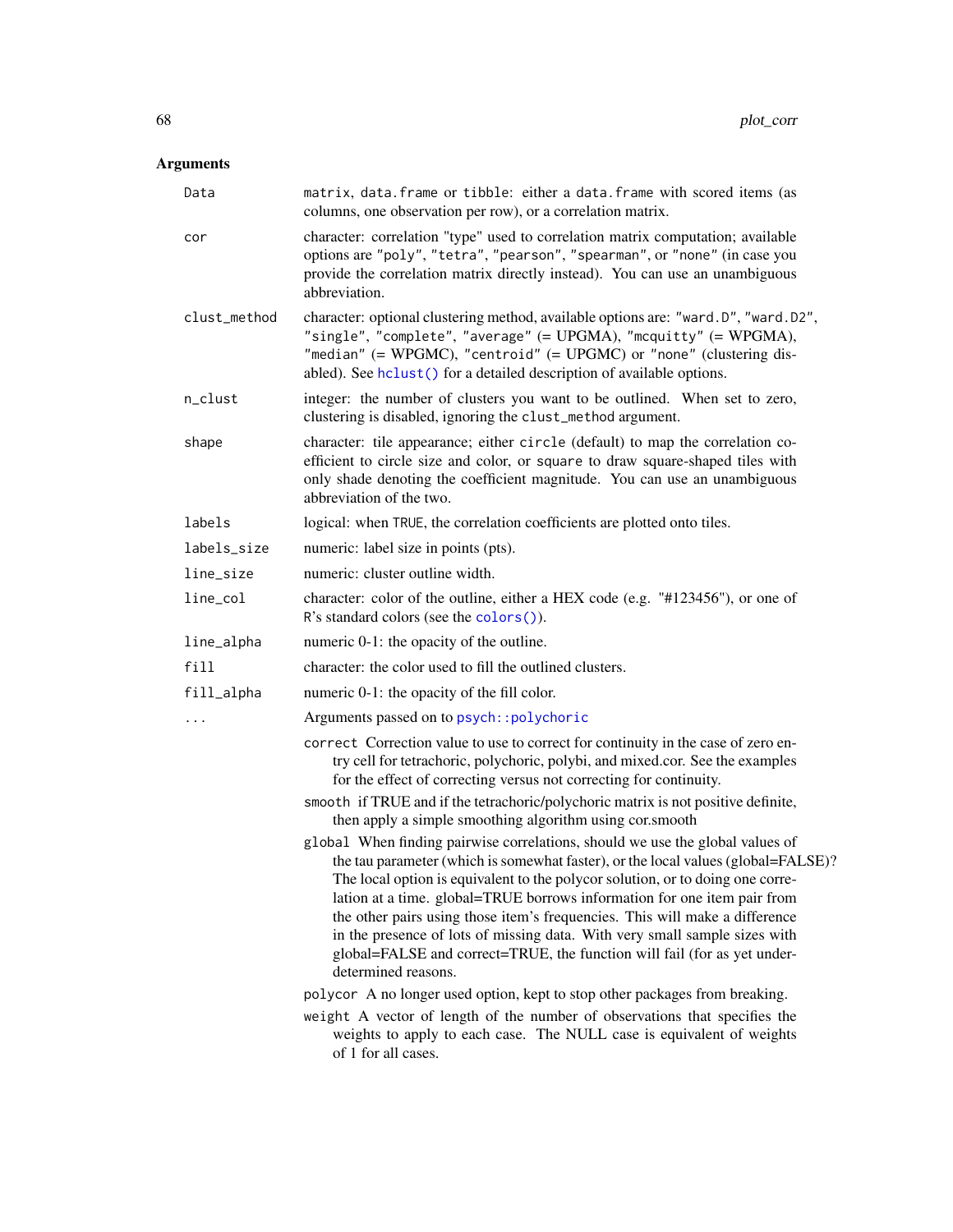std.err std.err=FALSE does not report the standard errors (faster) deprecated progress Show the progress bar (if not doing multicores)

ML ML=FALSE do a quick two step procedure, ML=TRUE, do longer maximum likelihood — very slow! Deprecated

delete Cases with no variance are deleted with a warning before proceeding. max.cat The maximum number of categories to bother with for polychoric.

## Details

Correlation heatmap displays selected type of correlations between items.The color of tiles indicates how much and in which way the items are correlated - red color means positive correlation and blue color means negative correlation. Correlation heatmap can be reordered using hierarchical clustering method specified with clust\_method argument. When the desired number of clusters (argument n\_clust) is not zero and some clustering is demanded, the rectangles outlining the found clusters are drawn.

#### Value

An object of class ggplot and/or gg.

## Author(s)

Jan Netik Institute of Computer Science of the Czech Academy of Sciences <netik@cs.cas.cz> Patricia Martinkova

Institute of Computer Science of the Czech Academy of Sciences <martinkova@cs.cas.cz>

## Examples

```
# use first 20 columns from HCI dataset (the remainder are not items)
HCI <- HCI[, 1:20]
```

```
# use Pearson product-moment correlation coefficient for matrix computation
plot_corr(HCI, cor = "pearson")
## Not run:
# use tetrachoric correlation and reorder the resulting heatmap
# using Ward's method
HCI %>% plot_corr(cor = "tetra", clust_method = "ward.D")
# outline 3 Ward's clusters with bold yellow line and add labels
HCI %>%
  plot_corr(
   n_clust = 3, clust_method = "ward.D", line_col = "yellow",
    line_size = 1.5, labels = TRUE
  \lambda# add title and position the legend below the plot
```
library(ggplot2)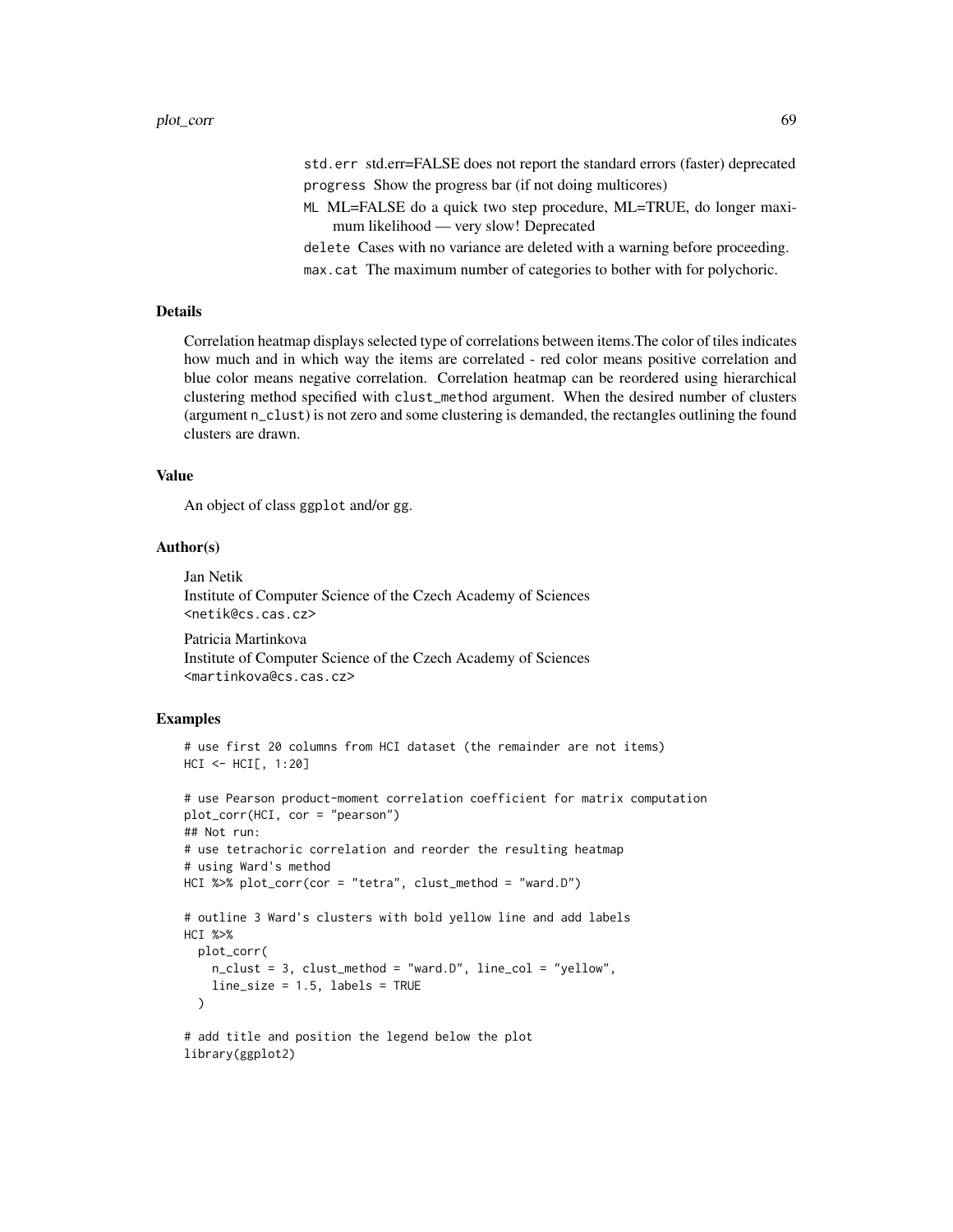```
HCI %>% plot_corr(n_clust = 3) +
  ggtitle("HCI heatmap") +
  theme(legend.position = "bottom")
# mimic the look of corrplot package
plot_corr(HCI, cor = "poly", clust_method = "complete", shape = "sq") +
  scale_fill_gradient2(
   limits = c(-.1, 1),breaks = seq(-.1, 1, length.out = 12),
   guide = guide_colorbar(
      barheight = .8, barwidth = .0275,
      default.unit = "npc",
      title = NULL, frame.colour = "black", ticks.colour = "black"
   )
  ) + theme(axis.text = element_text(colour = "red", size = 12))
## End(Not run)
```
<span id="page-69-0"></span>print.blis\_coefs *Print method for BLIS coefficients*

## Description

Print method for BLIS coefficients

#### Usage

## S3 method for class 'blis\_coefs' print(x, digits =  $3, ...$ )

## Arguments

| x         | result of $\text{coef}()$ .                                                                                                                                                 |
|-----------|-----------------------------------------------------------------------------------------------------------------------------------------------------------------------------|
| digits    | <i>integer</i> , number of digits to show in the output. Note that printed object are still<br>an original list, which does not round any value (it is returned invisibly). |
| $\ddotsc$ | Additional arguments passed on to $print()$ .                                                                                                                               |

# See Also

Other BLIS/BLIRT related: [BlisClass-class](#page-10-0), [coef,BlisClass-method](#page-0-0), [fit\\_blis\(](#page-25-0)), [get\\_orig\\_levels\(](#page-35-0)), [nominal\\_to\\_int\(](#page-54-0)), [obtain\\_nrm\\_def\(](#page-55-0))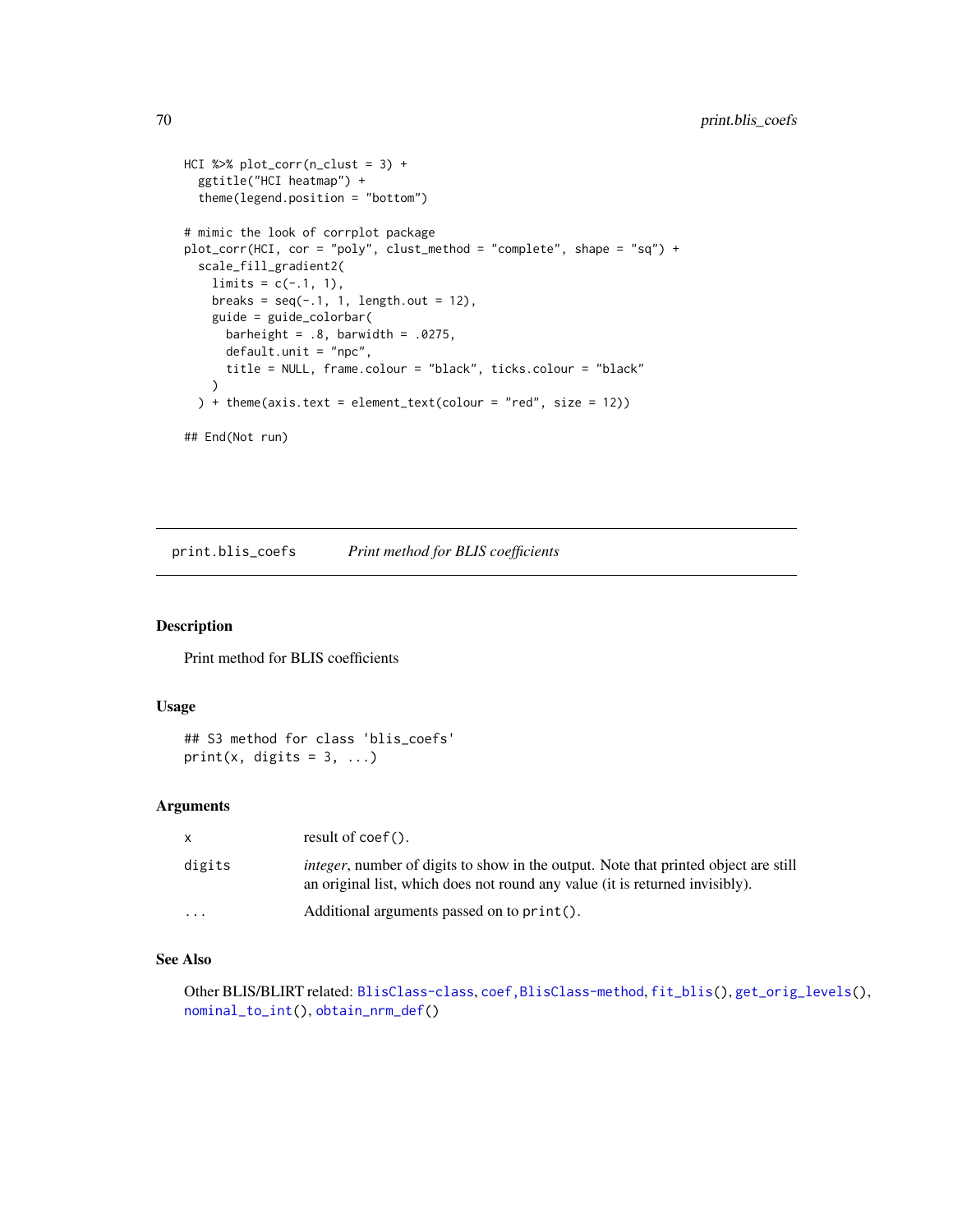<span id="page-70-0"></span>

## Description

recode\_nr() function recognizes and recodes not-reached responses, i.e., missing responses to items such that all subsequent items are missed as well by the respondent.

#### Usage

recode\_nr(Data, nr\_code = 99, df)

## Arguments

| Data         | matrix or data.frame: object to be recoded, must include only items columns<br>and no additional information              |
|--------------|---------------------------------------------------------------------------------------------------------------------------|
| $nr\_{code}$ | single character, integer or numeric: specifying how should be recognized not-<br>reached responses coded (default is 99) |
| df           | deprecated. Use argument Data instead.                                                                                    |

# Value

A data.frame object.

# Author(s)

Jan Netik Institute of Computer Science of the Czech Academy of Sciences <netik@cs.cas.cz>

Patricia Martinkova Institute of Computer Science of the Czech Academy of Sciences <martinkova@cs.cas.cz>

## See Also

# [ItemAnalysis\(\)](#page-48-0)

# Examples

```
data(HCI, package = "ShinyItemAnalysis")
HCImissed <- HCI[, 1:20]
# simulate skipped (missed) and not-reached items in HCI dataset
set.seed(4211)
for (i in 1:150) {
  # not-reached (minimum at 10th item, maximum at 20th)
```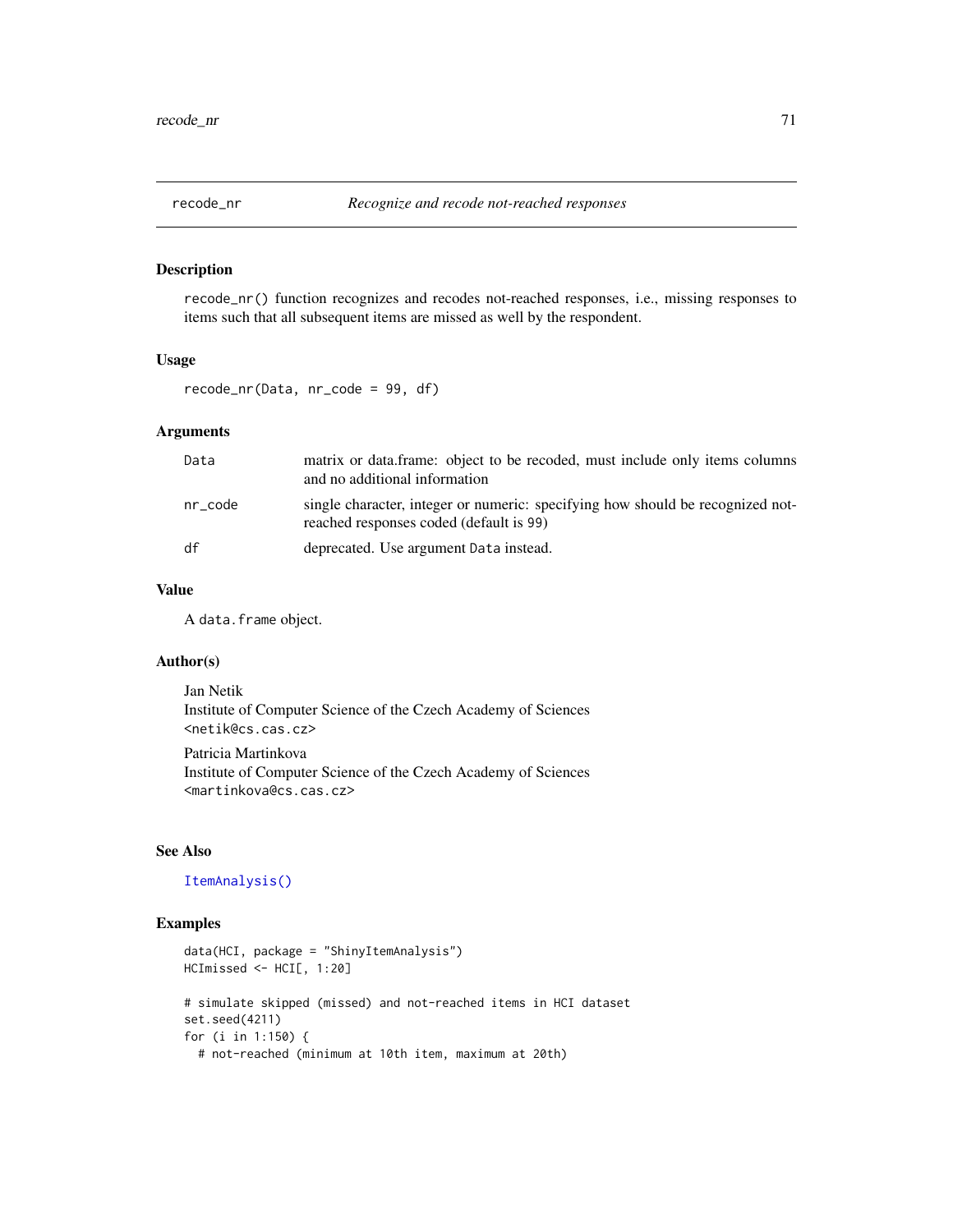```
HCImissed[sample(1:nrow(HCImissed), 1), seq(sample(10:20, 1), 20)] <- NA
 # missed with random location
 HCImissed[sample(1:nrow(HCImissed), 1), sample(1:20, 1)] <- NA
}
summary(HCImissed)
HCImissedNR <- recode_nr(HCImissed, nr_code = 99)
head(HCImissedNR)
summary(HCImissedNR)
```
startShinyItemAnalysis

*Start ShinyItemAnalysis application*

# Description

An interactive shiny application to run test and item analysis. By default, the function runs the application as a background process ("Jobs" tab in the "RStudio" IDE). User is then free to use the R Console for other work and to try the sample R code examples. You can still run the app the usual way in the console by specifying background = FALSE.

## Usage

startShinyItemAnalysis(background = TRUE, ...)

run\_app(background = TRUE, ...)

## Arguments

| background | <i>logical</i> , should the application be run as a background process (in the 'RStu-<br>$di\sigma$ ?                                                                                                                                                                                                                                 |
|------------|---------------------------------------------------------------------------------------------------------------------------------------------------------------------------------------------------------------------------------------------------------------------------------------------------------------------------------------|
|            | Arguments passed on to utils::install.packages                                                                                                                                                                                                                                                                                        |
|            | lib character vector giving the library directories where to install the pack-<br>ages. Recycled as needed. If missing, defaults to the first element of<br>.libPaths().                                                                                                                                                              |
|            | repos character vector, the base URL(s) of the repositories to use, e.g., the URL<br>of a CRAN mirror such as "https://cloud.r-project.org". For more<br>details on supported URL schemes see url.<br>Can be NULL to install from local files, directories or URLs: this will be<br>inferred by extension from pkgs if of length one. |
|            | contriburl URL(s) of the contrib sections of the repositories. Use this argu-<br>ment if your repository mirror is incomplete, e.g., because you burned only<br>the 'contrib' section on a CD, or only have binary packages. Overrides<br>argument repos. Incompatible with type = "both".                                            |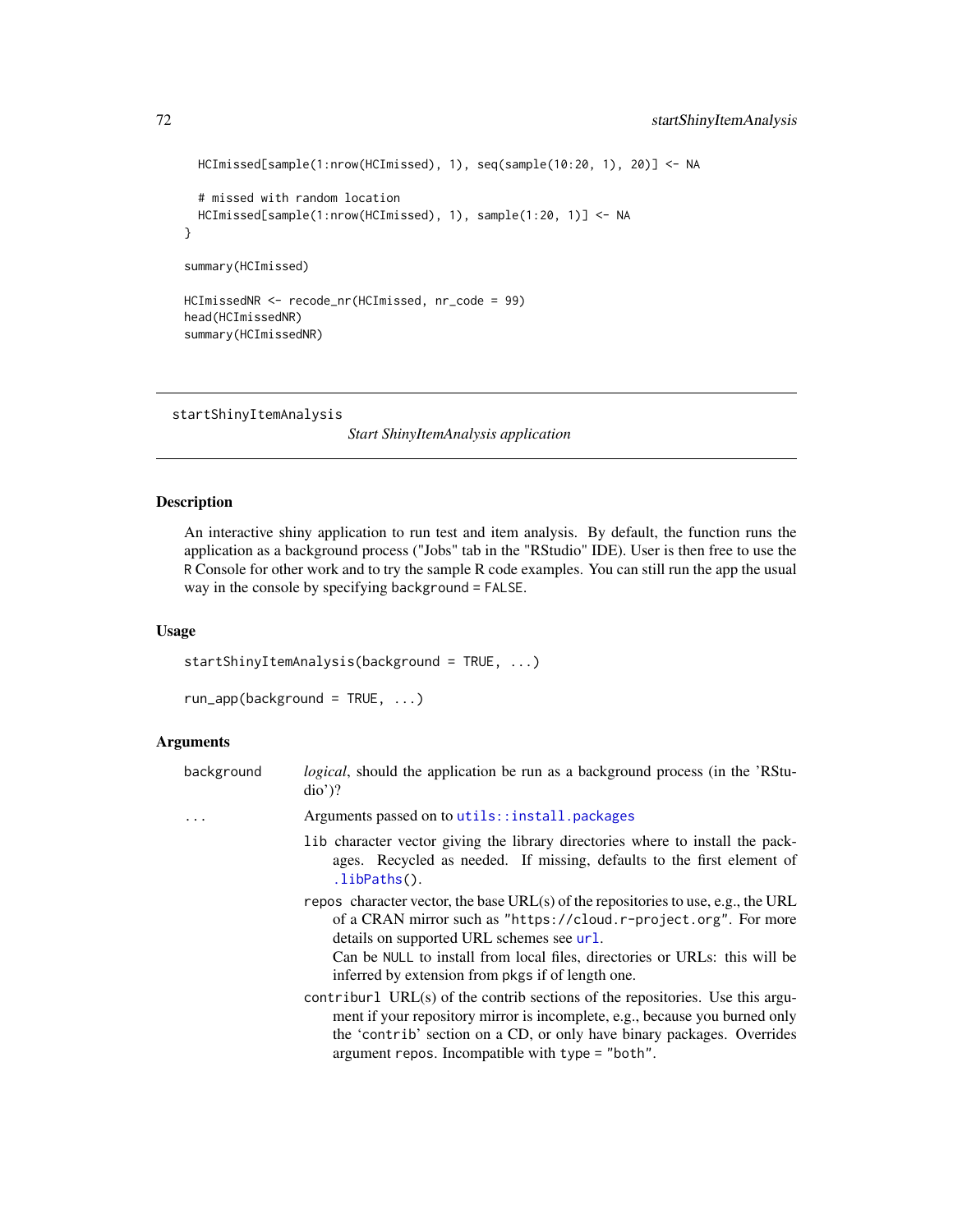- <span id="page-72-0"></span>method download method, see [download.file](#page-0-0). Unused if a non-NULL available is supplied.
- available a matrix as returned by [available.packages](#page-0-0) listing packages available at the repositories, or NULL when the function makes an internal call to available.packages. Incompatible with type = "both".
- destdir directory where downloaded packages are stored. If it is NULL (the default) a subdirectory downloaded\_packages of the session temporary directory will be used (and the files will be deleted at the end of the session).
- dependencies logical indicating whether to also install uninstalled packages which these packages depend on/link to/import/suggest (and so on recursively). Not used if repos = NULL. Can also be a character vector, a subset of c("Depends","Imports","LinkingTo","Suggests","Enhances"). Only supported if lib is of length one (or missing), so it is unambiguous where to install the dependent packages. If this is not the case it is ignored, with a warning.

The default, NA, means c("Depends","Imports","LinkingTo").

TRUE means to use c("Depends","Imports","LinkingTo","Suggests") for pkgs and c("Depends","Imports","LinkingTo") for added dependencies: this installs all the packages needed to run pkgs, their examples, tests and vignettes (if the package author specified them correctly). In all of these, "LinkingTo" is omitted for binary packages.

- type character, indicating the type of package to download and install. Will be "source" except on Windows and some macOS builds: see the section on 'Binary packages' for those.
- configure.args (Used only for source installs.) A character vector or a named list. If a character vector with no names is supplied, the elements are concatenated into a single string (separated by a space) and used as the value for the '--configure-args' flag in the call to RCMD INSTALL. If the character vector has names these are assumed to identify values for '--configure-args' for individual packages. This allows one to specify settings for an entire collection of packages which will be used if any of those packages are to be installed. (These settings can therefore be re-used and act as default settings.)

A named list can be used also to the same effect, and that allows multielement character strings for each package which are concatenated to a single string to be used as the value for '--configure-args'.

- configure.vars (Used only for source installs.) Analogous to configure.args for flag '--configure-vars', which is used to set environment variables for the configure run.
- clean a logical value indicating whether to add the '--clean' flag to the call to R CMD INSTALL. This is sometimes used to perform additional operations at the end of the package installation in addition to removing intermediate files.
- Ncpus the number of parallel processes to use for a parallel install of more than one source package. Values greater than one are supported if the make command specified by Sys.getenv("MAKE","make") accepts argument -k -j Ncpus.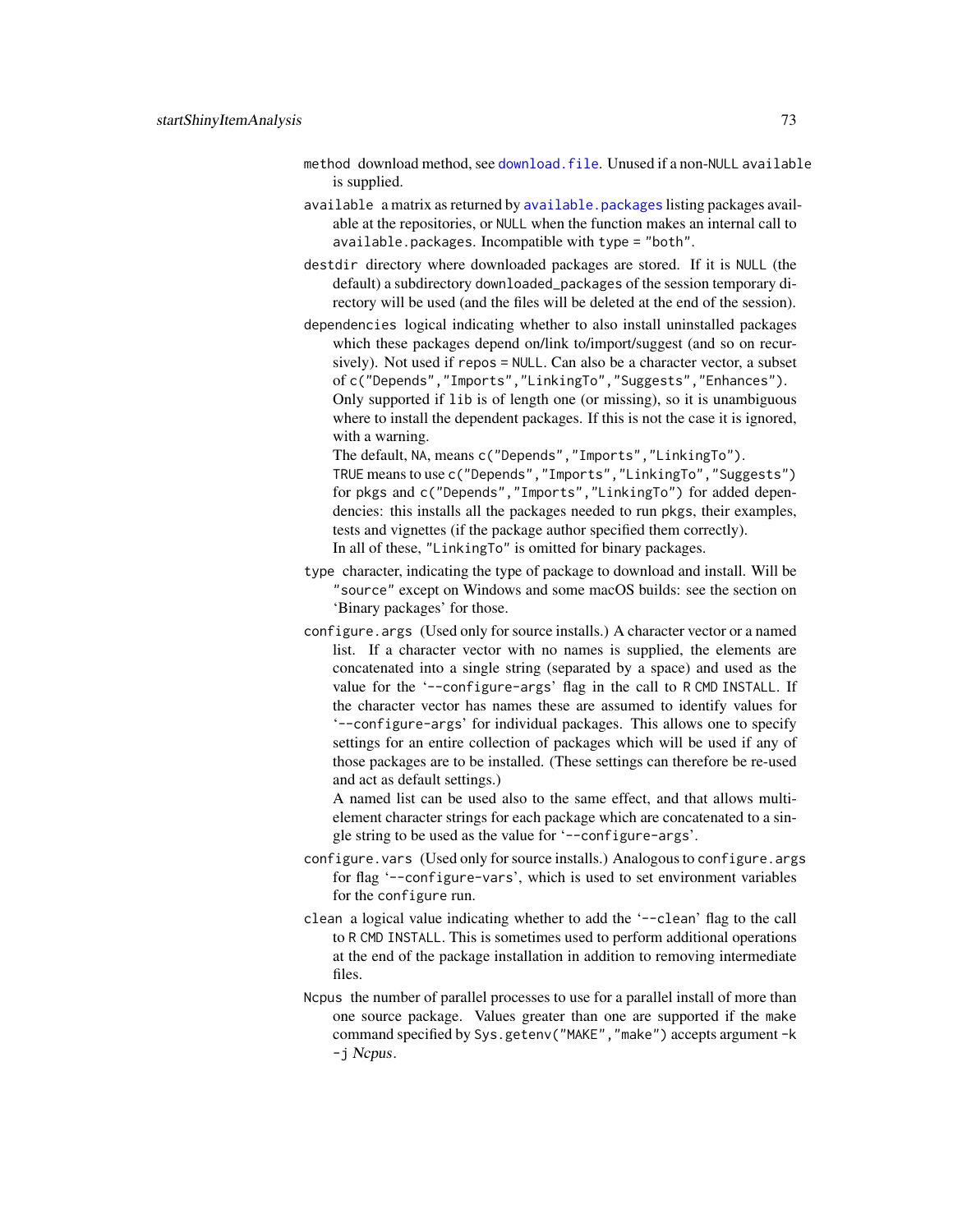<span id="page-73-0"></span>verbose a logical indicating if some "progress report" should be given.

- INSTALL\_opts an optional character vector of additional option(s) to be passed to R CMD INSTALL for a source package install. E.g., c("--html","--no-multiarch","--no-test-Can also be a named list of character vectors to be used as additional options, with names the respective package names.
- quiet logical: if true, reduce the amount of output. This is *not* passed to [available.packages\(](#page-0-0)) in case that is called, on purpose.
- keep\_outputs a logical: if true, keep the outputs from installing source packages in the current working directory, with the names of the output files the package names with '.out' appended. Alternatively, a character string giving the directory in which to save the outputs. Ignored when installing from local files.

#### Value

No return value. Called for side effects.

#### Author(s)

Patricia Martinkova Institute of Computer Science of the Czech Academy of Sciences <martinkova@cs.cas.cz>

Adela Hladka Institute of Computer Science of the Czech Academy of Sciences <hladka@cs.cas.cz>

Jan Netik Institute of Computer Science of the Czech Academy of Sciences <netik@cs.cas.cz>

#### Examples

```
## Not run:
startShinyItemAnalysis()
startShinyItemAnalysis(background = FALSE)
```
## End(Not run)

TestAnxietyCor *Correlation matrix for the test anxiety dataset*

#### Description

The TestAnxietyCor dataset contains between-item correlations for 20 items of the Test Anxiety dataset.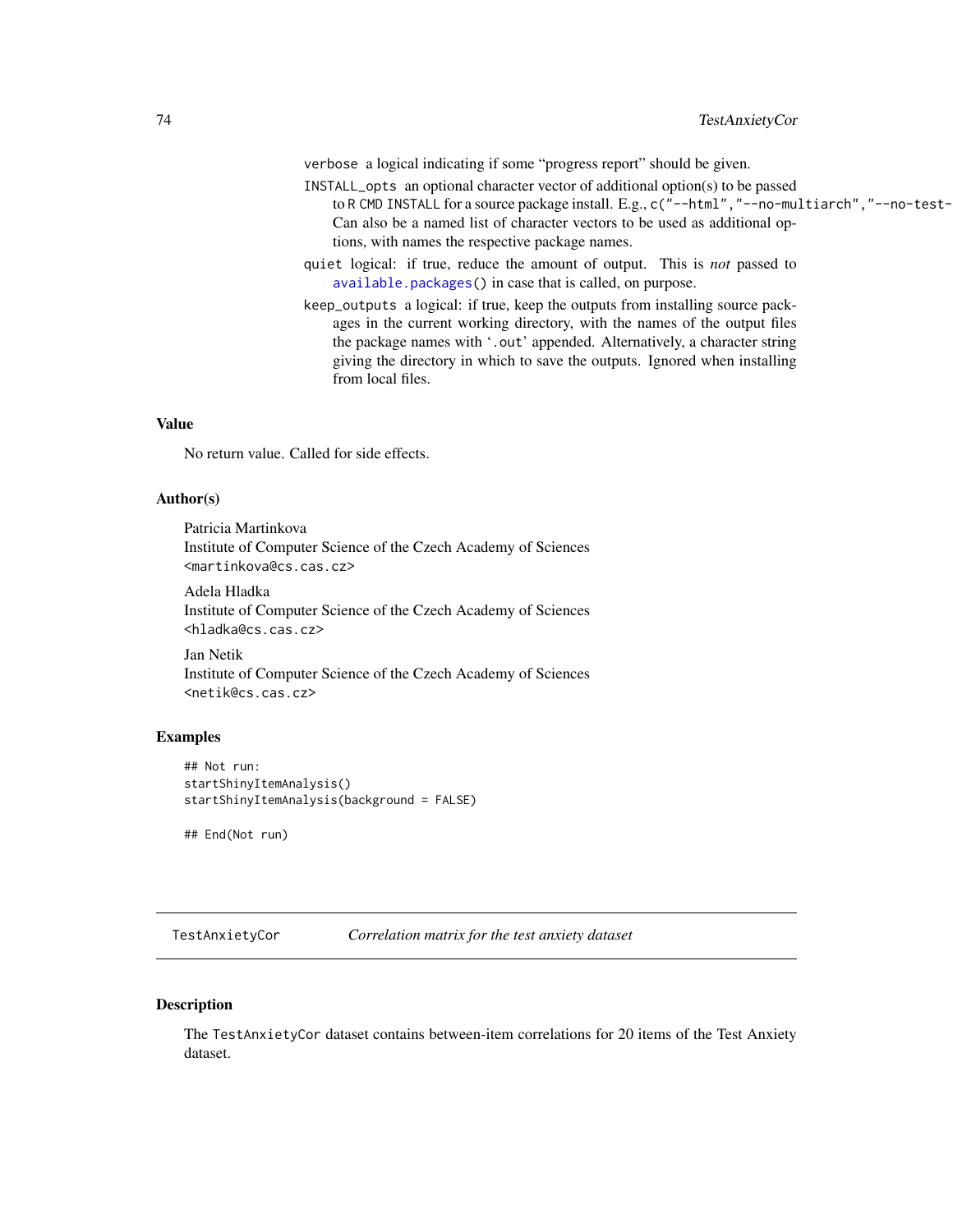#### TestAnxietyCor 75

#### Usage

data(TestAnxietyCor)

#### Format

TestAnxietyCor is a data.frame consisting of between-item correlations for 20 items.

- i1 Lack of confidence during tests.
- i2 Uneasy, upset feeling.
- i3 Thinking about grades.
- i4 Freeze up.
- i5 Thinking about getting through school.
- i6 The harder I work, the more confused I get.
- i7 Thoughts interfere with concentration.
- i8 Jittery when taking tests.
- i9 Even when prepared, get nervous.
- i10 Uneasy before getting the test back.
- i11 Tense during test.
- i12 Exams bother me.
- i13 Tense/ stomach upset.
- i14 Defeat myself during tests.
- i15 Panicky during tests.
- i16 Worry before important tests.
- i17 Think about failing.
- i18 Heart beating fast during tests.
- i19 Can't stop worrying.
- i20 Nervous during test, forget facts.

#### References

Bartholomew, D. J., Steele, F., & Moustaki, I. (2008). Analysis of multivariate social science data. CRC press.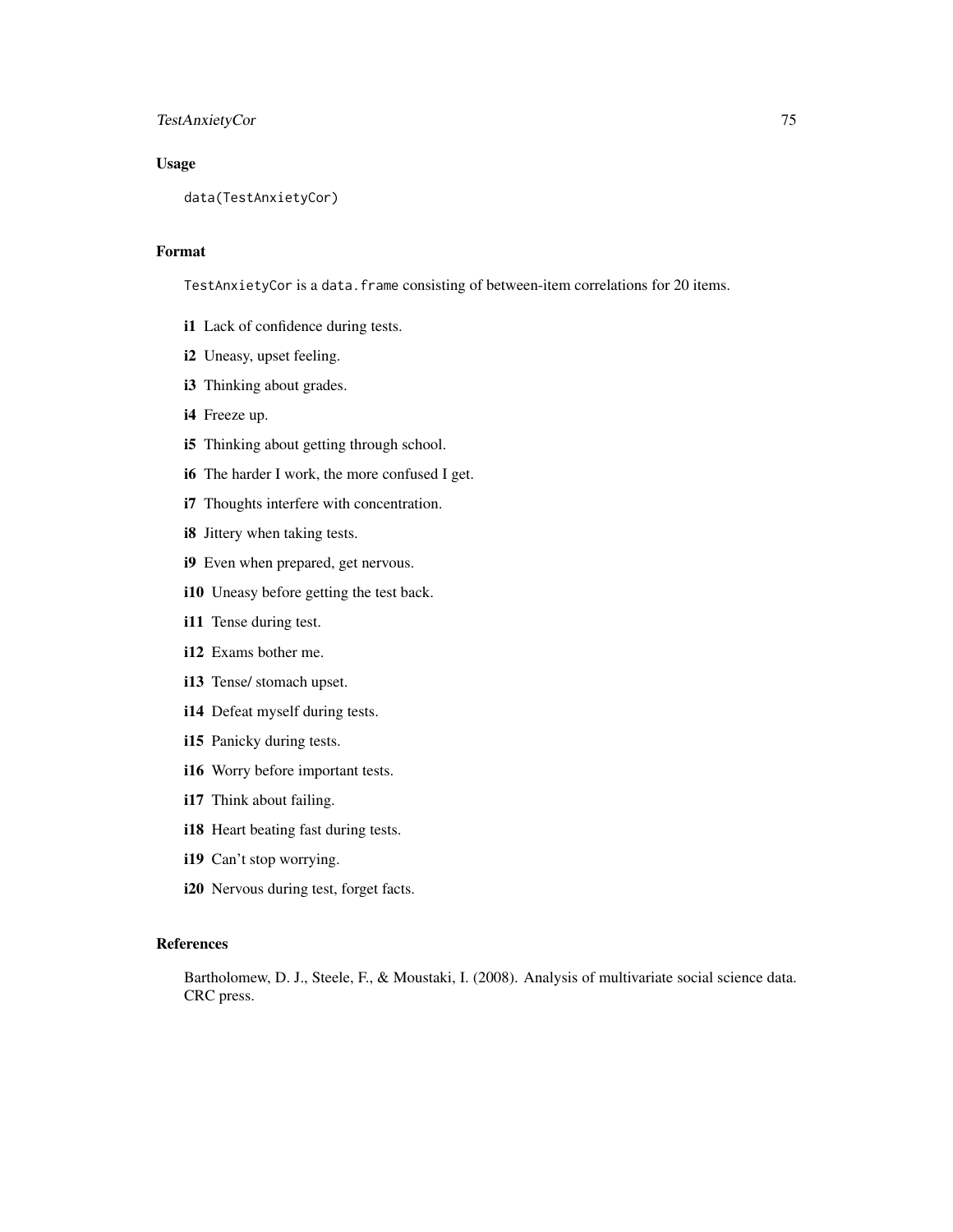<span id="page-75-0"></span>

#### Description

This complete theme is based on theme\_bw and it was modified for purposes of ShinyItemAnalysis.

#### Usage

```
theme_app(base_size = 15, base_family = "")
```
#### Arguments

base\_size base font size base\_family base font family

#### See Also

[ggplot2::theme\(\)](#page-0-0)

### Examples

```
library(ggplot2)
data(GMAT, package = "difNLR")
data <- GMAT[, 1:20]
# total score calculation
df <- data.frame(score = apply(data, 1, sum))
# histogram
g <- ggplot(df, aes(score)) +
  geom_histogram(binwidth = 1) +
  xlab("Total score") +
  ylab("Number of respondents")
g
g + theme_app()
```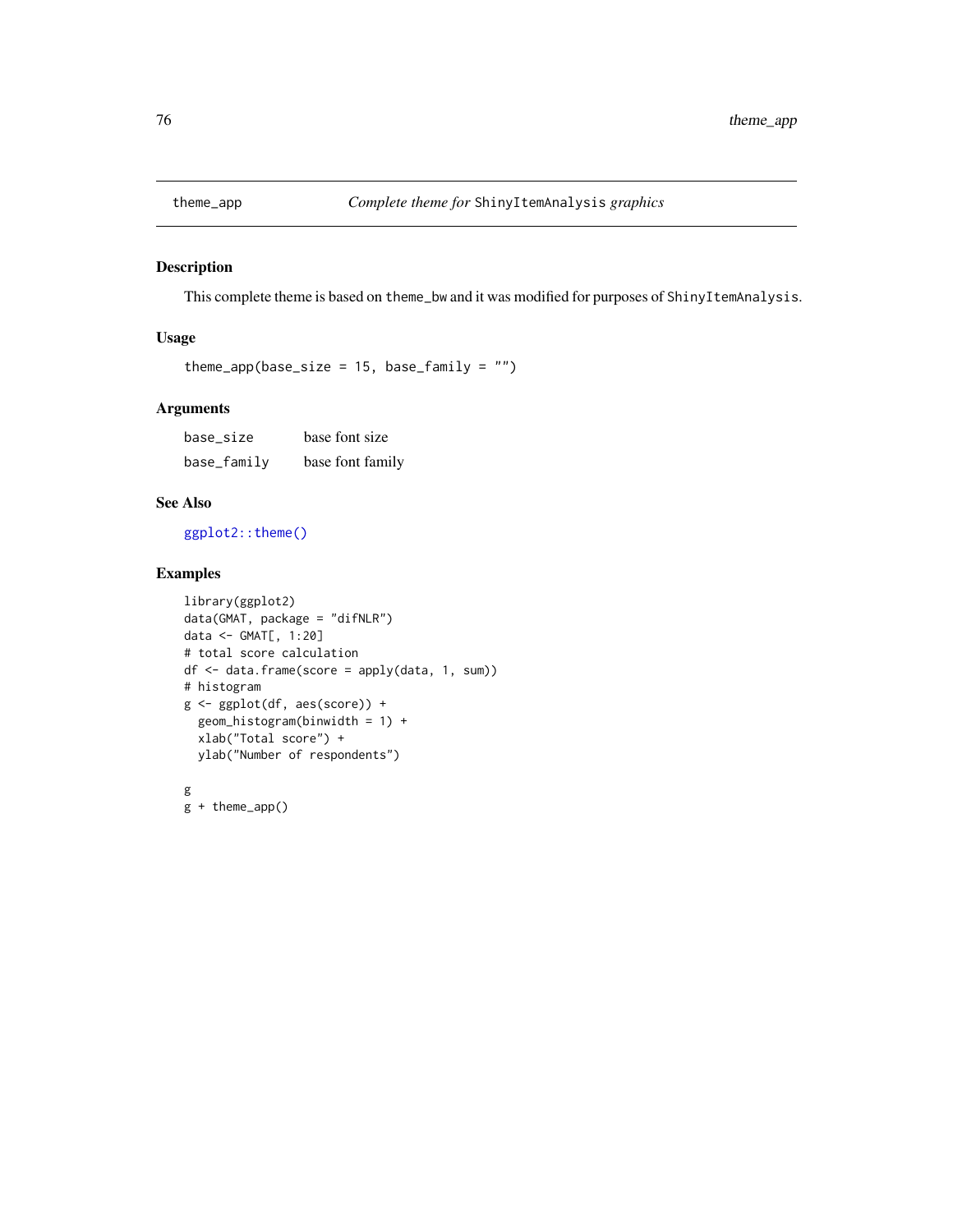# Index

∗ BLIS/BLIRT related BlisClass-class, [11](#page-10-0) coef,BlisClass-method, [12](#page-11-0) fit\_blis, [26](#page-25-0) get\_orig\_levels, [36](#page-35-0) nominal\_to\_int, [55](#page-54-0) obtain\_nrm\_def, [56](#page-55-0) print.blis\_coefs, [70](#page-69-0) ∗ datasets AIBS, [5](#page-4-0) anxiety, [7](#page-6-0) AttitudesExpulsion, [8](#page-7-0) BFI2, [9](#page-8-0) CZmatura, [13](#page-12-0) CZmaturaS, [14](#page-13-0) dataMedical, [15](#page-14-0) dataMedicalgraded, [16](#page-15-0) dataMedicalkey, [17](#page-16-0) dataMedicaltest, [17](#page-16-0) HCI, [38](#page-37-0) HCIdata, [39](#page-38-0) HCIgrads, [41](#page-40-0) HCIkey, [42](#page-41-0) HCIprepost, [42](#page-41-0) HCItest, [43](#page-42-0) HCItestretest, [44](#page-43-0) HeightInventory, [45](#page-44-0) LearningToLearn, [52](#page-51-0) MSclinical, [53](#page-52-0) NIH, [54](#page-53-0) TestAnxietyCor, [74](#page-73-0) .libPaths, *[72](#page-71-0)*

## AIBS, [5](#page-4-0)

AIBS(), *[4](#page-3-0)* anxiety, [7](#page-6-0) AttitudesExpulsion, [8](#page-7-0) AttitudesExpulsion(), *[4](#page-3-0)* available.packages, *[73,](#page-72-0) [74](#page-73-0)* base::findInterval, *[34](#page-33-0)* BFI2, [9](#page-8-0) BFI2(), *[4](#page-3-0)* blis *(*fit\_blis*)*, [26](#page-25-0) blis(), *[56](#page-55-0)* BlisClass, *[11,](#page-10-0) [12](#page-11-0)*, *[33](#page-32-0)*, *[36](#page-35-0)*, *[56](#page-55-0)* BlisClass-class, [11](#page-10-0) bs, *[31](#page-30-0)* coef,BlisClass-method, *[11](#page-10-0)*, [12,](#page-11-0) *[33](#page-32-0)* coef,SingleGroupClass-method, *[12](#page-11-0)* colors(), *[68](#page-67-0)* CZmatura, [13](#page-12-0) CZmatura(), *[4](#page-3-0)*, *[14](#page-13-0)* CZmaturaS, [14](#page-13-0) CZmaturaS(), *[4](#page-3-0)*, *[14](#page-13-0)* dataMedical, [15](#page-14-0) dataMedical(), *[4](#page-3-0)*, *[16](#page-15-0)[–18](#page-17-0)* dataMedicalgraded, [16](#page-15-0) dataMedicalgraded(), *[4](#page-3-0)*, *[15](#page-14-0)*, *[17,](#page-16-0) [18](#page-17-0)* dataMedicalkey, [17](#page-16-0) dataMedicalkey(), *[4](#page-3-0)*, *[15,](#page-14-0) [16](#page-15-0)*, *[18](#page-17-0)* dataMedicaltest, [17](#page-16-0) dataMedicaltest(), *[4](#page-3-0)*, *[15](#page-14-0)[–17](#page-16-0)* DDplot, [18](#page-17-0) DDplot(), *[3](#page-2-0)*, *[35](#page-34-0)*, *[51](#page-50-0)* difR::difLogistic(), *[63](#page-62-0)* difR::difLord(), *[61](#page-60-0)* difR::difRaju(), *[61](#page-60-0)* difR::itemParEst(), *[61](#page-60-0)* DistractorAnalysis, [21](#page-20-0) DistractorAnalysis(), *[3](#page-2-0)*, *[65](#page-64-0)* download.file, *[73](#page-72-0)* fa\_parallel, [23](#page-22-0)

```
fa_parallel(), 4
fit_blis, 11, 13, 26, 36, 56, 57, 70
fit_blis(), 56
```

```
gDiscrim, 34
```